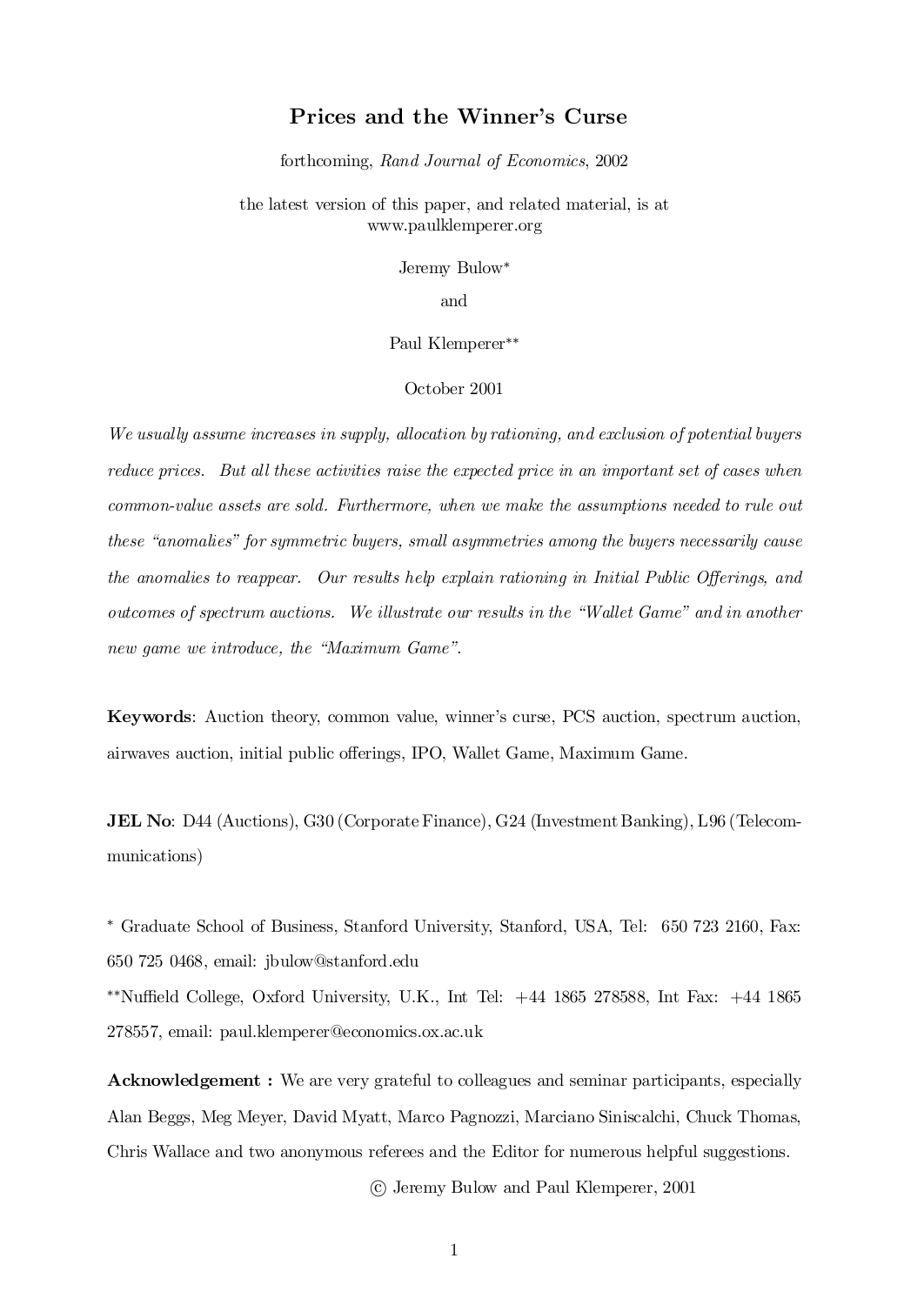## 1. Introduction

\Increases in supply lower prices. It is never pro¯table to commit to rationing at a price at which there is surely excess demand. Excluding potential buyers cannot raise prices."

Although economists from Veblen (1899) to Becker (1991) have shown counterexamples, these statements are still often taken almost for granted. However, this paper shows why it is perfectly reasonable for these statements to be false in auction markets, without any special assumptions, and when this is likely to happen.

To understand our results, it is important to understand how a bidder determines the maximum he will be willing to pay for an asset. If a buyer's estimate of an asset's value is affected only by his own perceptions and not by the perceptions of others, he should be willing to pay up to his valuation. This is the Adam Smith world, where a buyer can easily maximize his utility given any set of prices, and a firm can easily maximize its profits. In this sort of "private value" model, the statements in the first paragraph are generally true.<sup>1</sup>

But in many important markets others' perceptions are informative. The extreme cases are "common-value" assets, or assets all buyers would value equally if they shared the same information. Financial assets held by non-control investors may be the best example; oil fields are commonly cited. Most assets have both a private and common value element, particularly if imperfect substitutes exist. For example, a house's value will have both common and idiosyncratic (private) elements.

With common values, buyers may find it prudent to exit an ascending price auction at more or less than their pre-auction estimate of the value, so the statements in the first paragraph are often false in common-value auctions.

The reason is the "winner's curse". Buyers must bid more conservatively the more bidders there are, because winning implies a greater winner's curse. This effect can more than compensate for the increase in competition caused by more bidders, so more bidders can lower expected prices. Conversely, adding more supply, and/or rationing, creates more winners, so reduces the bad news learned by winning, and so may raise bids enough to increase expected prices. This paper shows when this happens and why it is surprisingly often.

A good example is provided by the market for Initial Public Offerings (IPOs). Rather than

<sup>&</sup>lt;sup>1</sup>They are always true for ascending auctions, on which we focus. Counterexamples can be constructed for first-price sealed-bid auctions with affiliated private values. See Pinkse and Tan (2000).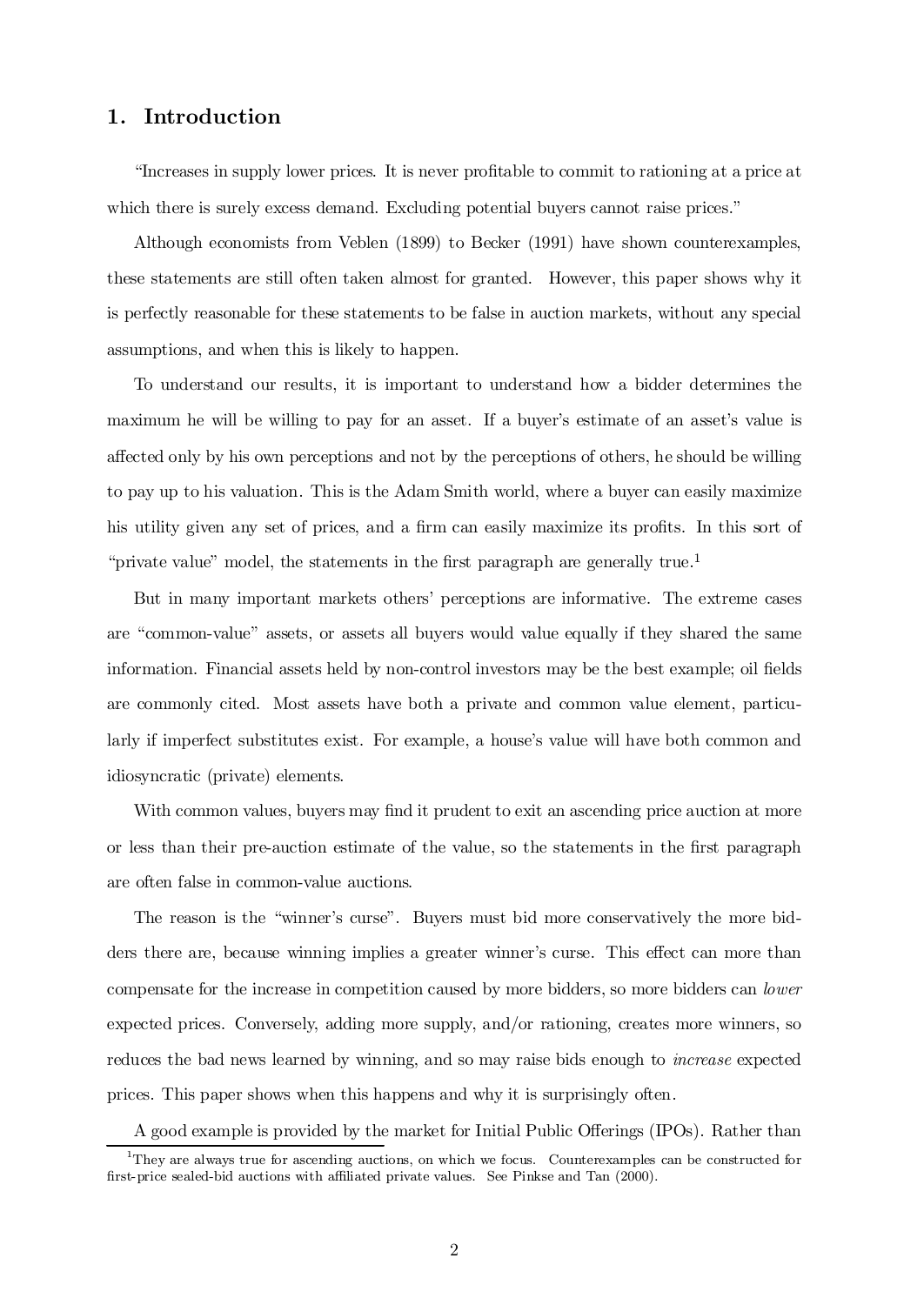being priced to clear the market, many IPOs are made at prices that guarantee excess demand. By pricing low enough so that everyone will want to buy, potential shareowners are absolved of the winner's curse of only being buyers when they are among the most optimistic investors. This allows the pooling price to be quite high and, under quite reasonable conditions, as high or higher than the expected price in a standard auction.

Similarly, in a descending-price (or Dutch) auction, in which the price is lowered continuously until a bidder accepts the current price, selling to more bidders can lower the expected price, that is, mean waiting longer on average until someone jumps in to buy. The result is analogous to the phenomenon that giving a seminar to a larger audience can yield fewer questions. With more listeners each is more concerned that \if my question is so good, why hasn't someone else asked it?", while with more bidders each worries more that "if the price is fair, why hasn't someone else bought it?"; these effects can dominate both the competitive effect that more competition leads (ceteris paribus) to more aggressive behavior, and the direct effect that (even holding individual behavior constant) more people results in faster bidding and a faster flow of questions.

Our results are especially likely in asymmetric "almost common value" ascending auctions in which some competitors have a small advantage, because the other bidder(s) then face an exacerbated winner's curse.

Again this point is similar to the observation that the presence of a single audience member who is thought to be smarter than her colleagues can significantly dampen everyone else's questioning.

For a more significant application consider the  $A$  and  $B$  band spectrum ascending auction held in 1994-95 by the U.S. Federal Communications Commission. Pacific Telesis was the natural buyer of the single Los Angeles license available for sale,<sup>2</sup> and was able to acquire it very cheaply. Markets where two licenses were sold generally yielded more competitive prices relative to their demographic characteristics. <sup>3</sup> Even where one bidder had an advantage, the

 ${}^{2}$ AT&T was ineligible to bid, and PacTel benefited from its name recognition and experience in California, as well as its familiarity with the California wireless market in which it was a duopolist prior to its spinoff of its cellular subsidiary, Airtouch. No one knew what PCS licenses were really worth, but it is fair to say that the LA license was worth more to PacTel than anyone else.

<sup>3</sup>For example, Chicago yielded about \$31 per head of population for each of the two licenses, compared with less than \$26 per head of population for Los Angeles' single license, in spite of Chicago's inferior demographics. (The famous long commutes of Angelenos and the population density in the area makes it a particularly desirable place to own a wireless telephone franchise.) The single New York license yielded only \$17 per head of population. See Klemperer and Pagnozzi (2002).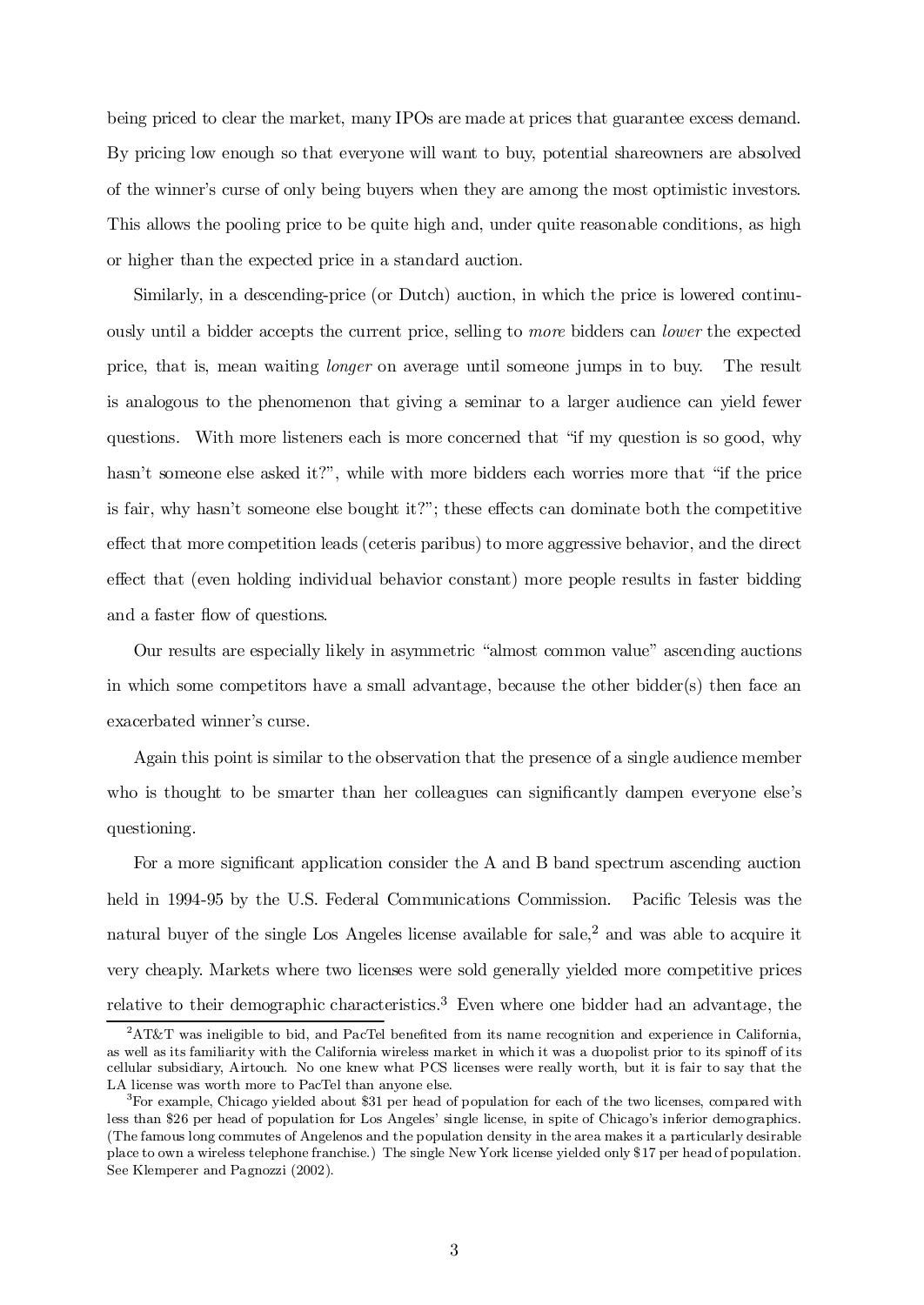prices of both licenses were determined by aggressive competition for the second license. So prices were better, even though the third-highest bid set the price in these markets while the second-highest bid set the price in Los Angeles.<sup>4</sup>

The recent European \third generation" mobile-phone license auctions also yielded low prices in ascending auctions when the number of clearly advantaged incumbent bidders equalled the number of licenses. The license prices were over 100 euros per capita each in the U.K. where there were five licenses and just four incumbent bidders and in Germany where there were six licenses and four incumbents, but were less than 35 euros per capita in the Netherlands where there were equal numbers (five) of licenses and incumbents.<sup>5</sup>,<sup>6</sup>

Our results for the asymmetric case apply even when the differences between players' actual valuations are arbitrarily small. However, we do assume that the advantaged player is much the most likely to have the highest actual valuation, so in this sense our asymmetric results do depend on a particular firm being clearly advantaged—as in the examples above of the Los Angeles and European spectrum license auctions.

Section 2 sets up a simple model of a standard ascending auction among bidders with "almost" common values.<sup>7</sup> Section 3 develops the intuition behind our results. Section 4 shows when higher prices are associated with selling more units in the symmetric case.<sup>8</sup> Section 5 shows that the results are dramatically different when bidders are asymmetric: greater supply raises price precisely when it does not with symmetric bidders!

Section 6 shows when rationing, as in Initial Public Offerings, is an *optimal* mechanism. Section 7 shows when restricting participation in an auction can raise expected revenues.<sup>9</sup>

<sup>&</sup>lt;sup>4</sup>In our model, one bidder has a small private-value advantage. Bulow, Huang, and Klemperer (1996) analyse a similar almost-common-value model in which one bidder has a small ownership advantage and show that in this context, too, a small advantage can lead to large profits for the advantaged bidder and to low revenues for the seller.

<sup>5</sup>Our formal model does not allow for more than one advantaged bidder, and it is unclear how far our results generalize in this direction (see Section 9). But the results of the model would probably be reinforced by incorporating entry and bidding costs which were probably significant in the European auctions and, of course, our results would be reinforced by larger advantages than those we consider. (See Avery (1998), Daniel and Hirshleifer (1995), Hirshleifer (1995), and Klemperer (2000a) for a general discussion of bidding costs.)

<sup>6</sup>Klemperer was the principal auction theorist advising the U.K. government on its auction. Bulow was also an advisor. See Binmore and Klemperer (2002), and Klemperer (2002a, b).

<sup>7</sup>Recent papers that use similar models to ours are Avery and Kagel (1997), and de Frutos and Rosenthal (1998), but these papers address very different concerns from ours. See also Bikhchandani and Riley (1991). Klemperer (1998) and de Frutos and Pechlivanos (2002) build on the current paper.

 ${}^{8}$ In our model, the ascending auction always allocates a single object to the highest valuer—see Maskin (1992) for more general conditions under which this holds—but does not always allocate multiple objects efficiently.

<sup>9</sup>Externalities between bidders, (Jehiel and Moldovanu (1996, 2000), Caillaud and Jehiel (1998)) provide a different reason why an auctioneer may want to limit the participation of bidders. In Compte and Jehiel's (2001) mixed private/common value setting, bidders have different amounts of information, and adding bidders may hurt revenues.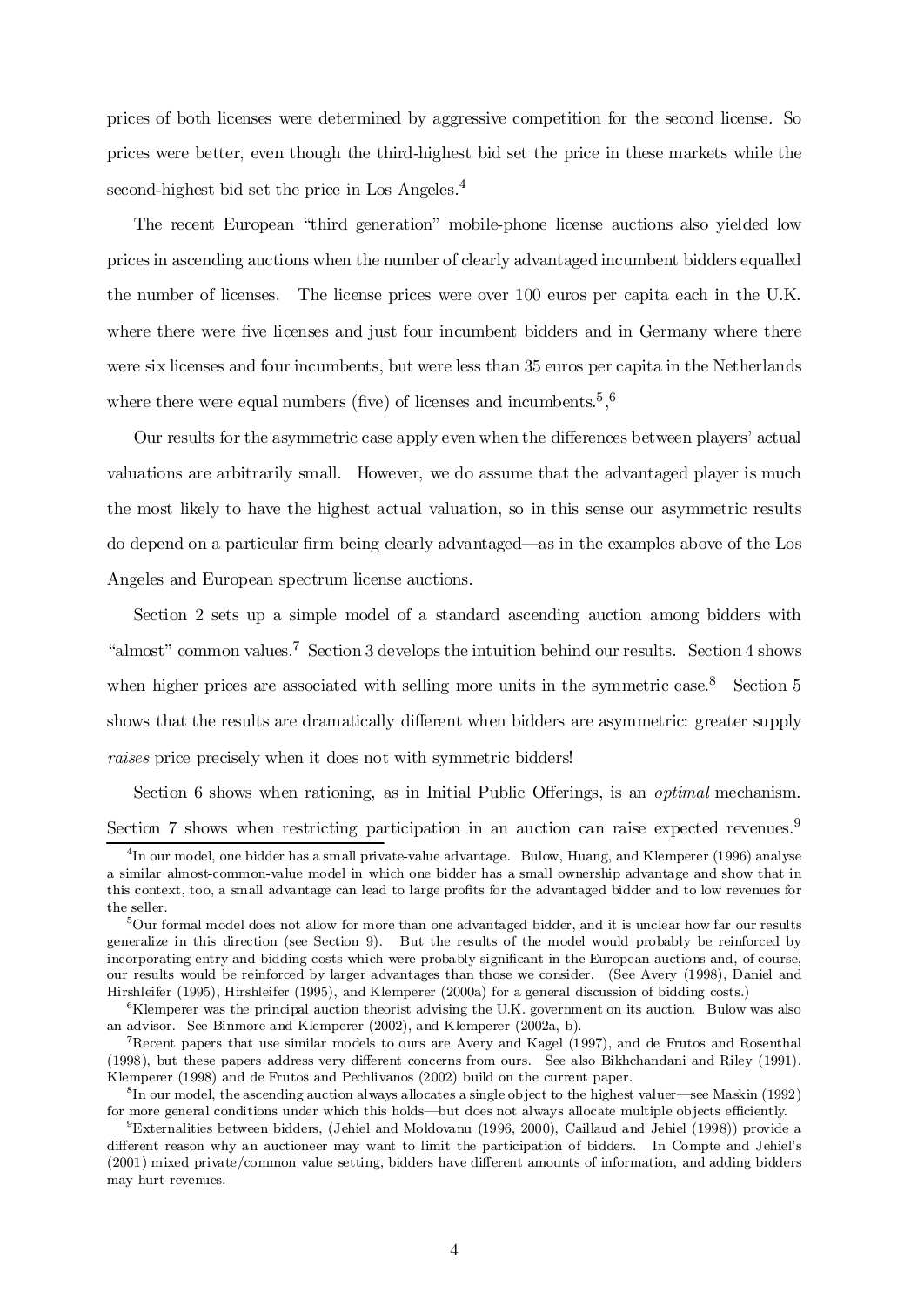Section 8 considers first-price auctions.

Section 9 extends the model to more bidders and more units, and to more general value functions. In particular, we introduce another natural structure of valuation function, the "Maximum Game", which yields extreme "perverse" results, independent of the distribution of bidder-types: if n symmetric bidders have a common value for an object equal to the maximum of their signals, then in a pure ascending auction every bidder bids up to his own signal, and the price equals the actual second-highest of all  $n$  signals. But if the object is simply rationed at a fixed price, every bidder (even one with the lowest possible signal) will be willing to pay the expected highest of the other  $n-1$  signals, which is *greater* in expectation. Other "perverse" results of prices decreasing in demand and increasing in supply in the symmetric case are equally easy to obtain. Our main model uses an additive value-function, as in the "Wallet Game",<sup>10</sup> but the Maximum Game structure underlies models such as Matthews (1984), Harstad and Bordley (1996), Levin (2001), and Parlour and Rajan (2001), which explains why they have obtained some related results to ours.<sup>11</sup> Section 10 concludes.

## 2. The Model

We use the simplest possible model to make our points: each of 3 risk-neutral potential bidders observes a private signal  $t_i$  independently and identically distributed according to the distribution  $F(t_i)$ ,  $i = 1, 2, 3$ . We assume  $F(\cdot)$  has a strictly positive continuous finite derivative  $f(\cdot)$  everywhere on its range, and the lowest possible signal is  $t > 0$ , so  $F(t) = 0$ . Conditional on all the signals, the expected value,  $v_i$ , of a unit to i is

$$
v_1 = (1 + \alpha_1)t_1 + t_2 + t_3
$$
  
\n
$$
v_2 = t_1 + (1 + \alpha_2)t_2 + t_3
$$
  
\n
$$
v_3 = t_1 + t_2 + (1 + \alpha_3)t_3
$$

That is, each unit has a *common value*,  $v = \sum_{i=1}^{3} t_i$ , to all the bidders, plus a *private value*,  $\alpha_i t_i$ , to each bidder i. We will focus on two cases, "the symmetric case" in which  $\alpha_1 = \alpha_2 =$  $\alpha_3 = \alpha > 0$  and "the asymmetric case" in which  $\alpha_1 > \alpha_2 = \alpha_3 = \alpha > 0$ . In the latter case

<sup>&</sup>lt;sup>10</sup>The Wallet Game was introduced in Bulow and Klemperer (1997) and Klemperer (1998).

 $11$ Matthews focuses on first-price auctions, and obtains results related to our Section 7. Harstad and Bordley and Parlour and Rajan examine rationing mechanisms and obtain results related to our Section 6. All these papers use more complex models with affiliation. Levin obtains results similar to our Section 4 results, while Krishna and Morgan (2001) obtain results equivalent to the symmetric case of our Section 7. Our paper shows why results like ours and theirs can arise, and shows they are surprisingly likely and that affiliation is not important for them.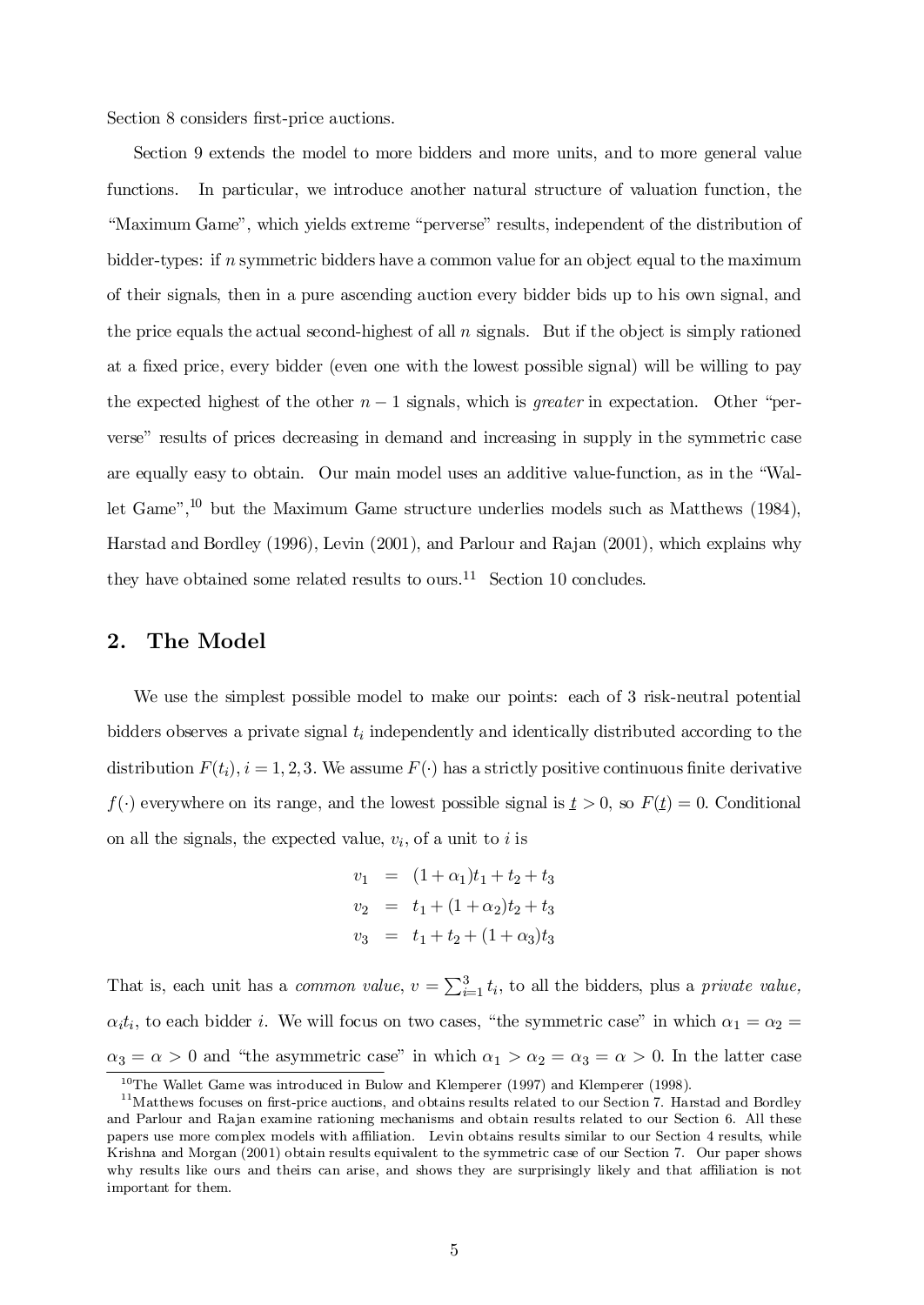we will refer to bidder 1 as the "advantaged" bidder, and bidders 2 and 3 as "disadvantaged" bidders. To make our points most starkly and straightforwardly, we consider the case in which the private-value components, that is, the  $\alpha_i$ 's, are all small, and consider the asymmetric case in which  $\alpha/\alpha_1$  is also small; we state our results throughout for the limits in which  $\alpha_i \to 0, \forall i$ ; so  $v_1 \approx v_2 \approx v_3 \approx v$  and, for the asymmetric case,  $\alpha/\alpha_1 \to 0$ .

Thus the limit of the symmetric game is just the "Wallet Game", in our previous terminology.<sup>12</sup>

Since  $\alpha_1$  is small, bidder 1's private-value "advantage" in the asymmetric case is small. However, because  $\alpha/\alpha_1$  is also small, bidder 1 is much the most likely to have the highest actual value for a unit (and as  $\alpha/\alpha_1 \rightarrow 0$  bidder 1 always has the highest actual value). So bidder 1's advantage is not small in this sense.

No bidder wants more than one unit. We consider two cases: the auctioneer has one unit to sell, and the auctioneer has two units to sell. (The number of units is common knowledge.)

We assume a conventional ascending bid "English" auction in which the price,  $p$ , starts at zero and rises continuously until the number of bidders who are still willing to pay the current price equals the number of units the auctioneer has for sale. Each bidder observes the price at which any other bidder drops out, and a bidder who drops out cannot reenter the auction.<sup>13</sup>

Each player's pure strategy specifies the price level up to which he will remain in the bidding, as a function of his private signal and of the price (if any) at which any other player quit previously. We look for Perfect Bayesian Equilibria, but restrict attention to those equilibria in which symmetric bidders follow symmetric strategies. We also restrict attention to equilibria in which each bidder stays in the bidding just so long as he would be happy to find himself a winner, and stops bidding at that price at which he would be just indifferent were he to find himself a winner on the assumptions that any opponent(s) who drop out to make him a winner are of their lowest possible types assuming they have followed the equilibrium strategies prior to the current price.<sup>14</sup> Appendix B shows that this yields a unique (Perfect Bayesian) equilibrium.

<sup>&</sup>lt;sup>12</sup>A classroom example involves three students, each of whom knows only the amount of money,  $t_i$ , in his or her own wallet. The compete for a prize equal to the combined contents of their wallets,  $v = t_1 + t_2 + t_3$ . See Klemperer (1998).

 $13A$ uction theorists call this a "Japanese auction". See Bikhchandani and Riley (1993), or the Working Paper version of our paper for a formal description.

 $14$ These restrictions both avoid trivialities (although there are other equilibria, they do not seem very natural see Appendix B) and greatly reduces the technical burden: Bikhchandani and Riley (1993) show how cumbersome and lengthy is a fully general analysis of even the completely symmetric version of our model. They too make assumptions to obtain a unique equilibrium (the same equilibrium as ours, though their model is a special case of ours).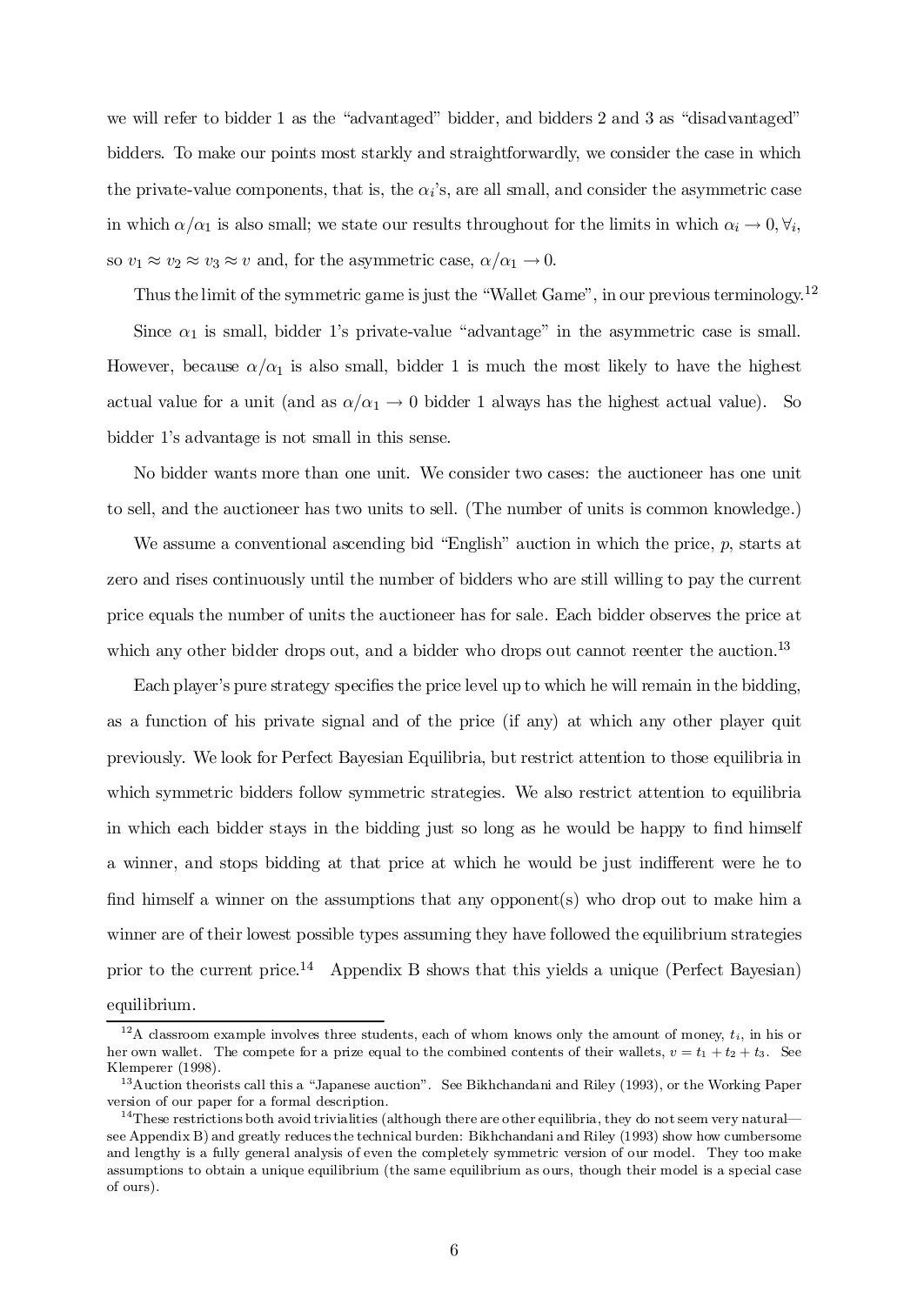We write the actual  $i^{th}$  highest signal among all the potential bidders as  $t_{(i)}$ , and write the highest and second-highest of two bidders as  $t_{(1,2)}$  and  $t_{(2,2)}$  respectively.

We write  $h(t_i) \equiv \frac{f(t_i)}{1 - F(t_i)}$  $\frac{f(t_i)}{1-F(t_i)}$  for *i*'s hazard rate, and compress notation by writing  $h_i$  for  $h(t_i)$ . Bidder *i*'s *marginal revenue*<sup>15</sup>,<sup>16</sup> is defined as

$$
MR_i = v_i - \frac{1}{h_i} \frac{\partial v_i}{\partial t_i}.
$$

Note that since (we assumed) the  $\alpha_i$  are all small,  $MR_i \approx v - \frac{1}{h_i}$  $\frac{1}{h_i}$  .

We write  $E(t)$  and  $E(v)$  for the (unconditional) expectations of t and v, and  $E(t | t \ge z)$ for the expectation of the signal t conditional on it exceeding  $z$ , etc. Recall that if hazard rates are increasing (decreasing) the expected "time"  $(t - z)$  to arrival of a signal, t, conditional on it not yet having arrived at time  $z$ , is decreasing (increasing) in  $z$ , that is,

Lemma 1.  $E(t - z | t \ge z)$  is increasing (decreasing) in z if the hazard function h is decreasing (increasing).

Proof. See appendix B.

# 3. Intuition

This Section uses "marginal revenues" to develop the intuition behind our main results, recalling from Bulow and Klemperer (1996) that the expected price from the auction equals the expected marginal revenue of the winning bidder(s).<sup>17</sup>

## The Symmetric Case

When bidders are symmetric, the bidder(s) with the highest signal(s) win(s) the unit(s).

<sup>&</sup>lt;sup>15</sup>The marginal revenue of bidder i with signal  $t_i$  is exactly the marginal revenue extracted from the customer who is the same fraction of the way down the distribution of potential buyers of a monopolist whose demand is such that it has  $q = 1 - F(t_i)$  customers who have values  $\geq p = v_i(t_i)$  (i.e., there are  $F(t_i)$  customers with values less than  $v_i(t_i)$ .

 $^{16}$ Bulow and Roberts (1989) first showed how to interpret independent private-value auctions in terms of marginal revenues, and Bulow and Klemperer (1996) extended their interpretation to more general settings such as this one. This interpretation allows the translation of results from monopoly theory into auction theory, and so facilitates the analysis of auctions and the development of intuition about them.

<sup>&</sup>lt;sup>17</sup>The result assumes that a bidder with the lowest possible signal never makes money; our asymmetric, multiunit, decreasing-hazard-rate case does give expected profits to a bidder with the lowest-possible signal, but the required correction does not affect our results (see Section 5).

Klemperer (1999, Appendix B) gives a simple exposition of the result.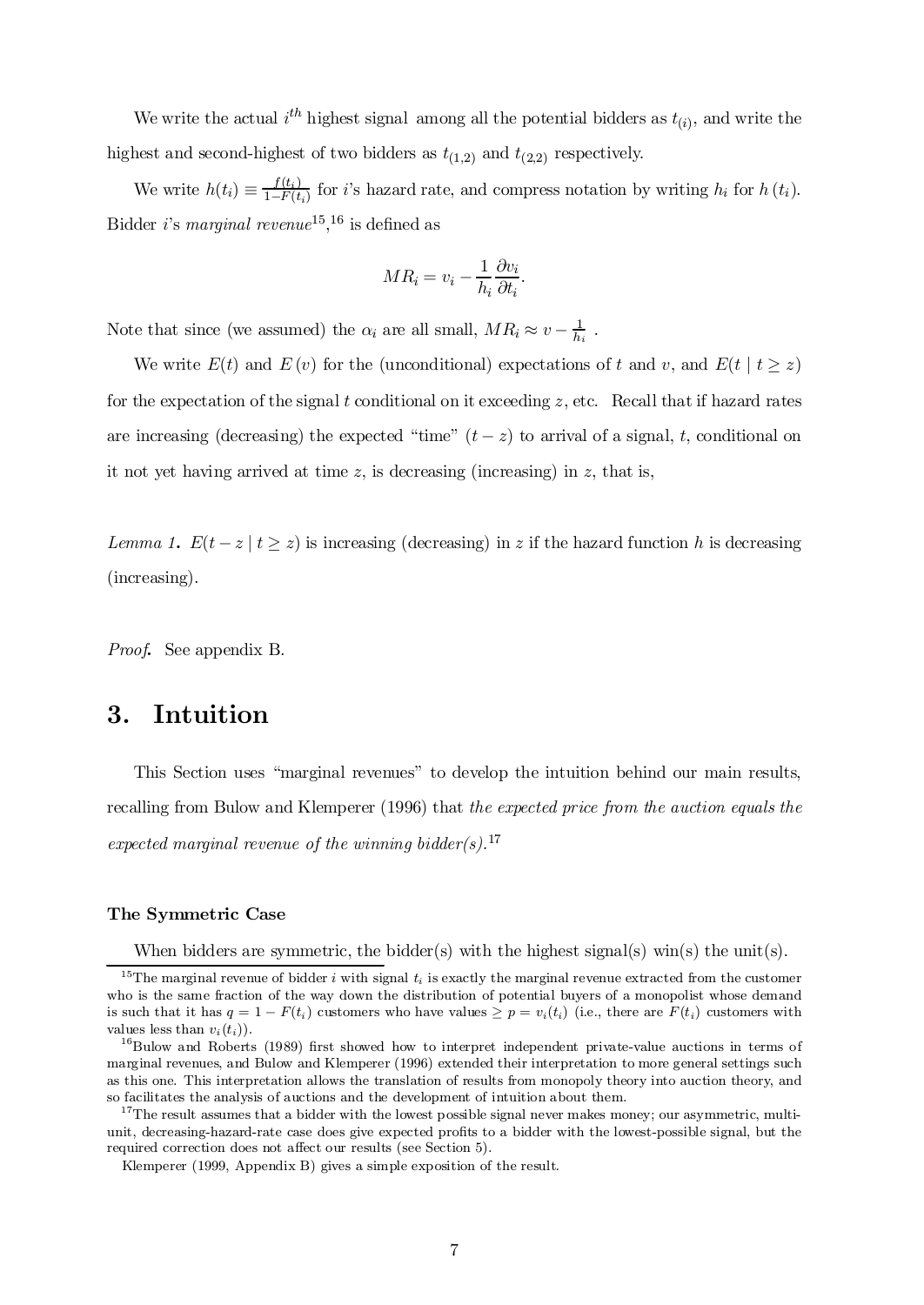Now in a pure private-value auction in which a bidder's value,  $v_i$ , just equals his own signal,  $t_i$ , *i*'s marginal revenue  $MR_i = v_i - \frac{1}{h_i}$  $\frac{1}{h_i} = t_i - \frac{1}{h_i}$  $\frac{1}{h_i}$  is increasing in  $t_i$  under weak assumptions which are satisfied by most standard distributions. Thus the standard single-unit auctions which assign a single unit to the high-value bidder thereby assign it to the bidder with the highest marginal revenue. Since in a two-unit auction one unit goes to the second-highestvalue bidder who has a lower marginal revenue, it follows that revenue per unit is lower in the two-unit case.

However, in an (almost) pure common-value auction in which  $v_i \approx v_j \approx v$ , so  $MR_i \approx$  $v-\frac{1}{h_i}$  $\frac{1}{h_i}$ , the bidder with the highest signal only has the highest marginal revenue if hazard rates,  $h_i$ , are increasing in signals. This is a much more stringent condition. The intuition is that with private values, when a bidder has a higher signal it affects only his own value and marginal revenue. But with common values, when a bidder has a higher signal it also raises the other bidders' values and so raises the others' marginal revenues. So it takes a much stronger distributional condition to ensure that bidders with higher signals have higher marginal revenues.

If indeed bidders with higher signals do have higher marginal revenues in the common-value case, then the logic is the same as for the private-value case and revenue per unit is lower when selling two units than selling one unit. But if instead bidders with higher signals have lower marginal revenues, as will be the case if hazard rates are decreasing in signals, a standard auction which sells to the bidder(s) with the highest signal(s) will sell to the *lowest*-marginal revenue bidder(s). So in this case revenue per unit is higher when selling two units than when selling one unit.

### The Asymmetric Case

The difference in the asymmetric case is that the bidder with the highest signal does not necessarily win a standard ascending auction.

In our case, in which it is common knowledge that bidder 1 is much the most likely to have the highest actual value, this bidder is much the most likely to win an ascending auction for a single unit. The reason is that the other bidders have greatly exaggerated "winner's curses" from beating bidder 1 so must bid very cautiously, which also reduces 1's \winner's curse".

But, with increasing hazard rates, bidder 1 is not much more likely than bidders 2 and 3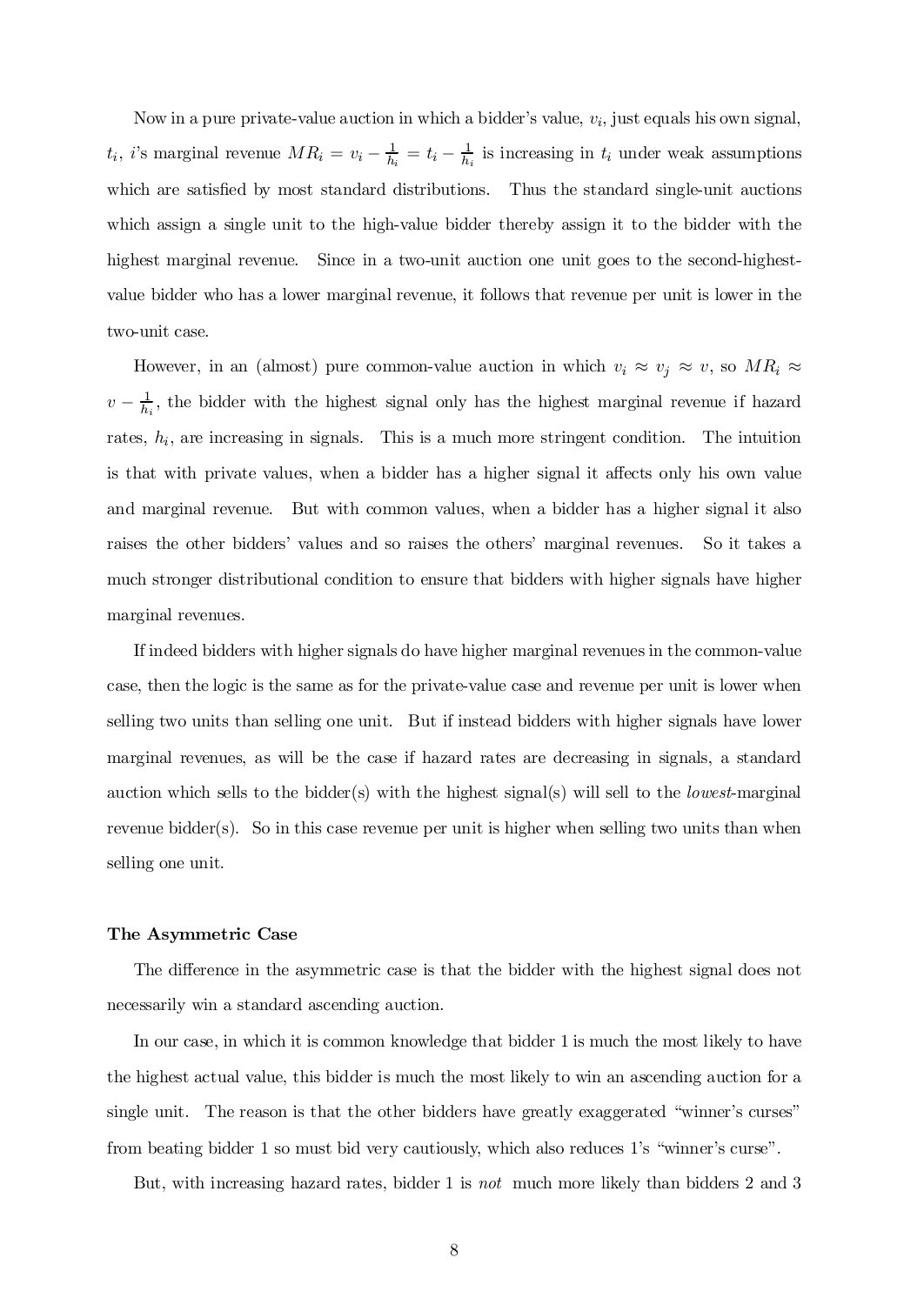to win an ascending auction for two units. The reason is that 2 and 3 compete against each other, symmetrically, for the second unit and do not face an abnormally large winner's curse in that competition. Because the prices of both units will be the same, the more aggressive bidding by 2 and 3 increases 1's winner's curse which causes 1 to bid more cautiously and further reduces 2's and 3's winners' curses; we will show that when 1's value advantage is small it has only a small effect on the equilibrium.

So when three bidders compete for two units, and hazard rates are increasing, the bidders with the two highest signals who also have the two highest marginal revenues (almost) always win. But when three bidders compete for a single unit in the asymmetric case, bidder 1, who on average only has the average signal and average marginal revenue (almost) always wins. So expected prices are higher when two units are sold.

The analysis of the decreasing hazard rate case is a little more complex (see Section 5), but in this case too, the asymmetric case is the exact reverse of the symmetric case.

## 4. The Symmetric Case

To develop our results more formally, we begin with the symmetric case in which  $\alpha_1 =$  $\alpha_2 = \alpha_3 = \alpha > 0$  (but  $\alpha \approx 0$ ).<sup>18</sup>

When three bidders compete for a single object, the lowest bidder, with signal  $t_{(3)}$ , quits when the price reaches the level where he would just be indifferent about winning if both his opponents dropped out, that is, at  $(3+\alpha)t_{(3)}$ . To see this, observe that conditional on winning at price  $p' = (3 + \alpha)t'$  (and assuming the kind of equilibrium behaviour we are looking for) his inferred value of the unit equals  $v' = (1 + \alpha) t_{(3)} + 2t'$  and  $v' > p' \Leftrightarrow t_{(3)} > t'$ . So if he were to find himself a winner at any higher price than  $(3 + \alpha) t_{(3)}$ , he would lose money, and conversely he would make money if he won at any lower price, so should not quit earlier. So the equilibrium is a separating one in which the other bidders can then infer (assuming equilibrium behaviour) his actual signal,  $t_{(3)}$ . The next-lowest bidder then quits when the price reaches the point at which he would just be indifferent about winning were he the marginal winner, that is, were he tied for the highest signal, so he quits at  $p = t_{(3)} + (2+\alpha)t_{(2)}$ .<sup>19</sup> But  $v = t_{(3)} + t_{(2)} + t_{(1)}$ ,

<sup>&</sup>lt;sup>18</sup>As  $\alpha \to 0$ , the equilibrium of this case approaches the symmetric equilibrium of the pure common values model.

<sup>&</sup>lt;sup>19</sup>If he were to find himself a winner at any higher price he would lose money, since at price  $p'=t_{(3)}+(2+\alpha)t'$ with  $t' > t_{(2)}$ , the inferred value of the unit equals  $t_{(3)} + (1 + \alpha)t_{(2)} + t'$  conditional on winning at price p', and conversely he would make money at any lower price, so should not quit before p.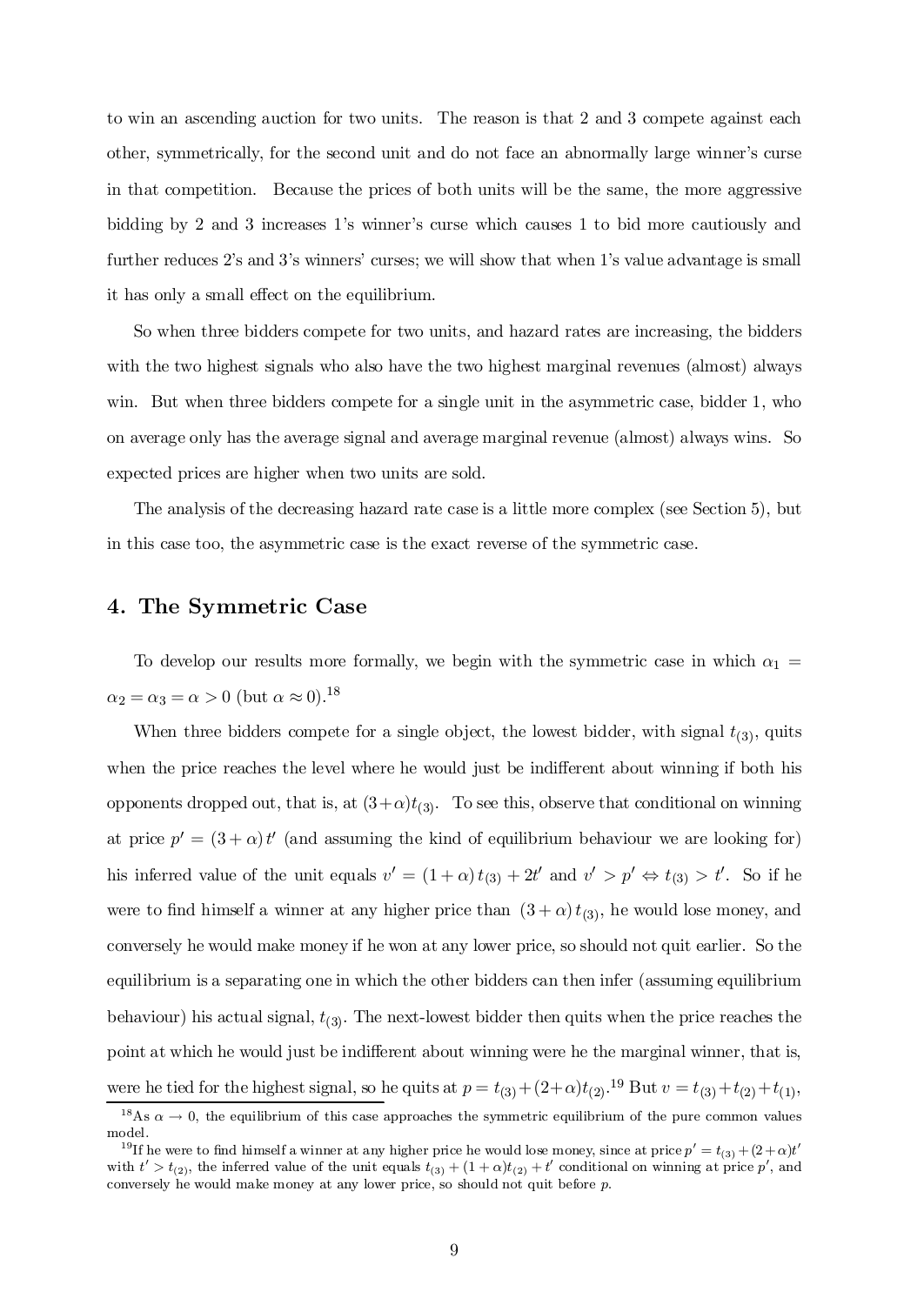so (since 
$$
\alpha \approx 0
$$
)  $p \approx v - (t_{(1)} - t_{(2)}) \Rightarrow E(p) \approx E(v) - E(t - t_{(2)} | t \ge t_{(2)}).$ 

Lemma 2. When 3 symmetric bidders compete for 1 object, the bidder with the highest signal wins and (for small  $\alpha$ ) the expected price  $\approx E(v) - E(t - t_{(2)} | t \ge t_{(2)}).$ 

Proof. See appendix B.

If instead, three bidders compete for two objects, the lowest quits in symmetric equilibrium at the price at which he would just be indifferent about winning were he the marginal winner, that is, were he tied with the second-highest signal. So the actual lowest-signal bidder with signal  $t_{(3)}$  quits at the value to him if the second-highest-signal bidder has the same signal,  $(t_{(3)})$ , and the remaining signal equals its expected value given the two lowest signals are  $t_{(3)}$ , that is,  $E(t|t \ge t_{(3)})$ . So the lowest-signal bidder quits at  $p = (1 + \alpha)t_{(3)} + t_{(3)} + E(t | t \ge t_{(3)})$ .<sup>20</sup> But  $E(v) = E(t_{(3)}) + 2E(t | t \ge t_{(3)}),$  so  $E(p) \approx E(v) - E(t - t_{(3)} | t \ge t_{(3)}).$ 

Lemma 3. When 3 symmetric bidders compete for 2 objects, the bidders with the highest signals win and (for small  $\alpha$ ) the expected price  $\approx E(v) - E(t - t_{(3)} | t \ge t_{(3)}).$ 

Proof. See appendix B.

From Lemmas 2 and 3 selling two units rather than one lowers (raises) the per-unit price obtained if  $E(t-t_{(3)} | t \geq t_{(3)})$  is greater than (less than)  $E(t-t_{(2)} | t \geq t_{(2)})$ . But for any realization of  $t_{(3)}$  we know from Lemma 1 that this is true when hazard rates are increasing (decreasing). So increasing hazard rates imply the expected price is greater with one unit and decreasing hazard rates imply the expected price is greater with two units.

Proposition 1. With 3 symmetric bidders, the expected price per unit is higher when 1 unit is sold then when 2 units are sold if hazard rates,  $h_i$ , are increasing in the signals,  $t_i$ . The expected price per unit is lower when 1 unit is sold than when 2 units are sold if hazard rates

<sup>&</sup>lt;sup>20</sup>If either of the other bidders were to quit and leave him as a winner at any higher price,  $p' = (2 + \alpha)t' +$  $E(t \mid t \geq t')$  with  $t' > t_{(3)}$ , he would expect to lose money since he would then infer a unit's value to be  $(1 + \alpha)t_{(3)} + t' + E(t \mid t \ge t') < p'$ , and conversely he would expect to profit from a victory at any lower price.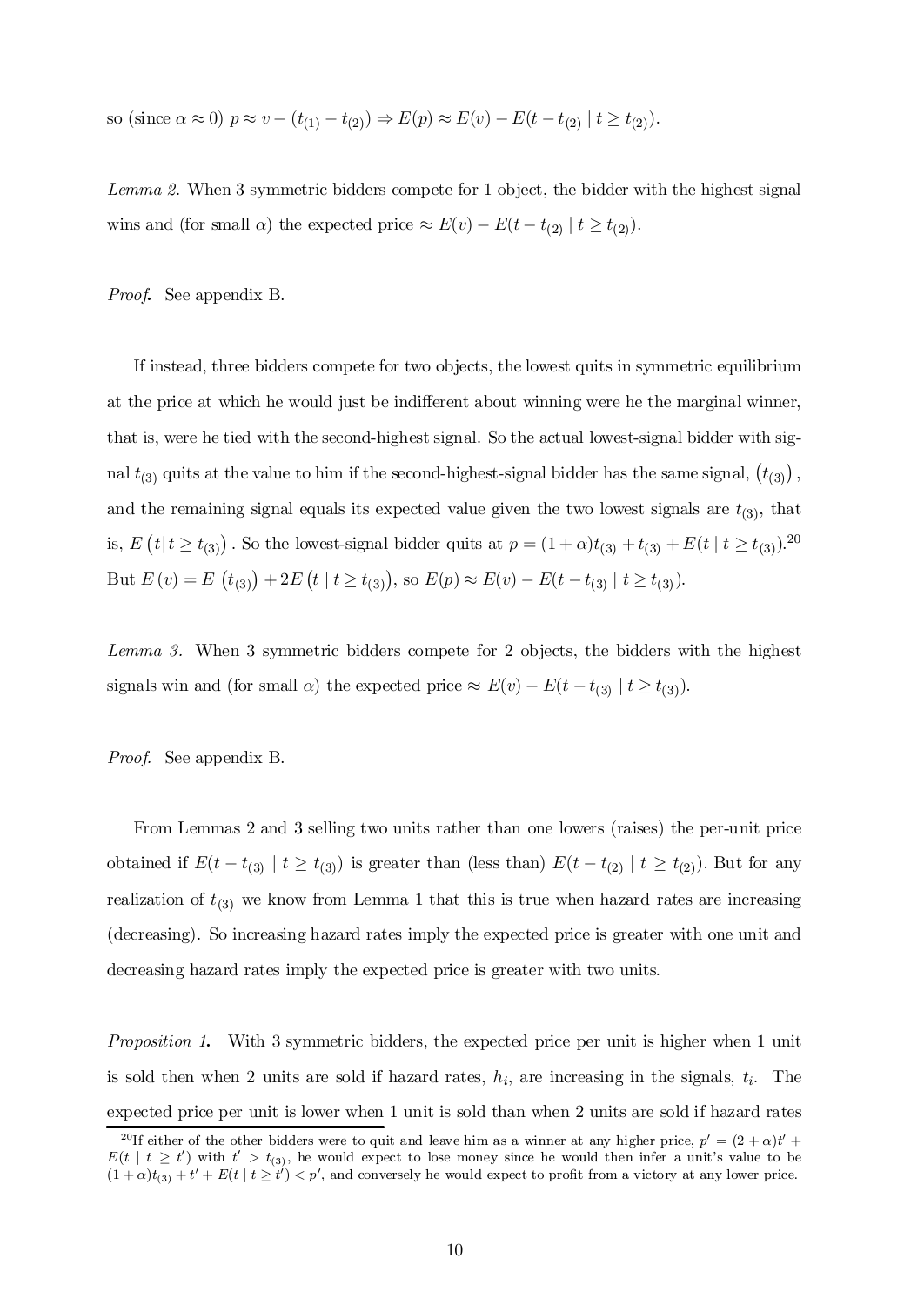are decreasing.

The difference between the prices in the one-unit and two-unit auctions, that is, the difference between  $E(t-t_{(2)} | t \ge t_{(2)})$  and  $E(t-t_{(3)} | t \ge t_{(3)})$ , is just the difference between the information rents of the winning bidders. Since the seller's revenue equals the social surplus less the information rent of the bidders, and the social surplus is (almost) independent of the allocation in (almost) common value auctions, a higher information rent implies a lower price.

It is now easy to find examples in which selling more units raises the expected price. (See Example 1 below.)

Section 3 provided some intuition for our result; the key is that the expected price equals the expected marginal revenue of the winner(s), that is of the highest-signal bidder(s) in the symmetric case. So the expected price is decreasing in the number of winners only if lowersignal bidders have lower marginal revenues. In a private-value model the condition for lowersignal bidders to have lower marginal revenues is just that a bidder's marginal revenue is downward sloping, that is, that a monopoly firm with demand  $q = 1 - F(p)$  has marginal revenue downward sloping in its *own* output.<sup>21</sup>,<sup>22</sup> But with common values when a bidder has a higher signal it also raises the other bidders' values, and so raises the others' marginal revenues; the corresponding condition in the common-value case is that the same firm's marginal revenue is steeper than its demand curve. 23

Equivalently, the firm's marginal revenue must be downward sloping in an *opponent's* output; this is exactly the condition required to guarantee that firm's outputs in a quantitysetting oligopoly are "strategic substitutes", in the terminology of Bulow, Geanakoplos, and Klemperer (1985a). And the assumption of strategic substitutes, while commonly made, and perhaps more plausible than the converse assumption of strategic complements, is not a reasonable general assumption.<sup>24</sup> Indeed, among the most commonly used demand curves, linear

<sup>&</sup>lt;sup>21</sup>The demand curve  $q = 1 - F(p)$  is just the conventional demand curve that would be created by a very large number of buyers with values  $v_i(t_i)$  when the  $t_i$  are drawn independently from the distribution  $F(t_i)$ . (Buyers are atomistic with total mass 1.) For more discussion of the analogy between a bidder with signal distributed as  $F(t_i)$  and a market with demand curve  $1 - F(p)$  see Bulow and Klemperer (1996).

 $^{22}$ Note that the expected marginal revenue of the second-highest bidder is always below the expected marginal revenue of the highest bidder in a private-value model, because the second-highest value both equals the expected marginal revenue of the highest bidder and exceeds the actual marginal revenue of the second-highest bidder.

<sup>&</sup>lt;sup>23</sup>If  $MR_j = v - \frac{1}{h_j(t_j)}$  then the slope of the "demand curve" is  $\partial v/\partial t_j$  while the slope of marginal revenue is  $\partial v/\partial t_j + \frac{\partial h_j/\partial t_j}{(h_j(t_j))^2}$ . The latter is greater (less) than the former if h is increasing (decreasing). In the common value auction this determines whether an increase in  $j$ 's signal increases his marginal revenue relative to  $i$ 's. In oligopoly it determines whether an increase in j's output increases i's marginal revenue and thus i's output.

 $24$ See Bulow, Geanakopolos and Klemperer (1985b) for an example in which a monopolist facing a new entrant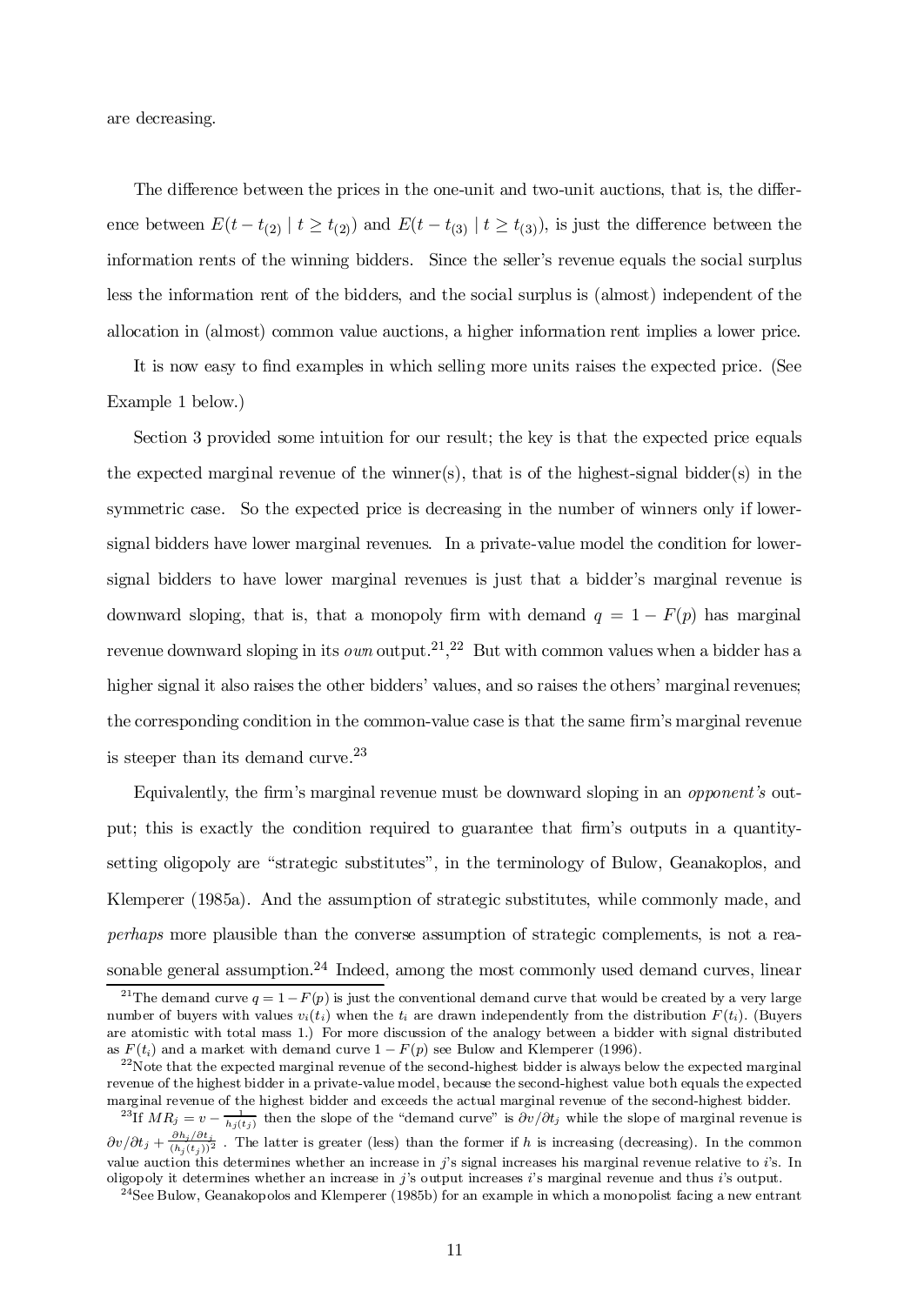demand  $(p = A - Bq \Leftrightarrow q = \frac{A-p}{B})$  yields strategic substitutes, constant elasticity demand  $(p = Aq^{\frac{1}{\eta}} \Leftrightarrow q = (\frac{P}{A})$  $\left(\frac{P}{A}\right)^{\eta}, \eta$  < -1) yields strategic complements, and logarithmic demand  $(p = A - \frac{1}{\lambda})$  $\frac{1}{\lambda} \log q \Leftrightarrow q = e^{-\lambda(p-A)}$ , i.e. quantity is exponential in price) yields strategic independence (neither strategic substitutes nor strategic complements) for a monopolist facing a small new entrant.

Corresponding exactly to the oligopoly cases we have:

*Example 1*. With uniformly distributed signals,  $F(t) = \left(\frac{t-t}{t-t}\right)$  $t - t$ ), expected price is decreasing in supply.<sup>25</sup> With constant-elasticity distributed signals,  $F(t) = 1 - \left(\frac{t}{t}\right)$  $(t)$ <sup>n</sup>, expected price is increasing in supply.<sup>26</sup> With exponentially distributed signals,  $F(t) = 1 - e^{-\lambda(t-t)}$ , expected price is independent of supply.

So, just as in oligopoly it is an empirical matter whether firms' outputs are strategic substitutes or strategic complements, so in symmetric pure common-value auctions it must be an empirical matter whether price is increasing or decreasing in supply.

The next section, however, will show that even small asymmetries can make the relationship between supply and price even less predictable.

## 5. The Asymmetric Case

This section will show that when the result that greater supply lowers expected price holds for the perfectly symmetric case, it can fail when there are small asymmetries between the bidders. In particular it fails if the item(s) for sale are arbitrarily close to pure common-values but one bidder, say bidder 1, almost certainly has a (slightly) higher actual value than the others. We assume  $\alpha_1 > \alpha_2 = \alpha_3 = \alpha > 0$ , but  $\alpha_1 \approx 0$  and  $(\alpha/\alpha_1) \approx 0$ .

We begin by analyzing bidding behaviour in more detail:

views products as strategic complements in their terminology.

<sup>&</sup>lt;sup>25</sup>For example,  $F(t) = \frac{t}{4}$  for  $4 \ge t \ge 0$  (which corresponds probabilistically to a linear demand curve) the expected values of the three signals would be 1, 2, and 3. The expected price in a 3 for 1 auction would be  $1 + 2 + 2 = 5$ , and the expected price in a 3 for 2 auction would be  $1 + 1 + \frac{2+3}{2} = 4.5$ .

<sup>&</sup>lt;sup>26</sup>For example, if  $F(t) = 1 - t^{-2}$  for  $t \ge 1$  (which corresponds probabilistically to a demand curve  $q \equiv$  $1 - F(p) = p^{-2}$ , that is, constant elasticity of -2) the expected values of the three signals would be 1.2, 1.6, 3.2. So the expected price in a 3 for 1 auction would be  $1.2 + 1.6 + 1.6 = 4.4$ , and the expected price with 3 for 2 would be  $1.2 + 1.2 + \frac{1.6 + 3.2}{2} = 4.8$ .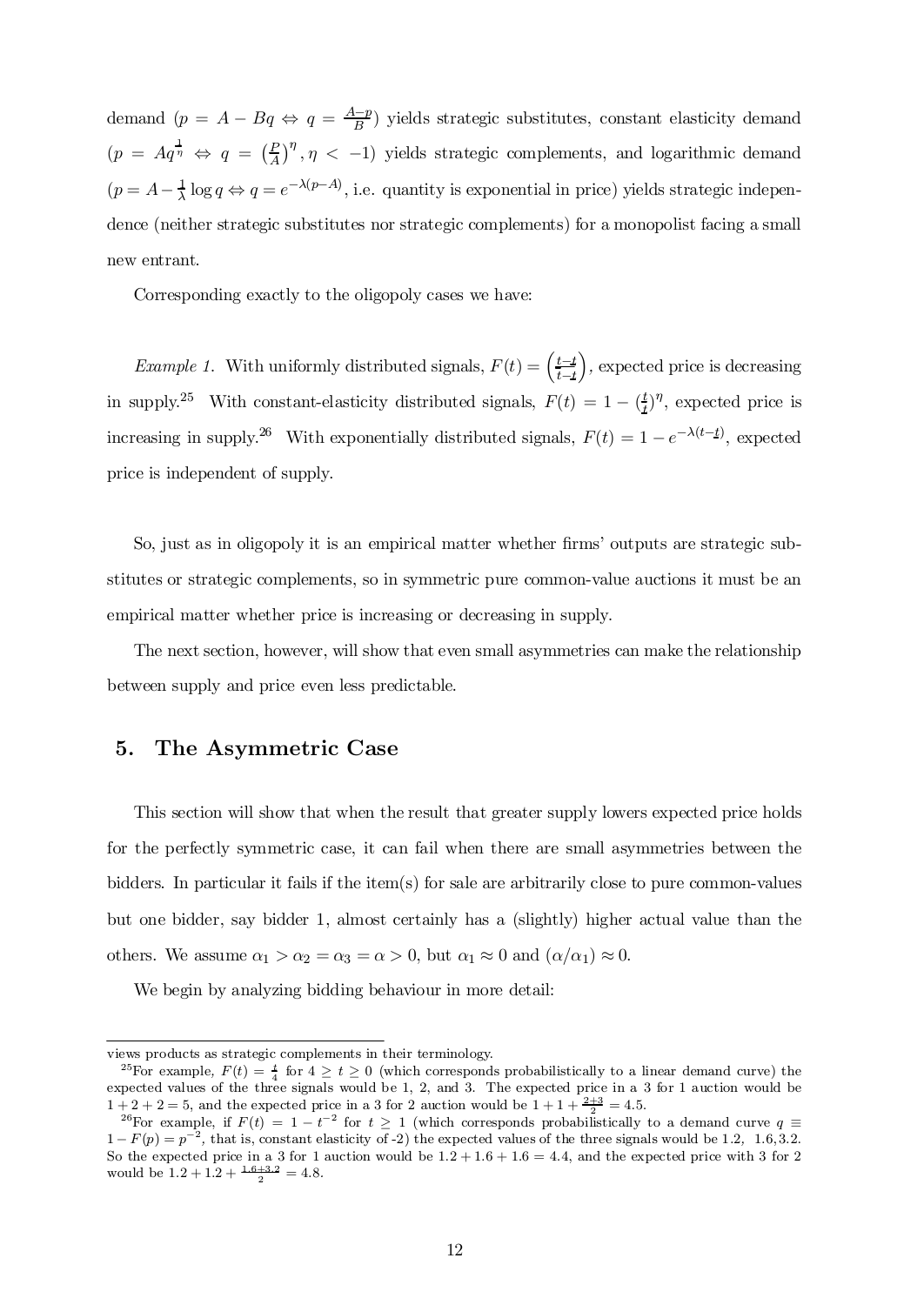Lemma 4. When 3 bidders compete for 1 object in the asymmetric case (i.e. small  $\alpha_i$  and small  $\alpha/\alpha_1$ , the advantaged bidder (almost always) wins and the expected price  $\approx E(v) - E(t - \underline{t})$ .

Proof. See appendix B.

The logic is straightforward. Bidder  $i$  quits where he would be just indifferent about finding himself a winner, so his marginal type  $\underline{t}_i$  quits at price  $p = (1 + \alpha_i)\underline{t}_i + \underline{t}_j + \underline{t}_k$ , where  $\underline{t}_j$  and  $\underline{t}_k$ are his expectations of j's and k's signals conditional on his winning at this price. That is,  $t_j$  is the marginal type of bidder j who is just quitting if any type of j is currently quitting,<sup>27</sup> and similarly for  $t_k$ . Likewise, type  $t_j$  of j is in fact just quitting iff  $p = t_i+(1+\alpha_j)t_j+t_k$ . So types  $t_i$ and  $t_j$  quit simultaneously iff  $(1+\alpha_i)t_i+t_j+t_k = t_i+(1+\alpha_j)t_j+t_k \Leftrightarrow \alpha_i t_i = \alpha_j t_j$ , and  $t_i$  quits before (after)  $t_j$  iff  $\alpha_i t_i < (>)\alpha_j t_j.$  So since  $\alpha_1 t > \alpha t_2$  and  $\alpha_1 t > \alpha t_3$  for almost all actual signals  $t_2$  and  $t_3$  of bidders 2 and 3 for sufficiently large  $\alpha_1/\alpha$ , bidder 1 is almost always the winner. If, for example, in fact  $\alpha_1 t > \alpha t_2 > \alpha t_3$ , then bidder 3 quits first at  $(1 + \alpha)t_3 + t_3 + t$  (since at this price he knows  $t_2 \geq t_3$  so the current lowest types of bidders 2 and 1 that could remain are  $t_2 = t_3$  and  $t_1 = t$ ), and bidder 2 quits next at  $p = (1 + \alpha)t_2 + t_3 + t_4 \approx t_2 + t_3 + t_5 = v - (t_1 - t)$ .

The intuition is that because bidder 1 (almost always) values the asset the most, bidders 2 and 3 face enormous winner's curses if bidder 1 ever exits, and they must therefore assume  $t_1 \approx t$  whenever he bids. So they quit at  $\approx t_2 + t_3 + t$ , and bidder 1 almost always wins.

However, with three bidders competing for two units and increasing hazard rates, bidder 1's advantage is almost eliminated and he wins only when he has one of the two highest signals:

Lemma 5. When 3 bidders compete for 2 objects, in the asymmetric case (i.e. small  $\alpha_i$  and small  $\alpha/\alpha_1$ ) (i) if hazard-rates,  $h_i$ , are increasing in signals, the bidders with the highest signals (almost always) win and the expected price  $\approx E(v) - E(t - t_{(3)} | t \ge t_{(3)})$ , (ii) if hazard-rates are decreasing, the advantaged bidder and the disadvantaged bidder with the higher signal win and the expected price  $\approx E(v) - E(t - t_{(2,2)})$   $\mid t \geq t_{(2,2)}\right)$ .

Proof. See appendix B.

<sup>&</sup>lt;sup>27</sup>If j has already quit  $\underline{t}_j$ 's is j's inferred signal, and if j has not quit but no type of j is quitting then  $\underline{t}_j$  is j's lowest possible signal consistent with equilibrium.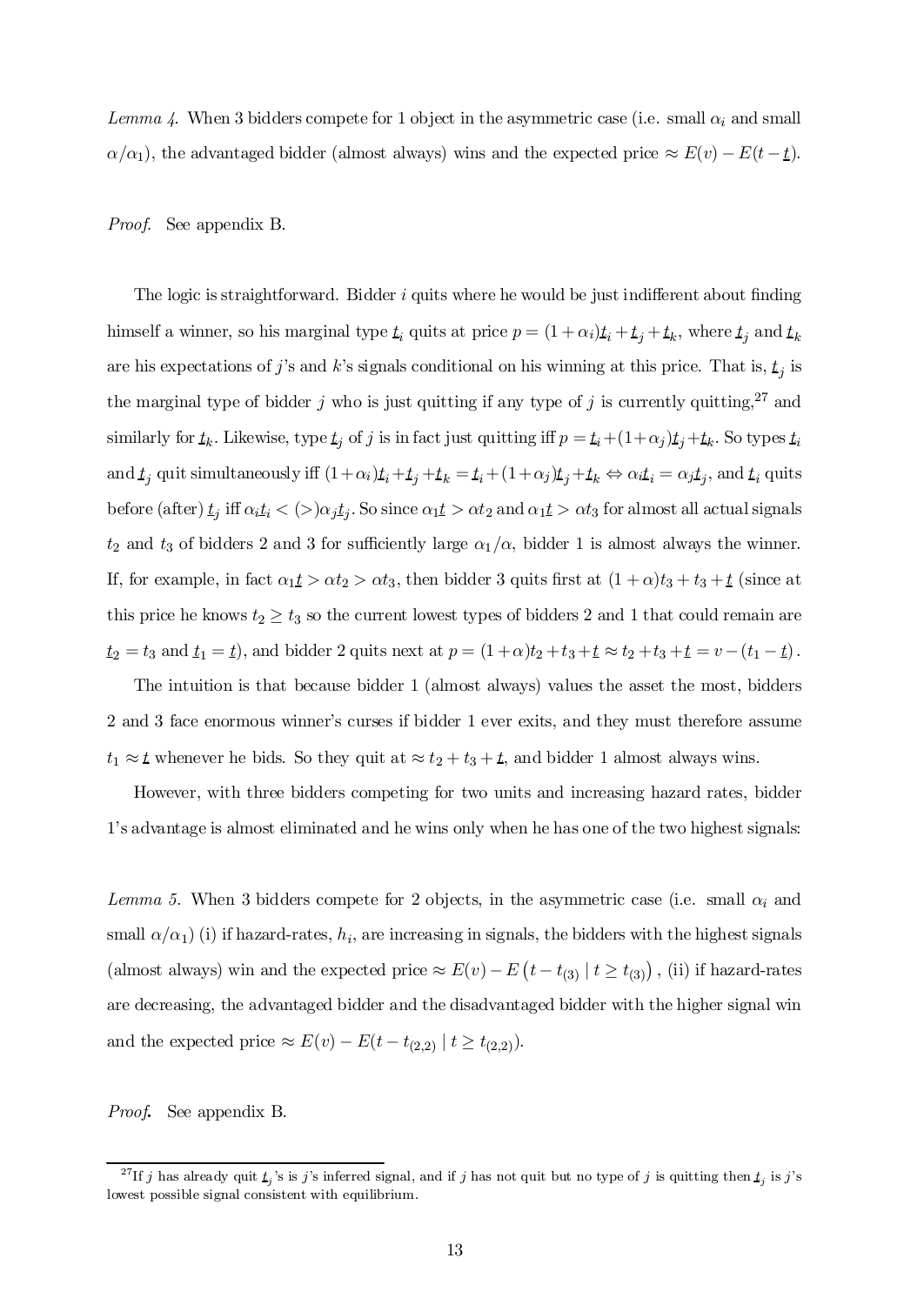To understand Lemma 5, again begin by observing that bidder  $i$  quits where he would be just indifferent about finding himself a winner. If  $t_i, t_j$ , and  $t_k$  are the lowest possible signals of bidders i, j and k assuming equilibrium behaviour up to the current price, type  $\underline{t}_i$  of bidder *i* has expected value  $(1 + \alpha_i)t_i + t_j + E(t_k | t_k \ge t_k)$  if *j* quits now, and expected value  $(1+\alpha_i)\underline{t}_i + E(t_j \mid t_j \geq \underline{t}_j) + \underline{t}_k$  if k quits now. So type  $\underline{t}_i$  quits at  $p = (1+\alpha_i)\underline{t}_i + \underline{t}_j + \underline{t}_k + x_j Prob(k)$ quits now | j or k quits now  $+x_kProb(j$  quits now | j or k quits now  $\sum_{i=1}^{n}$  in which  $x_j \equiv E(t_j - t_j)$  $t_j \geq t_j$  and  $x_i$  and  $x_k$  are defined similarly. Since  $\alpha_2 = \alpha_3 = \alpha < \alpha_1$ , some types of bidders 2 and 3 quit (symmetrically) before any types of bidder 1 quits. Now note that for small enough  $\alpha$  and  $\alpha_1$  the differences between  $\alpha_1 \underline{t}_1$  and  $\alpha \underline{t}_2 (= \alpha \underline{t}_3)$  are very small relative to differences between  $x_1$  and  $x_2(= x_3)$  (except if hazard rates are constant). So if hazard rates are increasing, so  $x_i$  is decreasing in  $t_i$ , then if  $t_1$  were to fall much behind  $t_2 (= t_3)$ then  $x_2$  would become small relative to  $x_1$  and  $t_1$  would wish to quit at a lower price than  $t_2$ . So types of bidder 1 would have to quit until  $t_1$  roughly caught up to the value of  $t_2 = t_3$ ). Therefore increasing hazard rates require  $t_1 \approx t_2 = t_3$ . So bidder *i* quits at (approximately)  $(1 + \alpha_i)t_i + t_i + E(t_k | t_k \ge t_j = t_i)$ , just as in symmetric equilibrium with symmetric bidders, and the bidder with the lowest signal,  $t_{(3)}$ , (approximately) quits first. So the expected price  $\approx E(t_{(3)} + t_{(3)} + E(t \mid t \ge t_{(3)})) \approx E(v) - E(t - t_{(3)} \mid t \ge t_{(3)})$  and we have part (i) of the lemma.

In words, a bidder exits when the current price equals (P), the private value component of the bidder's signal,  $plus (C)$ , the common value to the bidder if all others exited immediately, plus  $(X)$ , the expected value in excess of  $(C)$  conditional on the auction ending immediately. (C) is the same for everyone. With only one unit available for sale (X) is necessarily zero, so the bidder with the highest private value component always wins. But with more than one unit available (X) swamps (P) if hazard rates are increasing and the private values are small, so the bidders with the highest signals win.

The intuition is that even if bidder 1 had a large advantage, bidders 2 and 3 would compete against each other for the second unit, and would not face an abnormally large winner's curse in that competition. So bidders 2 and 3 bid more aggressively than when there is just one unit for sale, which forces bidder 1 to pay more and may cause bidder 1 to exit if his signal is low enough, which further reduces the other bidders' winner's curses.

So bidder 1's position is greatly weakened by the sale of the second unit in the "normal"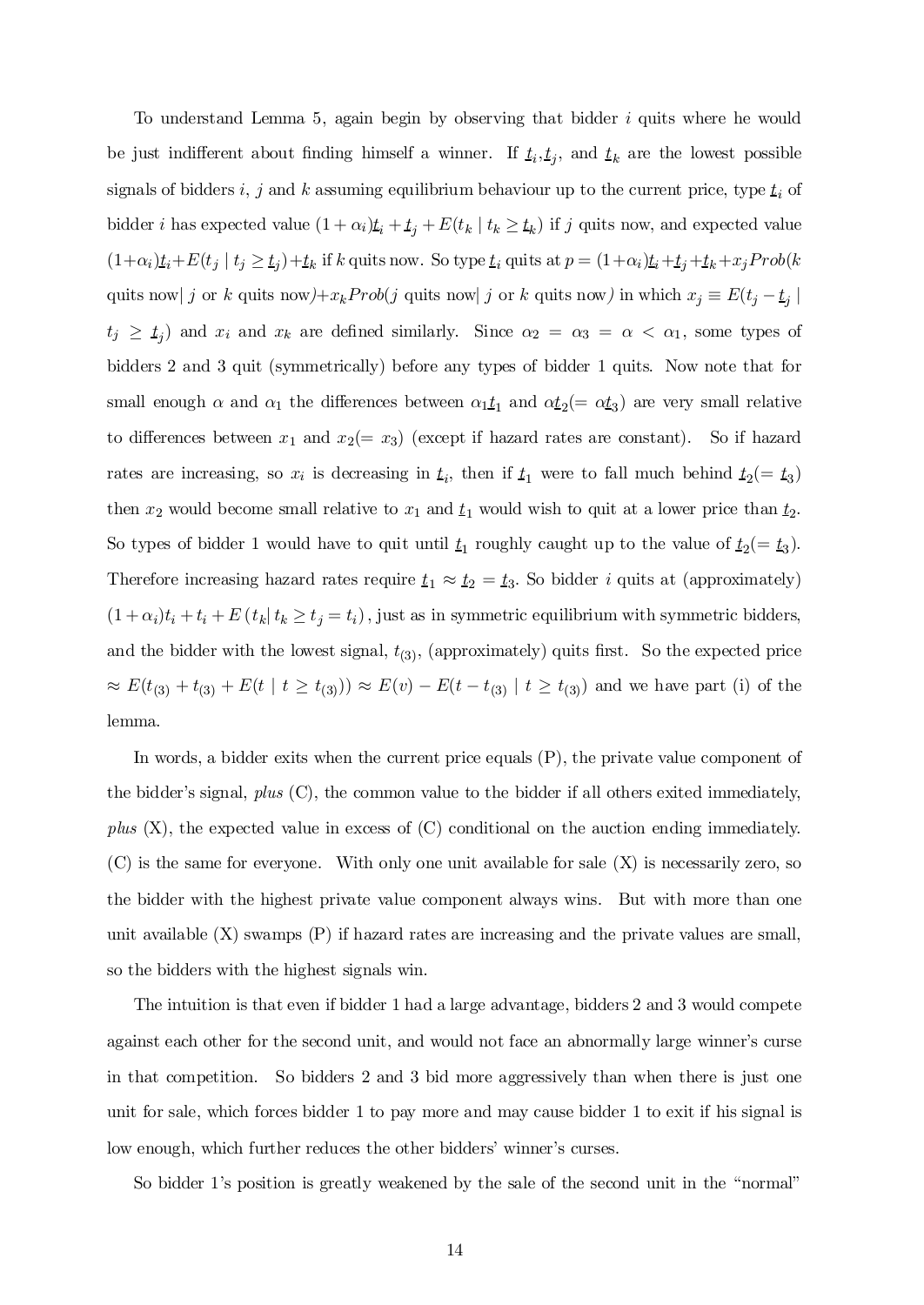increasing hazard-rates case. When just one unit is for sale, bidder 1 always wins it. But when there are two units for sale, he wins barely more often than his opponents do.

Notice that although this turns out to be good for revenue, there is a (small) efficiency cost in that bidder 1 (almost always) has the highest value for a unit.

On the other hand, if hazard rates are decreasing,  $x_i$  is increasing in  $\underline{t}_i$ , so once  $\underline{t}_1$  falls behind  $\underline{t}_2(=\underline{t}_3)$  then  $x_2$  becomes large relative to  $x_1$  so  $\underline{t}_1$  wishes to quit at a still higher price relative to  $t_2$ , so (since some types of bidders 2 and 3 start quitting first) no type of bidder 1 ever quits. As the auction proceeds and more types of bidders 2 and 3 quit,  $x_2 \equiv E(t_2 - t_2)$ and  $x_3 \equiv E(t_3 - t_3)$  increase while  $x_1 \equiv E(t_1 - t_1)$  remains unchanged and so even the lowest type of bidder 1 expects a larger and larger surplus conditional on winning; the higher the bidding goes, the more underpriced bidder 1 thinks the object is. Since bidders 2 and 3 are symmetric, the bidder with the lower of their two signals loses so, writing this signal as  $t_{(2,2)}$ , he quits at price  $p = E(t_1) + (1+\alpha)t_{(2,2)} + t_{(2,2)}$ . But  $E(v) = E(t_1 + t_{(1,2)} + t_{(2,2)})$ , so  $E(p) \approx E(v) - E(t - t_{(2,2)} | t \ge t_{(2,2)}),$  giving us part (ii) of the lemma.

Lemmas 4 and 5 yield:

Proposition 2. In the asymmetric case, the expected price per unit is lower when 1 unit is sold than when 2 units are sold if hazard rates,  $h_i$ , are increasing in the signals,  $t_i$ . The expected price per unit is higher when 1 unit is sold than when 2 units are sold if hazard rates are decreasing.

*Proof.* Since  $\underline{t}$  is the lowest possible value of t we know from lemma 1 that  $E(t-\underline{t})$  is greater than (less than)  $E(t-t_{(3)} | t \ge t_{(3)})$  and  $E(t-t_{(2,2)} | t \ge t_{(2,2)})$  if hazard rates are increasing (decreasing). The proposition then follows directly from lemmas 4 and 5. Q.E.D.

As with the symmetric case, marginal revenues help us understand these results better (see Section 3): When a single unit is sold it always goes to bidder 1, so the expected price equals the expected marginal revenue of a randomly drawn signal.

When two units are sold, and hazard-rates are increasing, the winners are the bidders with the two highest signals, and increasing hazard-rates imply that these bidders have the highest marginal revenues. So two units sell at a higher per-unit price, on average, than one unit.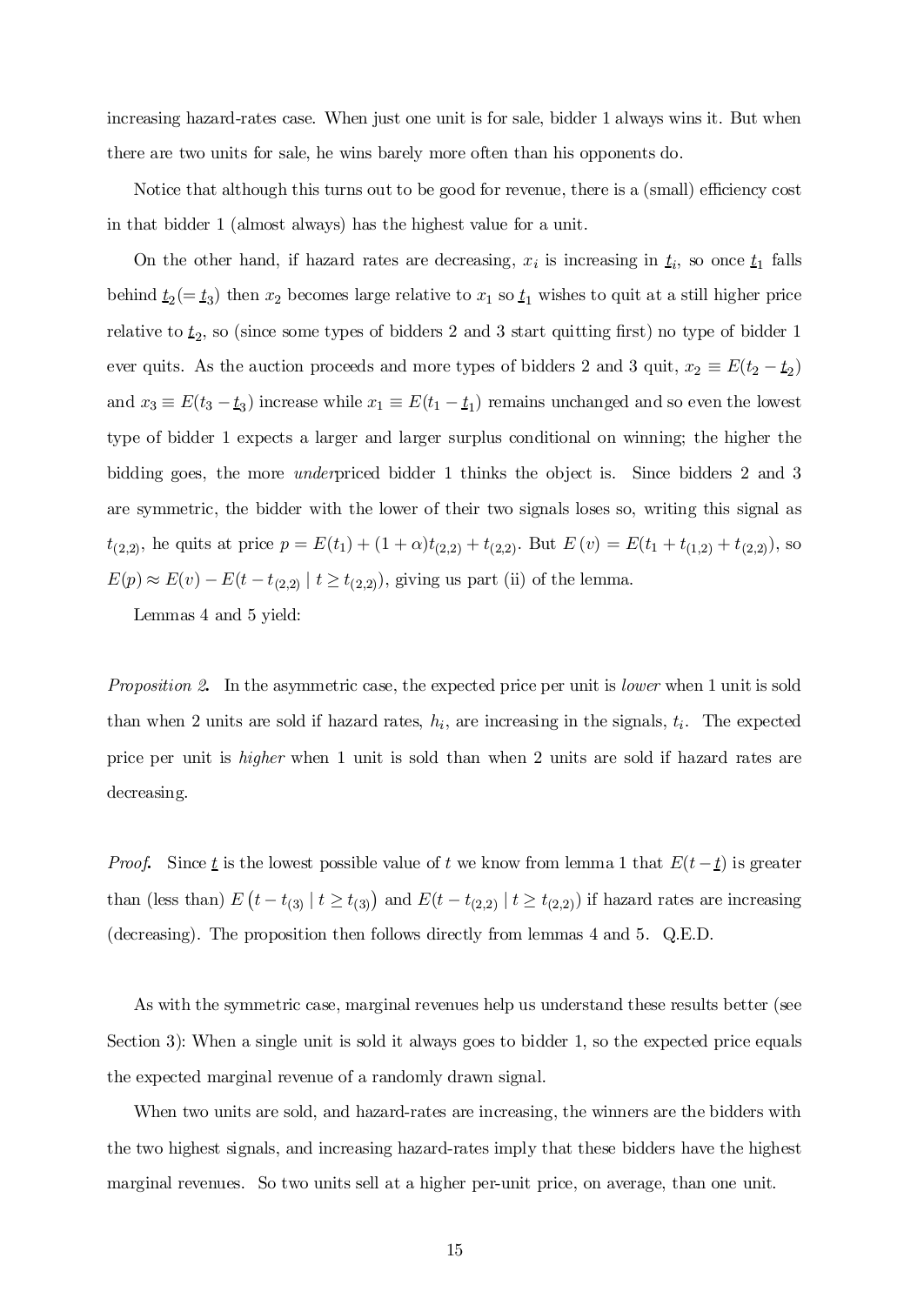When hazard-rates are decreasing, on the other hand, and two units are sold, they are won by bidder 1, whose expected marginal revenue is that of a randomly drawn signal, and by the other bidder who has the higher of the other signals and the *lower* of the other marginal revenues. So the expected marginal revenue of a winner, and therefore expected price, is lower when two units are sold than when just one unit is sold.

There is a further reason why with decreasing hazard-rates two units yields a lower per-unit price than a single unit. Recall that the expected revenue from an auction equals the expected marginal revenue of the winner only when any bidder with the lowest feasible signal receives no expected surplus (just as the Revenue Equivalence Theorem applies only to auctions where bidders with the worst possible signals make no money). If the assumption fails, expected revenue is reduced by the sum of the expected profits of the bidders conditional on their having their lowest possible signals. In most standard auctions the assumption holds trivially, but our decreasing hazard-rate multi-unit asymmetric auction is an exception in which even the lowest type of bidder 1 always wins and makes positive expected surplus: this type makes zero expected surplus at the lowest feasible sale price, and an ever increasing expected surplus at higher sale prices. So the two-unit decreasing hazard-rate auction is even less profitable relative to any of our other auctions which do all satisfy the standard assumption.

In short, selling more units leads to higher prices when bidders are asymmetric and hazard rates are increasing, and when bidders are symmetric and hazard rates are decreasing.

## 6. Rationing and Initial Public Offerings

Selling two half-units yields the same per-unit prices as selling two whole units in our model. So rationing each bidder to buy only a half-unit yields a higher expected price than selling a single unit in those cases in which increasing supply raises price. The intuition is that creating additional winners reduces the winners' curse that any of them face, and so elicits more aggressive bidding behaviour. By the same logic, the seller can do better still in the decreasing hazard rate case by simply offering each buyer one-third of a unit at a fixed price, or alternatively by choosing the winner randomly among those prepared to pay the fixed price.

Proposition 3. Rationing to all 3 bidders at the fixed price  $\underline{t} + 2E(t) = E(v) - E(t - \underline{t})$  is the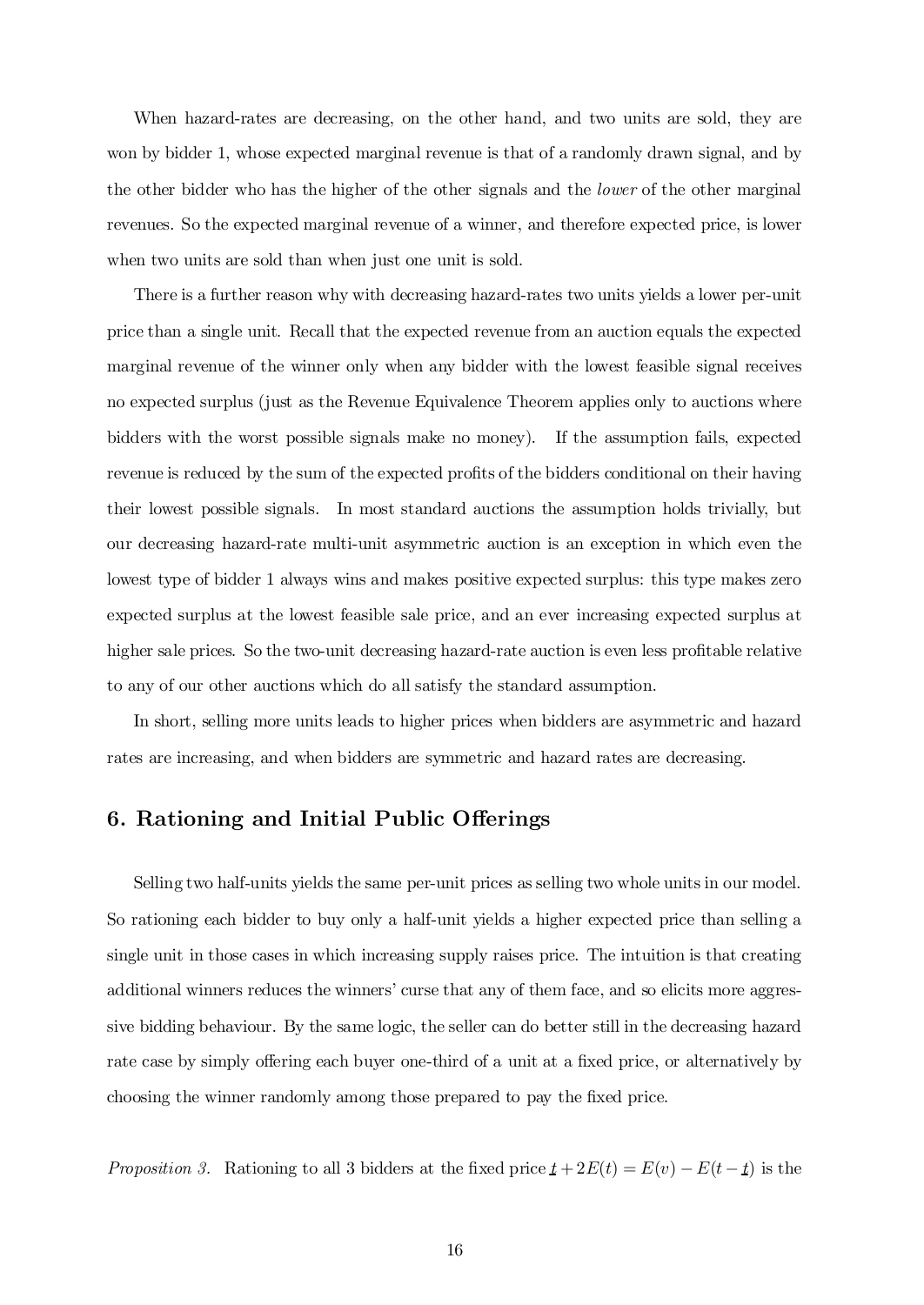optimal way to sell the good when hazard rates are decreasing.<sup>28</sup>

Proof. See appendix B.

The result that rationing among all bidders is more profitable than raising the price to clear the market requires decreasing hazard rates. <sup>29</sup> The more general point, however, is that the difference between the expected revenues from choosing a price that guarantees an immediate sell-out and from searching for the best possible price may be small; because searching for a high price may reveal some negative information (about where low bidders quit), it can lead to either a higher or a lower price than the pooling equilibrium that rationing induces. If the seller is risk averse, it may prefer the sure price that rationing guarantees.

In many finance and oil-lease models, signals are assumed to be distributed lognormally, so hazard rates are first increasing and then decreasing. In these cases, with symmetric bidders, the seller does best to gradually raise price to eliminate the buyers with the lowest signals but then ration when a high enough price is reached; Example 2 illustrates. This fits closely with practice in Initial Public Offerings where a range of prices may be explored, but the final price is often fixed at a point where excess demand is most likely.<sup>30</sup> More mildly stated, it may be surprisingly inexpensive for sellers to choose a rationing price in IPOs, making the practice sustainable even if it is not necessarily optimal.

Example 2. With signals distributed according to the standard lognormal distribution (in which  $\ln(t)$  is normally distributed with mean 0 and standard deviation 1), symmetric bidders and 1 unit, it is optimal to run an ascending auction that separates all bidders with signals less than  $t^* \approx .24$ , and to then ration among bidders with signals above  $t^*$ , if there are any. Thus if no bidder has a signal below  $t^*$ , the price will rise continuously to  $3t^*$  at which point the seller will announce a rationing price of  $t^* + 2y^*$  in which  $y^* \equiv E(t \mid t \geq t^*) \approx 1.77$  (and all three bidders will then accept this price). If  $t_{(3)} < t^*$  the lowest-signal bidder will quit at  $3t_{(3)}$ , and if no further bidder quits before price  $t_{(3)} + 2t^*$  the good will be rationed at price

<sup>28</sup>We are restricting ourselves to mechanisms that always yield a sale. Sometimes a seller can do better in expectation by having minimum prices that may lead to no sale.

 $^{29}$ Rationing is strictly more profitable than raising the price to clear the market in the symmetric case, and/or when two units are available. In the asymmetric case, rationing a single unit to all three bidders is equally profitable in expectation as the standard ascending auction (independent of hazard rates.) (See Appendix B.)

 $30$ This is true even when the final IPO price is set above the initially specified range. For other theories of rationing, see De Graba (1995), De Graba and Mohammed (1999), Denicolo and Garella (1999), Gilbert and Klemperer (2000) and the references they cite.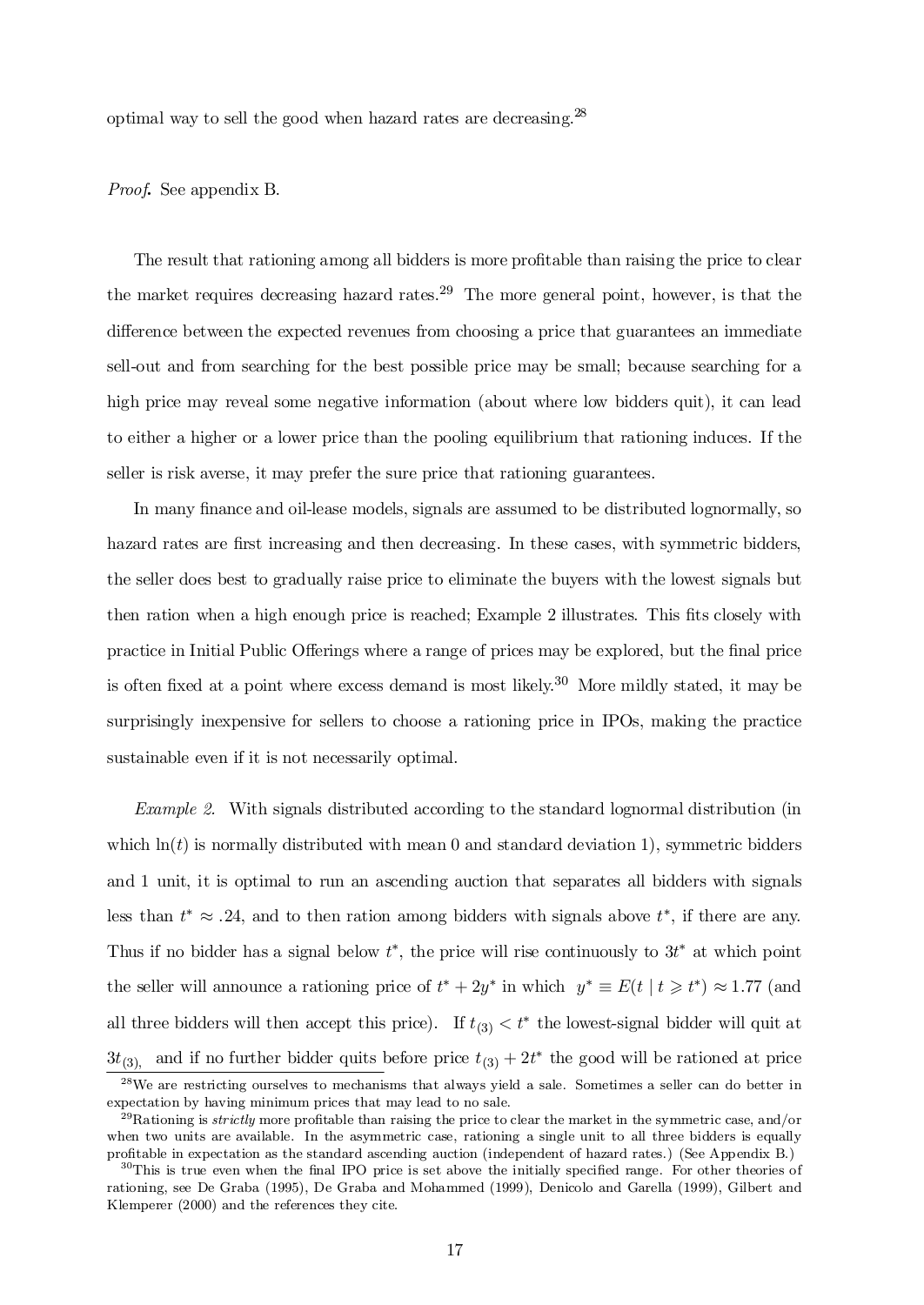$t_{(3)} + t^* + y^*$  (which both remaining bidders will then accept). Expected price is 3.414; by contrast a pure ascending auction (or a sealed-bid auction) would yield 3:06.

With 2 units, it is again optimal to start with an ascending auction, but then to ration at a price of  $t^* + 2y^*$  if all three bidders have signals above  $t^*$ . Expected price is 3.411, just below the expected price in the optimal one-unit mechanism. 31

## 7. Restricting the number of bidders

It is also evident that when increasing supply raises price, so can restricting demand.

Again the intuition is that reducing the number of bidders reduces each bidder's winner's curse. Since in a private-value ascending auction bidders follow the same strategy regardless of the number of bidders (they bid up to their true value), it should be no surprise that with common values each bidder bids more aggressively when there are fewer of them.<sup>32</sup>,<sup>33</sup> This effect can dominate the effect of the winner having a lower signal, on average, when there are fewer bidders.

As before it is quickest to see the results using marginal revenues, though we will offer proofs using more traditional methods.

When  $n$  symmetric bidders compete for one unit, the expected price equals the expected marginal revenue of the winner, equals the expected marginal revenue of the bidder with the highest signal among the *n* bidders.<sup>34</sup> So if hazard rates are decreasing, that is, the bidders with the higher signals have the lower marginal revenues, then the expected price is decreasing in n:

On the other hand, when bidders are asymmetric and all three bidders are present, bidder 1 is the winner and, in expectation, has the marginal revenue of a randomly selected bidder. However, when only two bidders are selected, the winner will be the bidder with the higher of

 $31$ Because of the decreasing hazard rates for higher signals, the expected price in a pure ascending auction for 2 units (3.31) exceeds the expected price in a pure ascending auction for 1 unit.

<sup>&</sup>lt;sup>32</sup>In the symmetric case, with two bidders *i* bids up to  $2t_i + E(t)$ . With three bidders *i* bids up to  $2t_i + t_{(3)}$ . <sup>33</sup>Kagel, Levin and Harstad (1995) noted that bidders bid more aggressively when there are fewer of them in sealed second-price auctions and Matthews (1984) argues this also typically applies in first-price auctions. Our result applies equally to the asymmetric case.

<sup>&</sup>lt;sup>34</sup>Any bidder's actual marginal revenue is a function of all the other active bidders' signals, so depends on *n*. But with independent signals a bidder's marginal revenue,  $MR_i(t_i, t_j)$ , when *i* and j are active, equals his expected marginal revenue conditional on  $t_i$  and  $t_j, E_{t_k} \{MR_i(t_i, t_j, t_k)\},\}$ when an additional bidder  $k$  is active. So with two bidders and decreasing hazard rates, ex- $\text{pected profits} = E \min(\widetilde{MR}_1(t_1, t_2), \widetilde{MR}_2(t_1, t_2)) = E \min(E_{t_3} \{MR_1(t_1, t_2, t_3)\}, E_{t_3} \{MR_2(t_1, t_2, t_3)\}) \geq$  $\min(MR_1(t_1, t_2, t_3), MR_2(t_1, t_2, t_3))$   $\geq E \min(MR_1(t_1, t_2, t_3), MR_2(t_1, t_2, t_3), MR_3(t_1, t_2, t_3))$  = expected profits when all three bidders are present.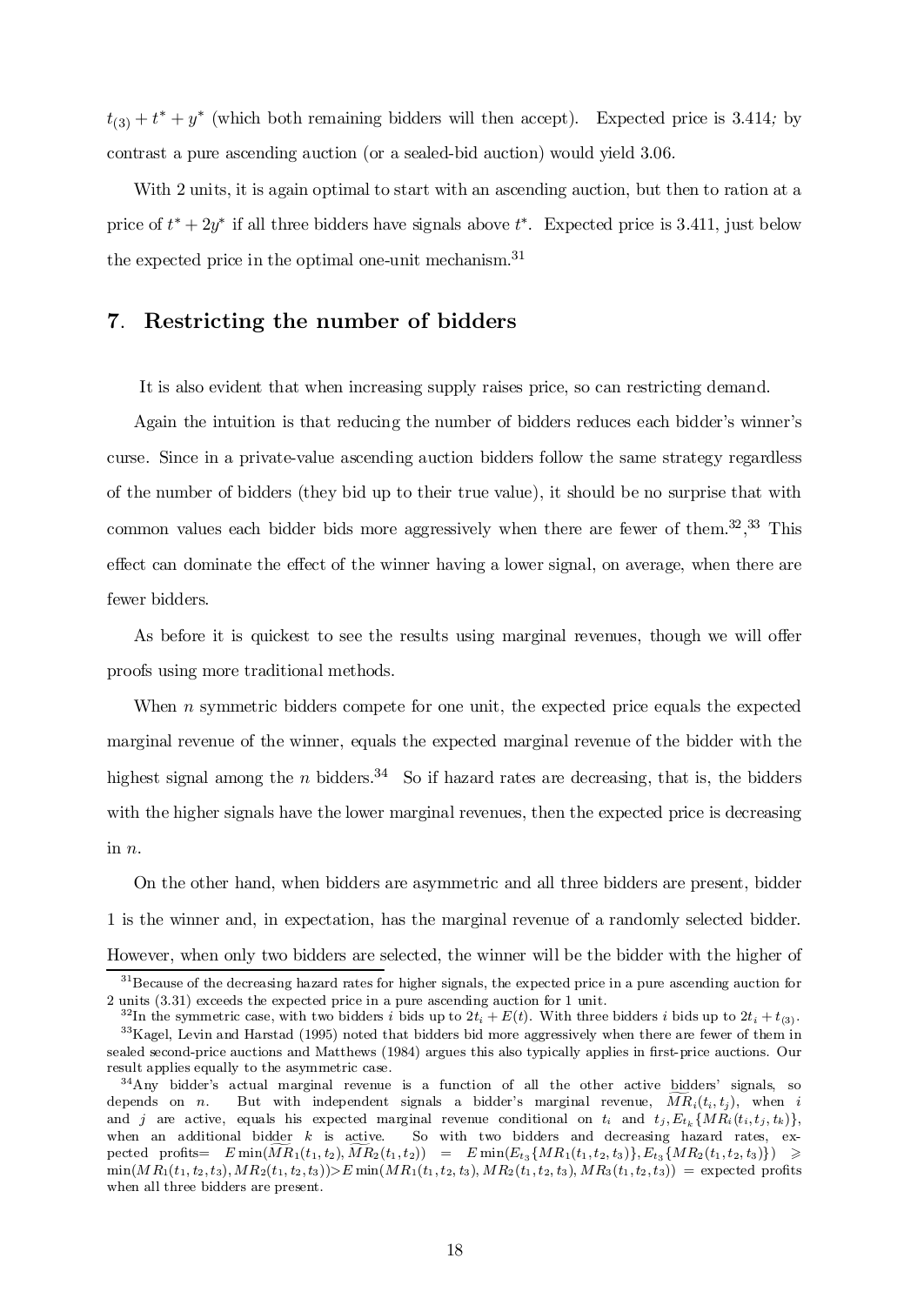their two signals when bidders 2 and 3 are selected (and the winner will be bidder 1 otherwise). So if marginal revenues are higher (lower) for the higher-signal bidders, the expected price will be higher (lower) when the number of bidders is arbitrarily restricted to two. That is, the results for the asymmetric case are again opposite to those for the symmetric case.

Proposition 4. In the symmetric case the expected price when 1 unit is sold is lower when only 2 bidders are allowed to participate than when all 3 compete if hazard rates,  $h_i$ , are increasing in the signals. The price is higher when only 2 bidders are allowed to participate than when all 3 compete if hazard rates are decreasing.

In the asymmetric case the opposite results apply.

Proof. See appendix B.

In sum, restricting the number of bidders who are allowed to participate is likely to be a profitable strategy when bidders are asymmetric if hazard rates are increasing, or when bidders are completely symmetric (in what is publicly known about them) but hazard rates are decreasing. <sup>35</sup> So our model can explain strategies such as, for example, a merger-target opening negotiations with only a limited number of potential acquirers.

Of course these results contrast with our earlier work, Bulow and Klemperer (1996), which emphasised conditions under which restricting bidding is not merely undesirable for the seller, but is even a bad idea for a seller who can gain additional negotiating power by limiting participation. The point of this section is that while the conditions specified in our earlier work are very natural for private-value auctions with symmetric bidders, they are less compelling for symmetric common-value or almost-common-value auctions, and perhaps even unnatural for asymmetric almost-common-value auctions.

## 8. Sealed-Bid Auctions

How are our results affected if the other of the two most common auction forms, that is, a

 $35$ We are assuming that the participants are chosen randomly when their numbers are restricted. Restricting numbers by requiring bidders to pay an entry fee would be very unprofitable, since it would select precisely those bidders (higher signals in the symmetric case, and advantaged bidders in the asymmetric case) that the seller wishes to exclude.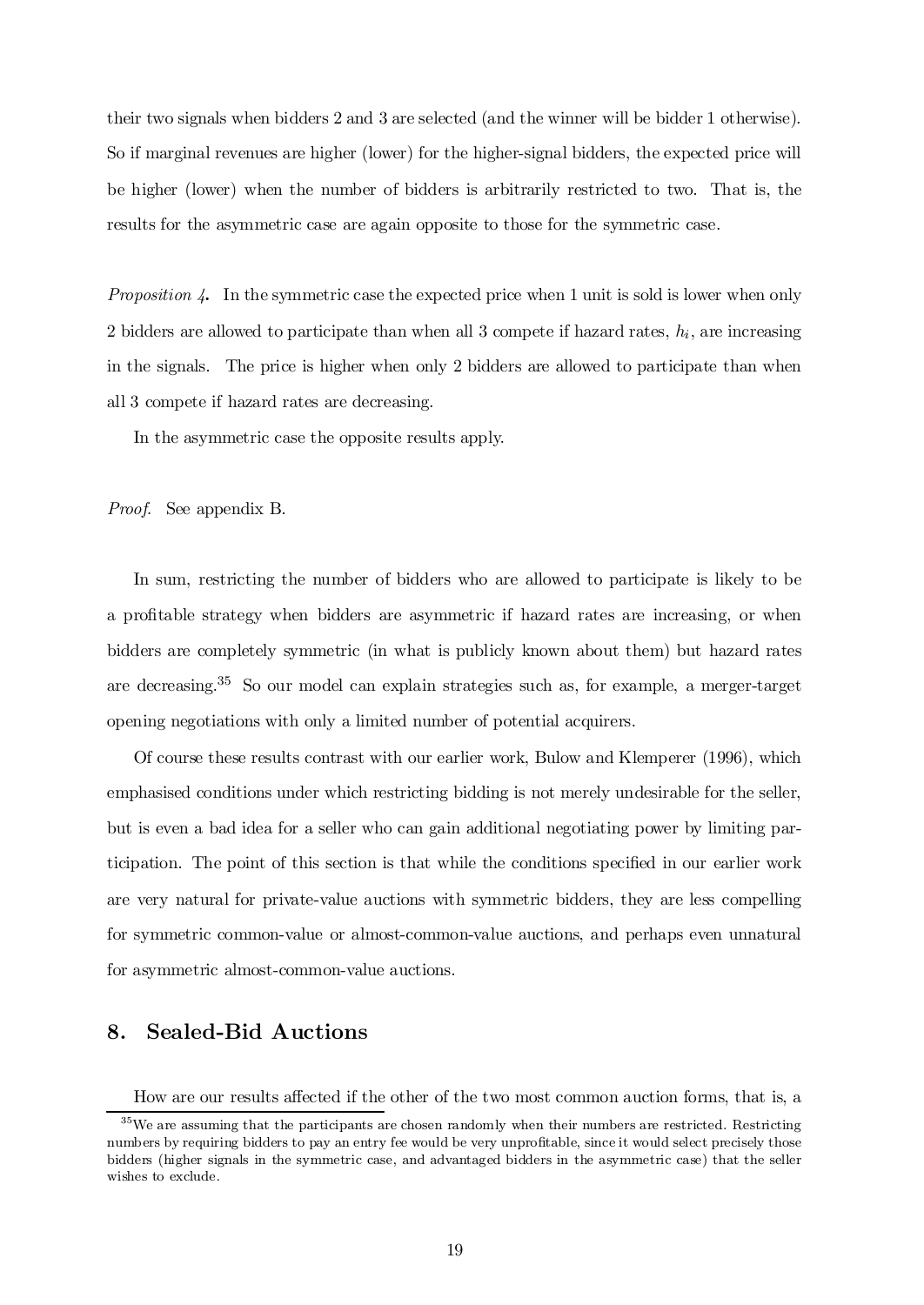sealed-bid or first-price auction, is used?<sup>36</sup>

The answer is hardly at all when bidders are symmetric, since the highest-signal bidder(s) win in any standard auction, so it follows from the Revenue Equivalence Theorem that expected revenues are the same in any standard auction.<sup>37</sup> So Lemmas 2 and 3 apply in expectation, and Proposition 1 applies exactly as before.

However the outcome of a sealed-bid auction, in stark contrast to that of an ascending auction is, it is believed, almost unaffected by small asymmetries between the bidders.<sup>38</sup> Assuming this is true, it then follows easily that in the asymmetric case, the expected revenue is higher for 1 unit and is the same for 2 units from a sealed-bid auction than from an ascending auction if bidders' hazard-rates are increasing, and is lower for 1 unit and higher for 2 units from a sealed-bid than from an ascending auction if hazard-rates are decreasing (see Appendix A). In the symmetric case the two auction types are always equally profitable.

In sum, without detailed information about the distribution of bidders' signals, it is very hard to make any predictions about which of sealed-bid and ascending auctions are more  $\rm profile.^{39}$ 

## 9. Extensions, and the "Maximum Game"

## More Bidders and More Units

Extending our results to  $n > 3$  bidders and k units is trivial for the symmetric case. As before, whether more or less units raises expected price depends on whether hazard rates are decreasing or increasing. Appendix A gives more detail, and shows that with decreasing hazard rates a larger  $k$  may yield a significantly higher expected price, even when  $n$  is very large. It also seems straightforward that the asymmetric case generalizes to more than two disadvantaged bidders in the obvious way.<sup>40</sup>

<sup>&</sup>lt;sup>36</sup>In a sealed-bid or first-price auction for two units, bidders simultaneously and independently submit bids. The winners are the two high bidders and each pays his actual bid.

 $37$ The Revenue Equivalence Theorem is due to Myerson (1981) and Riley and Samuelson (1981). For a simple exposition see Appendix A of Klemperer (1999).

 $38$ To our knowledge there is no general theorem proving this, although Avery and Kagel (1997) theorem 2.6 demonstrates the results for a model that is almost a special case of ours, and Bulow, Huang, and Klemperer (1999) proves the result in a related context.

 $39$ Klemperer (1998) builds on the first draft of this paper, to discuss how auctions of PCS licenses and auctions of companies can be designed to capture the benefits that first-price auctions offer. See also Klemperer (2000b, 2002a, b).

 $^{40}$ The results seem less clear cut if there are multiple units for sale and multiple advantaged bidders.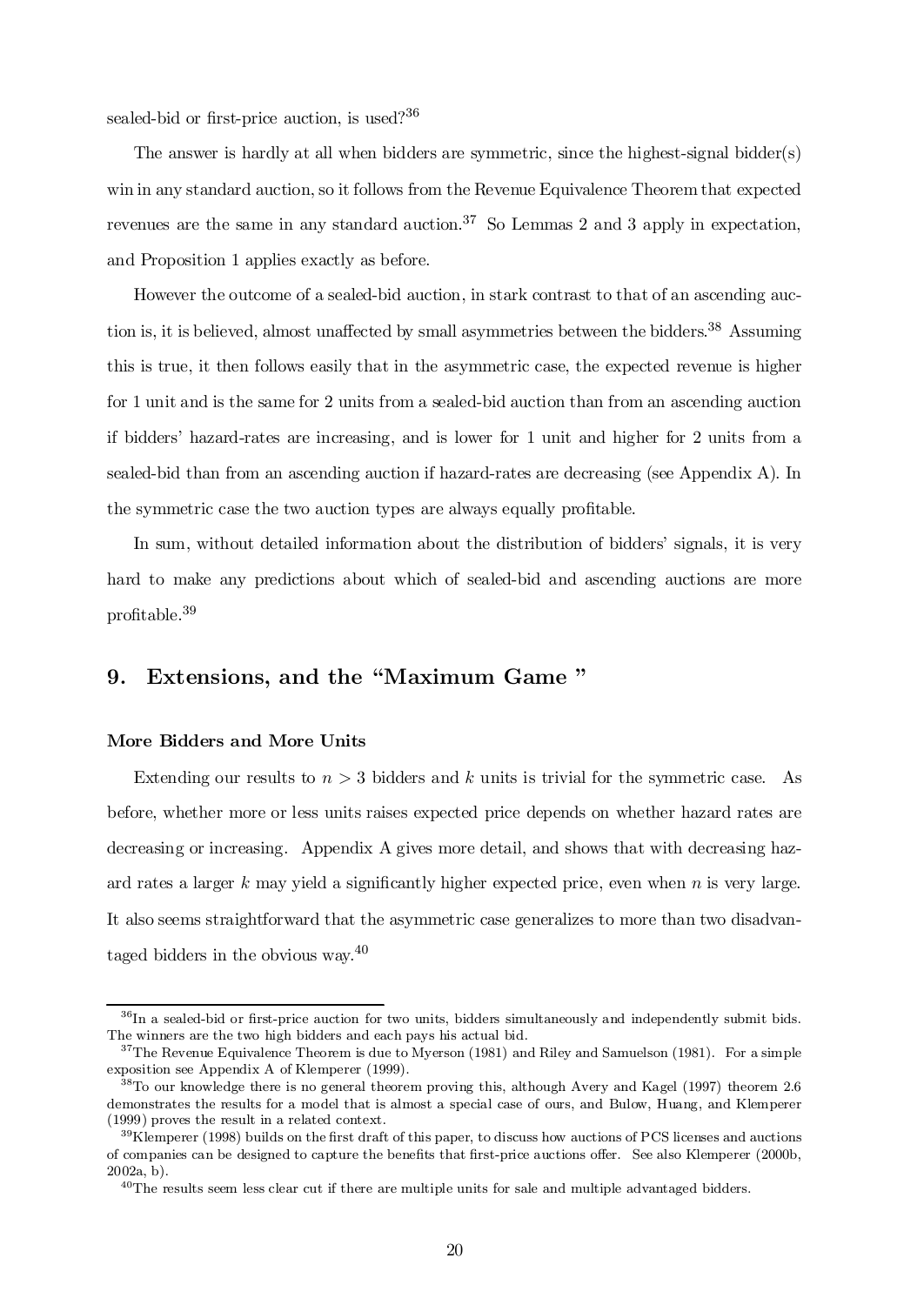### General Value Functions

Both for tractability, and to make a clear contrast with the pure private-value case,  $v_i = t_i$ , we restricted analysis to value functions which are the sum of bidders' signals. However, our "perverse" results in no way depend on this.

More generally, if *i*'s value is  $v_i(t_1, t_2, t_3)$ , then *i*'s marginal revenue,  $MR_i$ , equals  $v_i - \frac{\partial v_i}{\partial t_i}$  $\frac{\partial v_i}{\partial t_i} \cdot \frac{1}{h_i}$  $\frac{1}{h_i},$ so in the symmetric case, for example, fewer bidders or more units raise prices if  $\frac{\partial v_i}{\partial t}$ .  $\frac{\partial v_i}{\partial t_i} \cdot \frac{1}{h_i}$  is increasing in  $t_i$ , which can clearly be satisfied *either* because hazard rates  $h_i$  are (sufficiently) decreasing *or* because  $\frac{\partial v_i}{\partial t_i}$  $\frac{\partial v_i}{\partial t_i}$  is (sufficiently) increasing.

Most of our results hold quite generally if we substitute the condition "the bidders with the higher signals have the higher MRs (i.e.,  $t_i > t_j \Leftrightarrow MR_i > MR_j$ )" for the condition "hazard rates are increasing in the signals", and substitute the condition "the bidders with the higher signals have the lower MRs" for the condition "hazard rates are decreasing", throughout.<sup>41</sup>

### The Maximum Game

Example 3, which we call the Maximum Game, provides a good illustration of how a different choice of value function than the one we used can make it easy to obtain extreme \perverse" results :

Example 3. The Maximum Game. Assume bidders' common value equals the maximum of the signals,  $v_i = v = \max\{t_i\}$ . Then with n bidders competing for one unit in an ascending auction, every bidder bids up to his signal, and the price will equal the actual second-highest of the *n* signals. But if one bidder is randomly chosen for a take-it-or-leave-it offer, he will be willing to pay at least the expected highest of the  $n-1$  other signals, which is greater in expectation.

More generally, with k units, and if only a random  $m \geq k$  of the n bidders are allowed to compete, the expected price is, we show below,  $(1 - \frac{m}{nk})$  $\frac{m}{nk}E(t_{(1)}) + \frac{m}{nk}E(t_{(2)})$ . So the more units, and the fewer bidders, the higher the expected price. Likewise, a rationing mechanism which selects the top l bidders and sells each of them  $1/l$  of the available supply yields an expected price of  $(1 - \frac{1}{l})E(t_{(1)}) + \frac{1}{l}E(t_{(2)})$ ; the *best* of these mechanisms sets  $l = n$ , that is, rations the available supply to all n bidders at the highest price (the expected highest of  $n-1$  signals) at

<sup>&</sup>lt;sup>41</sup>We conjecture this applies to Lemma 5, and hence to Propositions 2 and 4, as well as (more obviously) to Proposition 1.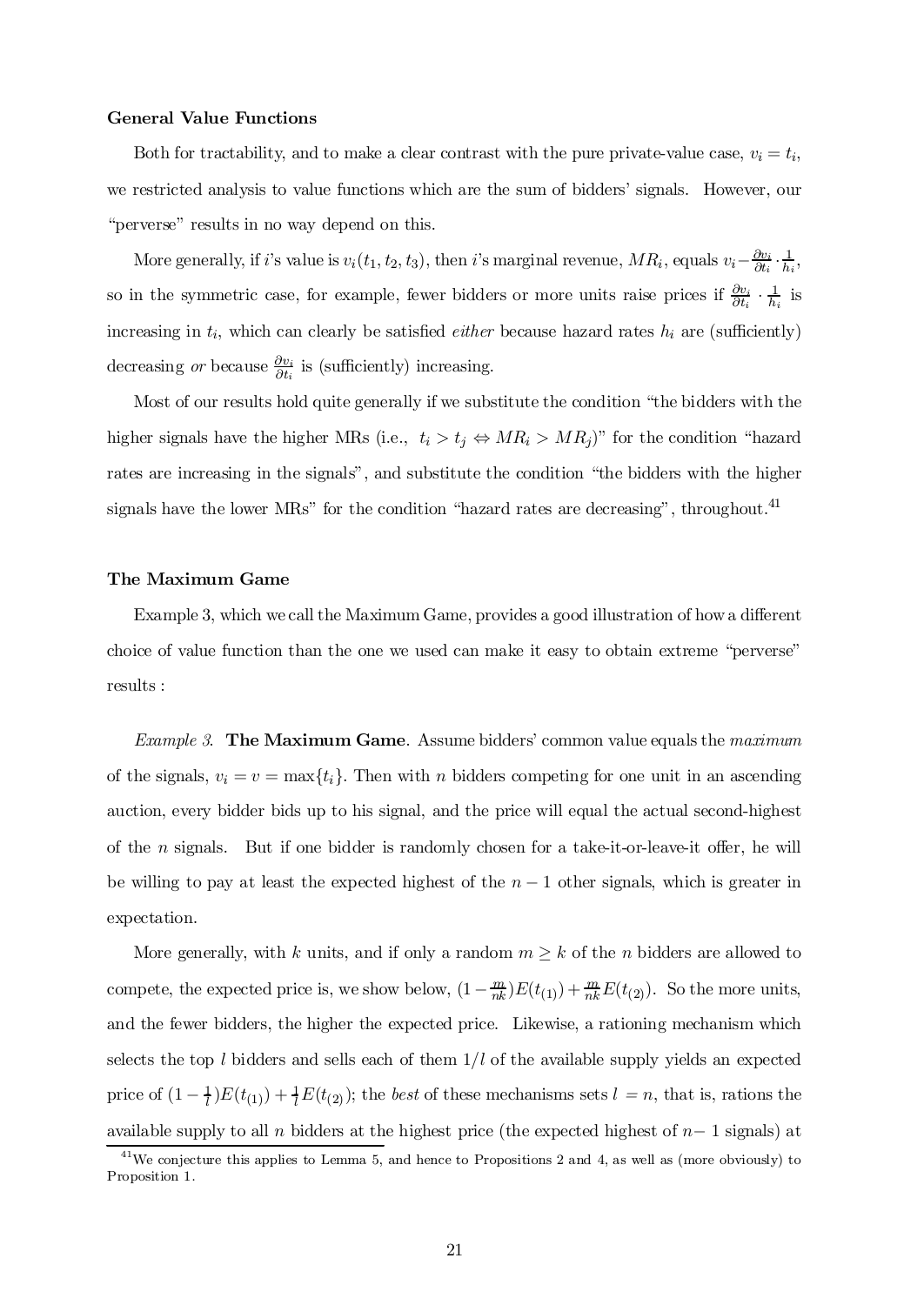which potential buyers will want to buy, while the *worst* of these mechanisms sets  $l = 1$ , that is, is a pure ascending auction.

The results of the Maximum Game are best understood using marginal revenues. For all bidders but the one with the highest signal  $\frac{\partial v_i}{\partial t}$ .  $\frac{\partial v_i}{\partial t_i} = 0$ , so marginal revenue for these bidders simply equals the value of the highest bidder, which in expectation is  $E(t_{(1)})$ . Furthermore, recall that the expected revenue in any auction equals the expected marginal revenue of the winning bidder. If a single-unit Maximum Game were conducted as an ascending auction, the bidder with the highest signal would win and pay the second-highest signal. So the expected revenue in such an auction is  $E(t_{(2)})$ , and this must therefore be the expected marginal revenue of the bidder with the highest signal.<sup>42</sup> So the bidder with the highest signal has the lowest marginal revenue.

Since the expected price is the expected marginal revenue of the winners, and since the highest-signal bidder is always a winner whenever he is allowed to participate and so on average wins a fraction  $\binom{m}{nk}$  of the units while other bidders win the remaining units, the expected sale price is  $\left(1-\frac{m}{nk}\right)$  $\frac{m}{nk}E(t_{(1)})+\frac{m}{nk}E(t_{(2)})$ .<sup>43</sup> Clearly, it is optimal to minimize the fraction of units that will be sold to the highest-signal bidder—so rationing, restricting participation, and increasing supply all raise the average sale price.

The Maximum Game may be a more natural model than our additive model if, for example, oil or other mineral rights are being sold. (Conditional on one bidder's test finding substantial oil, the results of other tests that find little or no oil may be irrelevant.)

Several symmetric common-value models whose results are driven by the Maximum Game's logic have been analysed by other authors. In Matthews (1984), the signals are distributed as  $F(t) = \left(\frac{t}{v}\right)^{\theta}$  ( $\theta > 0$ ,  $0 \le t \le v$ ), so the maximum signal is a sufficient statistic for the true value,  $v$ . Of course, bidders' signals are affiliated in this model, which complicates matters, and Matthews examines sealed-bid auctions, but he finds expected price is often decreasing in the number of bidders, just as in our Maximum Game.

Harstad and Bordley (1996) examine an example in which bidders have diffuse priors about the true value v, and their signals are drawn from a uniform distribution on  $[v - \theta, v + \theta]$ 

<sup>42</sup>See Bulow and Klemperer (1996) and Appendix B of Klemperer (1999) for more details.

<sup>&</sup>lt;sup>43</sup>The results can, of course, be confirmed directly by noting that the price is set by the actual  $(k+1)$ <sup>st</sup> highest-signal participant who quits at his expectation of the maximum signal among the  $(k + 1)$  remaining bidders (including himself) and the  $(n - m)$  excluded bidders, conditional on the  $k^{\text{th}}$  highest-signal remaining bidder having the same signal as he does (since he would be indifferent about finding himself a winner at this price).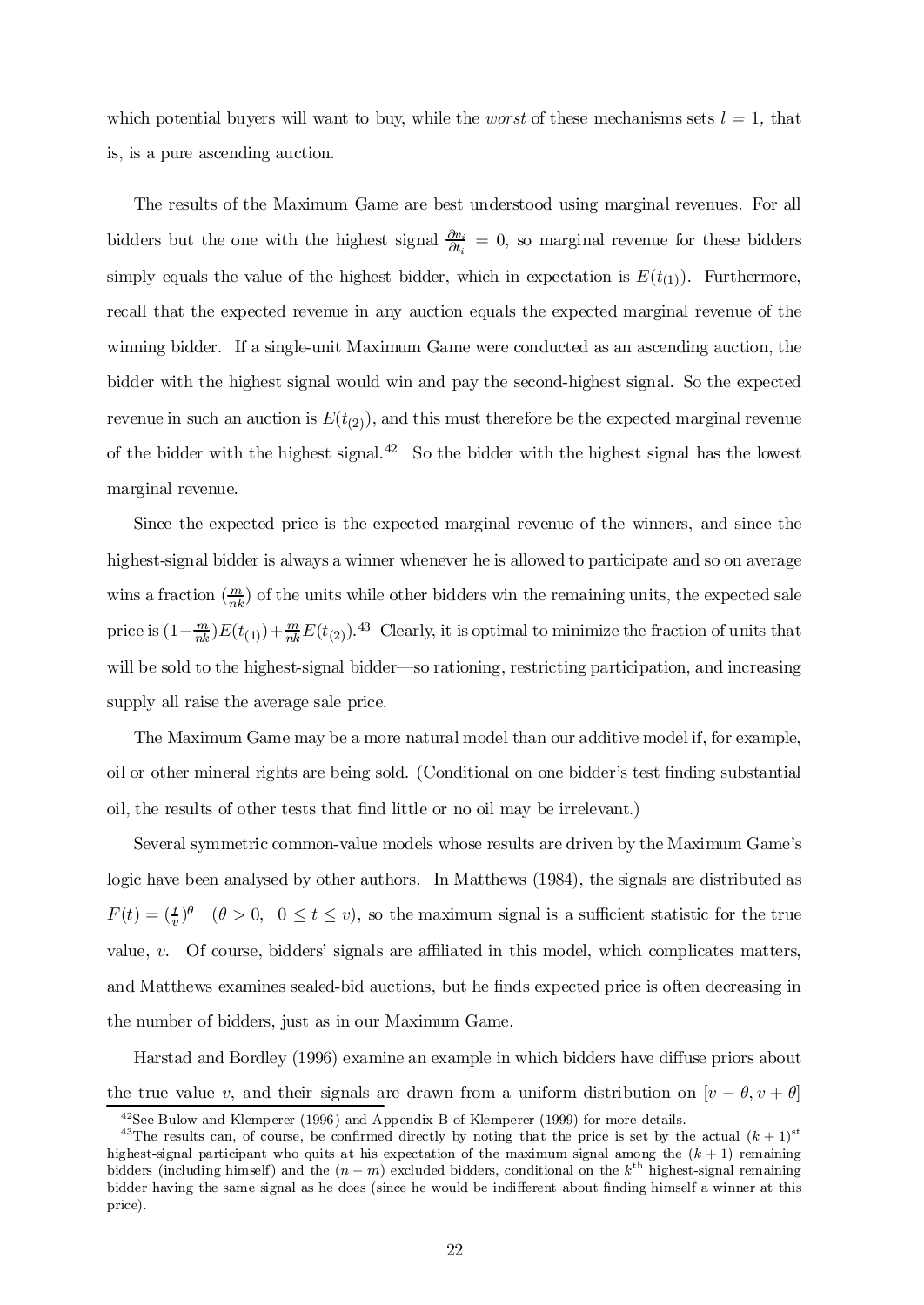$(\theta > 0)$ , so the expected value of v conditional on all n signals is the average of the highest and lowest signal—and independent of all the other signals. So, as we would expect, Harstad and Bordley find that profitable selling mechanisms are those that avoid selling to the highest and lowest signal bidders. Rationing equally to all except the lowest-signal bidder is the most profitable mechanism they examine. Again bidders' signals are affiliated, but again the results are driven by the "Maximum Game" structure that is embedded within the model.<sup>44</sup>

Two other papers subsequent to ours also have the Maximum Game underlying them. Levin (2001) emphasises a model in which a weighted average of the two highest signals is a sufficient statistic for the true value, while in Parlour and Rajan (2001) all the signals are drawn from a distribution centered on the true value. Since their very rich model neither restricts this distribution to be uniform, nor restricts priors about the true value to be diffuse, the highest and lowest signals are no longer sufficient statistics for the true value. However, exactly as we would expect, they find that as the priors became more diffuse and the distribution of the signals conditional on the value becomes more uniform (so their model more closely approximates the Maximum Game) rationing performs relatively better.

## **Affiliation**

Finally, we noted that bidders' signals are affiliated in several other authors' models. We conjecture that affiliation makes rationing less likely to be optimal and makes our other "perverse" results harder to obtain. Excluding bidders or rationing or adding more winners means less information is shared in the auction. This tends to mean lower prices with a±liation because of the conservatism that affiliation creates in marginal bidders; see Milgrom and Weber (1982, 2000). So the standard intuition that more bidders and fewer winners will lead to higher prices will be more likely to hold if signals are affiliated. For example, when rationing to all bidders in the Maximum Game, the seller must offer each bidder a take-it-or-leave-it price equal to the expected highest of  $n-1$  signals contingent on the  $n<sup>th</sup>$  signal being the minimum possible With affiliation this could easily be below the unconditional expected second highest of n signals, the expected price in an ascending auction with a single winner.

 $^{44}$ Of course, in this and other models with affiliated signals, there exist selling mechanisms, albeit implausible ones, that extract bidders' entire surplus (Cremer and McLean, 1985.)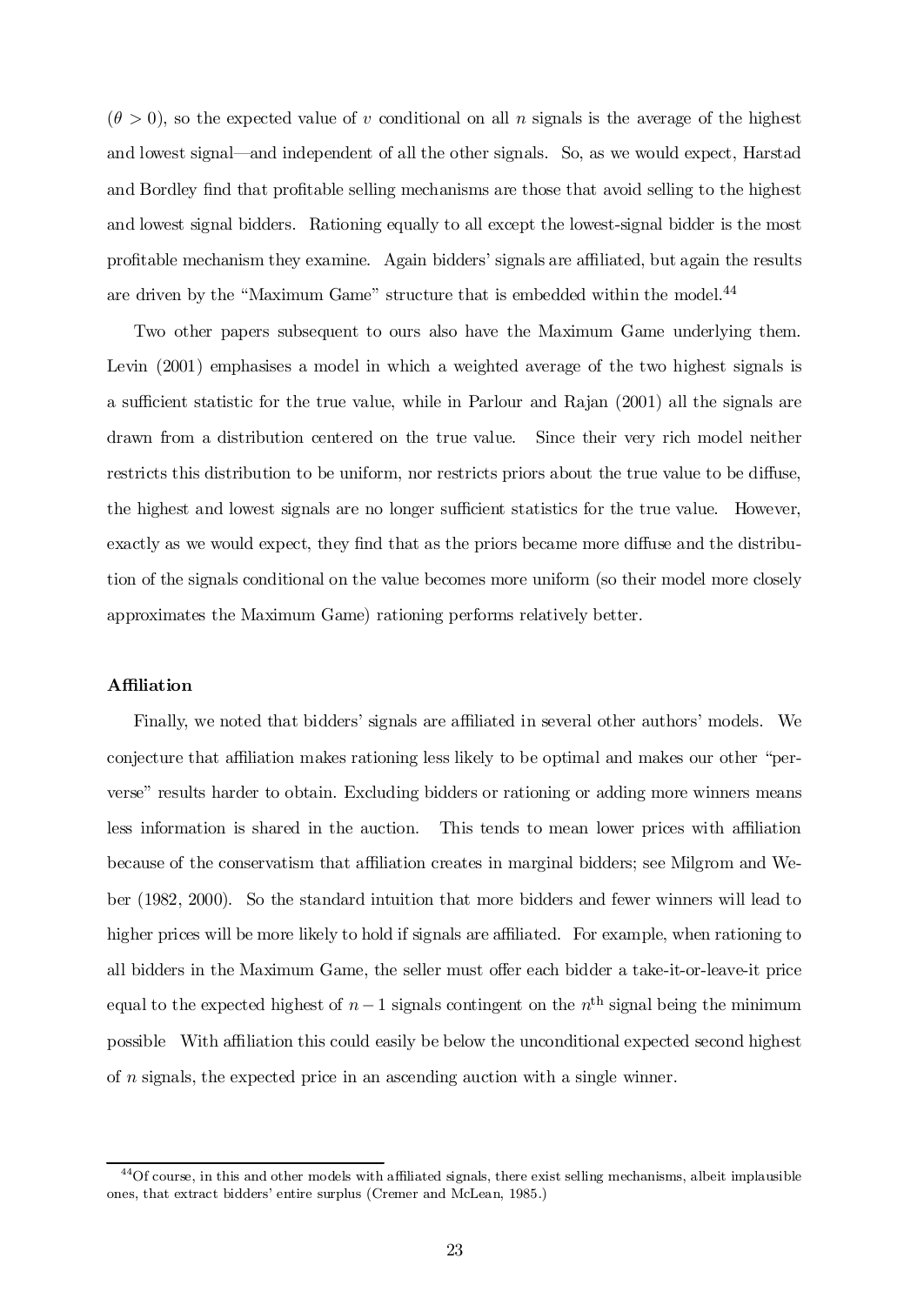## 10. Conclusions

Economists' intuition has been developed from the partial equilibrium analysis of fullyinformed buyers and sellers. These agents know the value they place on assets. So in \privatevalue" auctions, more buyers raise prices, more quantity implies a lower price, and if demand exceeds supply it always makes sense for a seller to try to raise price.

We have shown this intuition does not carry over to "common-value" settings such as financial markets where buyers have different assessments of assets that would be valued similarly by all if they shared their information.

With symmetric agents, the standard results only occur with a rather strong distributional assumption, equivalent to what is needed for strategic substitutes in Cournot competition. When this assumption fails, setting a price that guarantees excess demand and rationing, as in Initial Public Offerings, may be more profitable than finding the price that clears the market. Furthermore, restricting entry to an auction may increase expected revenues.

With asymmetric agents the standard results fail under exactly the conditions for which they hold under symmetry. This may explain why, in the FCC's initial PCS auction, prices seemed to be low in some regions where a single license was sold, relative to markets where two licenses were available.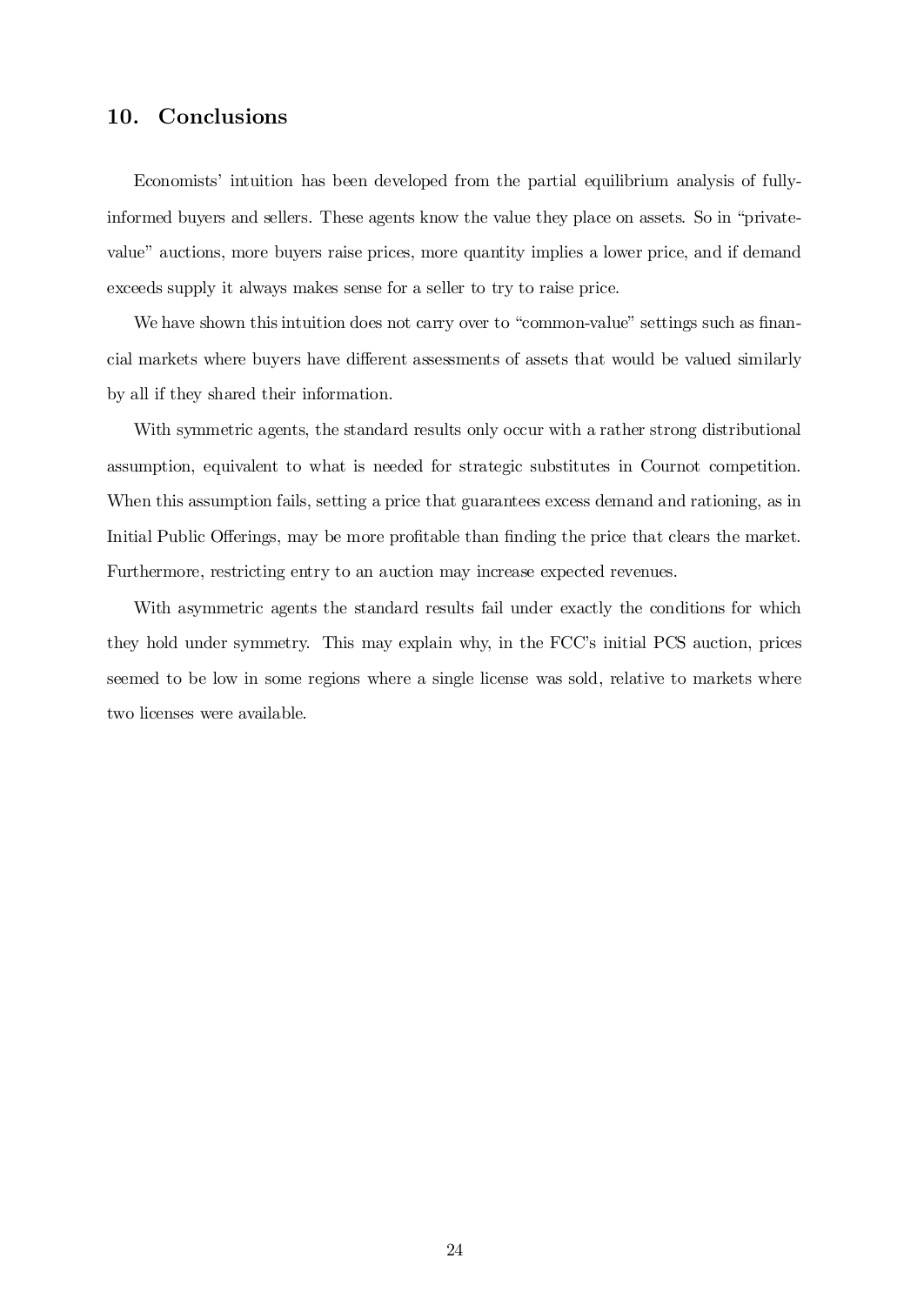## Appendix A. Extensions

This Appendix discusses extensions of the model to more bidders and more units, and to sealed-bid auctions.

#### More bidders and more units

Generalizing from Lemmas 2 and 3, the expected price in a symmetric common value auction in which the true value to the bidders, v, is the sum of the signals of n bidders, and the top  $k < n$  bidders win, is  $E(p_k) = E(v) - E(t - t_{(k+1)} | t \ge t_{(k+1)})$ . Example 4 (which extends Example 1) illustrates that, as for just 3 bidders, whether more or less units raises expected price depends on whether hazard rates are decreasing or increasing.

Example 4. With n symmetric bidders competing for k units and uniformly distributed signals,  $F(t)=\frac{t-t}{t-t}$  $\frac{t-t}{t-t}$ , we have  $E(p_k) = E(v) - [\bar{t} - t] \frac{k+1}{2(n+1)}$ . With exponentially distributed signals,  $F(t)=1$  $e^{-\lambda(t-\underline{t})}$ , we have  $E(p_k) = E(v) - \frac{1}{\lambda}$ . With constant-elasticity distributed signals,  $F(t) = 1 - (\frac{t}{\underline{t}})^{\eta}$ , we have  $E(p_k) = E(v) + \frac{1}{\eta+1}E(t_{(k+1)}) = E(v) + \frac{1}{\eta+1}E(\prod_{j=k+1}^n \frac{ip}{j\eta+1})$ . In all three cases the ratio of buyer surplus (i.e., expected value minus expected price) with one winner to k winners is independent of  $n$ .

The limit of Example 4 as  $n$  becomes large can be looked at in different ways: In the uniform case, for any k the winner's expected surplus goes to 0 as n becomes large. In the constant hazard-rate case, the winner's expected surplus is independent of  $n$  but does therefore become small both relative to the expectation of v (which is proportional to n) and to the standard deviation in v, which rises with the square root of  $n$ . In the constant elasticity case, the winner's expected surplus rises as  $n$  increases, but becomes small relative to the expected value of  $v$ . Relative to the standard deviation in  $v$ , however, the expected surplus becomes larger (smaller) with n depending on whether the absolute value of  $\eta$  is smaller (larger) than 2.

The conclusion, then, is that for the "normal" case of increasing or constant hazard rates  $k$  becomes  $irrelevant$  as n grows because buyer surplus becomes relatively small—and hence expected price approximates value—under all mechanisms. But in the "abnormal" case of decreasing hazard rates a larger  $k$ may still yield a significantly lower buyer surplus, and hence also a significantly higher expected price, even when  $n$  becomes large.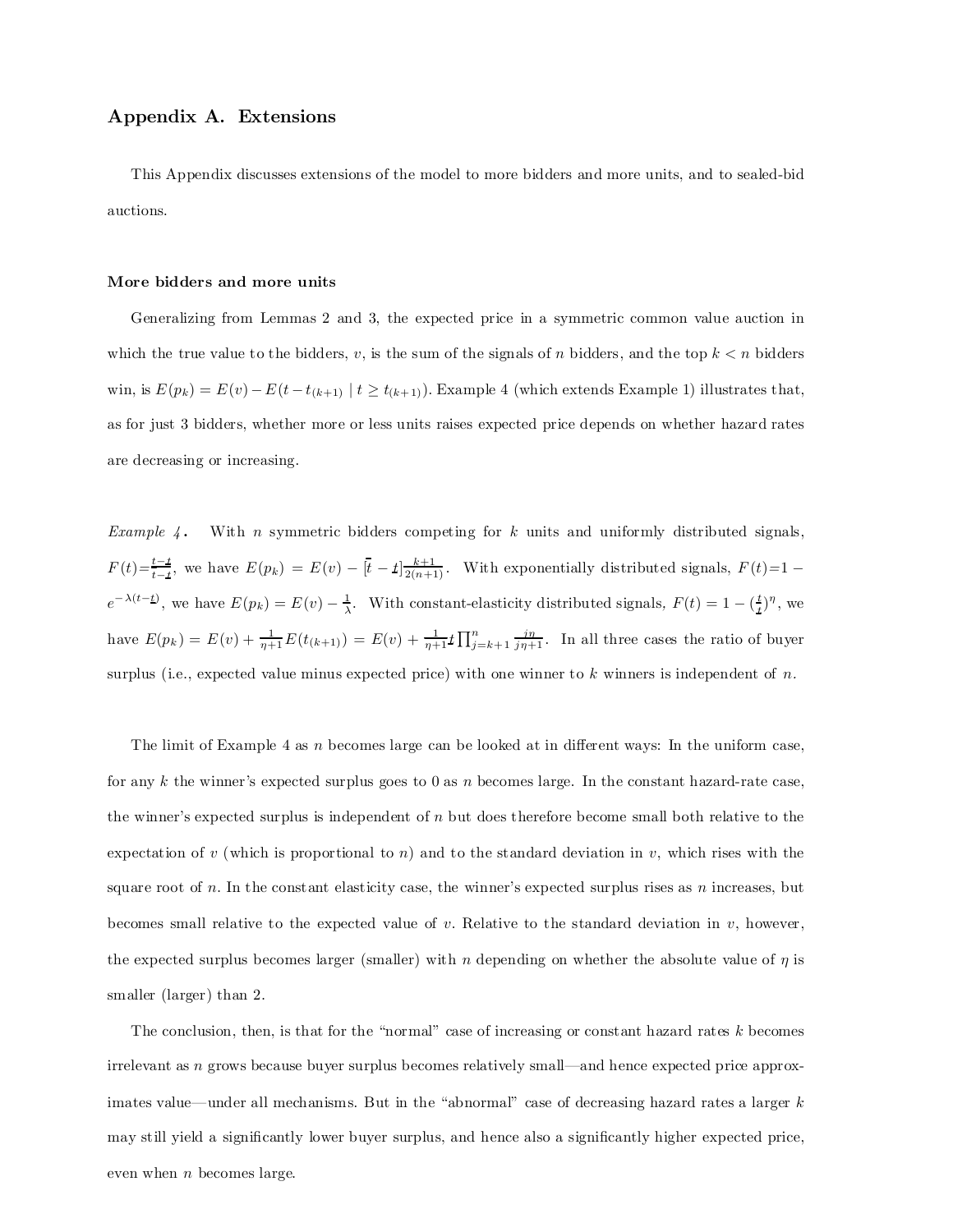#### Comparison of Sealed-Bid and Ascending Auctions

In the asymmetric case, when 1 unit is sold, the ascending auction yields  $\approx t+2E(t) = E(v)-E(t-t)$ in expectation (Lemma 4). The sealed-bid auction yields  $\approx E(v) - E(t - t_{(2)} | t \ge t_{(2)})$  in expectation | we assume the conjecture in Section 8 that the expected revenue from the sealed-bid auction is almost unaffected by the small asymmetries between the bidders, so is almost Revenue Equivalent to the situation in Lemma 2. Applying Lemma 1, then the ascending auction yields less (more) expected revenue when hazard rates are increasing (decreasing).

When 2 units are sold in a sealed bid auction expected price  $\approx E(v) - E(t - t_{(3)} | t \ge t_{(3)})$  in expectation, assuming approximate Revenue Equivalence to the situation in Lemma 3. The ascending auction yields the same in expectation if hazard-rates are increasing, but  $\approx E(v) - E(t - t_{(2,2)})$   $|t \ge t_{(2,2)})$ in expectation if hazard-rates are decreasing (Lemma 5). But with decreasing hazard rates  $E(t - t_{(2,2)})$  $t \geq t_{(2,2)}) > E(t-t_{(3)} | t \geq t_{(3)})$  since for any random three signals  $t_{(2,2)} \geq t_{(3)}$ . Therefore expected revenue is less in the ascending auction when there are two units and decreasing hazard rates.

(Thinking about marginal revenues is the quickest way to see the result for the 1 unit case, since the sealed bid and ascending auctions yield the expected marginal revenue of the highest-signal bidder and the average bidder, respectively. For the 2 unit, decreasing hazard-rate case, however, marginal revenue calculations are trickier since this is the special case in which the ascending auction gives positive expected surplus to the lowest type of bidder 1 (see Section 5), so the expected revenue from the ascending auction is the sum of the expected marginal revenues of the winning bidders minus this expected surplus.)

### Appendix B. Proofs

Proofs of Propositions 3-4 and Lemmas 1-5 follow.

### Proof of Proposition 3

For any allocation mechanism, let  $P_i(t_i)$  be the probability that i will receive the object, in equilibrium, and let  $S_i(t_i)$  be the equilibrium expected surplus to bidder i. Incentive compatibility requires that  $S_i(t_i + dt_i) \geq S_i(t_i) + (1 + \alpha_i)dt_i P_i(t_i)$  (since  $v_i$  is  $(1 + \alpha_i)dt_i$  higher for type  $t_i + dt_i$  than for type  $t_i$ , independent of the other bidders' signals). Likewise  $S_i(t_i) \geq S_i(t_i + dt_i) - (1 + \alpha_i)dt_i P_i(t_i + dt_i)$ , so  $(1 + \alpha_i)P_i(t_i + dt_i) \geq \frac{S_i(t_i + dt_i) - S_i(t_i)}{dt_i} \geq (1 + \alpha_i)P_i(t_i).$ 

So  $P_i(t_i)$  must be a (weakly) increasing function.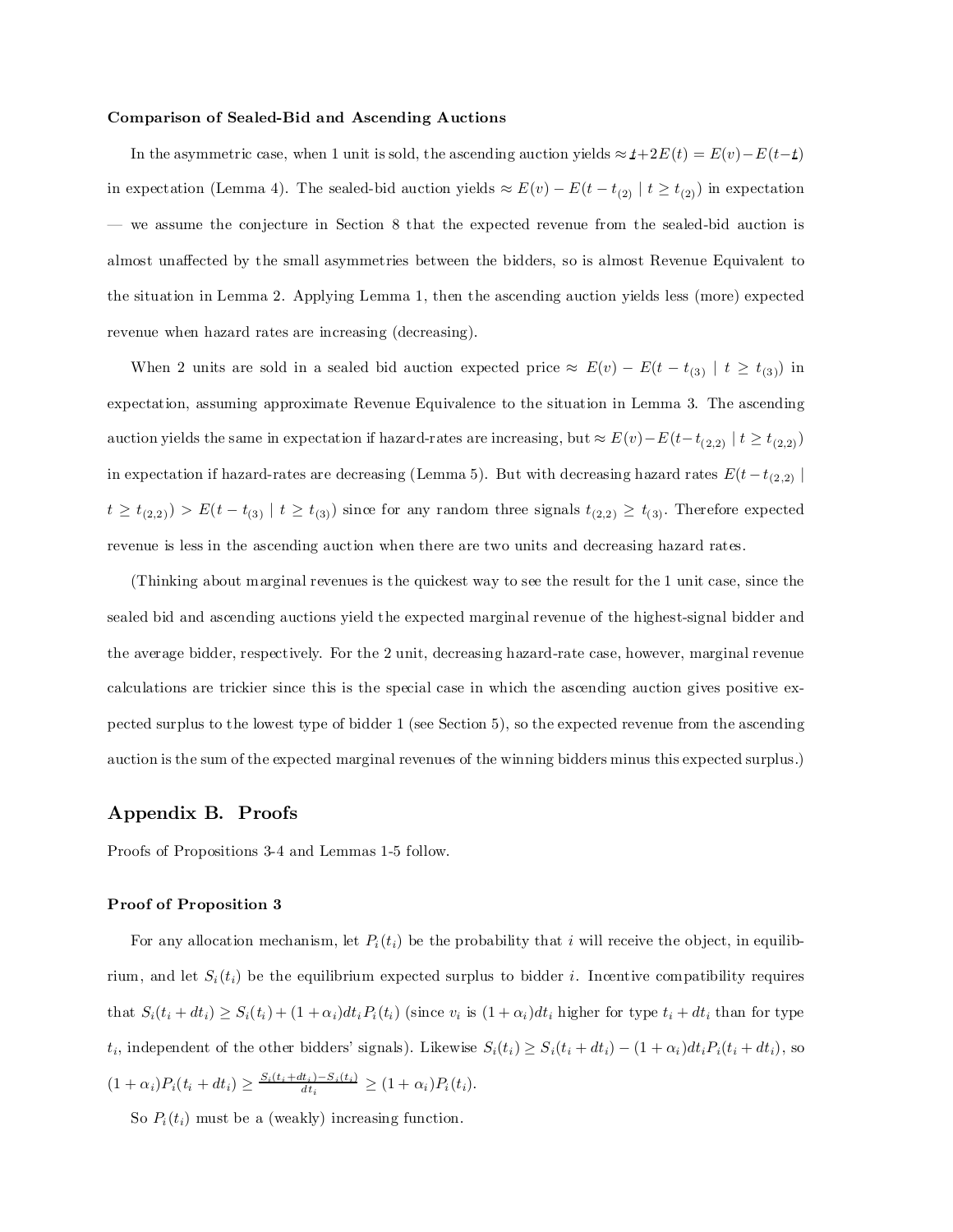Also  $S_i(t_i)$  has derivative  $(1 + \alpha_i)P_i(t_i)$ , so

$$
S_i(t_i) = S_i(\underline{t}) + \int_{\underline{t}}^{t_i} (1 + \alpha_i) P_i(t) dt, \text{ and}
$$
  
\n
$$
E_{t_i}(S_i(t_i)) = S_i(\underline{t}) + \int_{\underline{t}}^{\infty} \int_{\underline{t}}^{t_i} (1 + \alpha_i) P_i(t) dt f(t_i) dt_i
$$
  
\n
$$
= S_i(\underline{t}) + \int_{\underline{t}}^{\infty} (1 - F(t_i)) (1 + \alpha_i) P_i(t_i) dt_i \text{ (integrating by parts)}
$$
  
\n
$$
= S_i(\underline{t}) + E_{t_i}(\frac{1}{h_i}(t_i) (1 + \alpha_i) P_i(t_i)).
$$

Now expected seller profits are the expected value of the good to the winning bidder less the expected surplus of the bidders. Since the value of the good to the winner is the same for all mechanisms (ignoring the  $\alpha_i$ ), profits are maximized by minimizing the bidder's surplus. But  $\frac{1}{h_i}(t_i)$  is increasing when hazard rates are decreasing, so since  $P_i(t_i)$  is required to be increasing,  $\sum_{i=1}^3 E_{t_i}(\frac{1}{h_i}(t_i)(1+\alpha_i)P_i(t_i))$  is minimized (ignoring the  $\alpha_i$ ) among all schemes that always sell (i.e. have  $\sum_{i=1}^3 P_i(t_i) = 1$ ) by choosing  $P_i(t_i) = \text{constant}, \forall i.$  And selling at price  $\underline{t} + 2E(t)$  yields  $S_i(\underline{t}) = 0$  (individual rationality implies  $S_i(t_i) \geq 0 \quad \forall t_i$ ). So rationing equally to all three bidders at price  $t + 2E(t)$  maximizes the seller's expected profits.  $Q.E.D.$ 

(The expected profit from rationing is  $E(t + 2E(t)) = E(v) - E(t - t)$  which exceeds the expected profits from a standard auction to clear the market of either one unit (apply Lemma 1 to Lemmas 2 and 4) or two units (apply Lemma 1 to Lemmas 3 and 5). In the asymmetric, two-unit, decreasing hazard-rate case rationing yields the same profits as the ascending auction.)

#### Proof of Proposition 4

In the symmetric case, with three bidders the expected price  $\approx v - E(t - t_{(2)} | t \ge t_{(2)})$ , by Lemma 2. When only two bidders, say i and j, are permitted to participate the loser, say bidder i, quits at the point at which he would just be indifferent about winning conditional on being tied with bidder  $j$ , that is,  $2t_i + E(t_k)$  so the expected price  $\approx E(v) - E(t - t_{(2,2)})$   $t \ge t_{(2,2)}$ ). Since  $t_{(2)}$  is the second highest of three signals while  $t_{(2,2)}$  is the lower of two signals then for any set of three signals  $t_{(2)} \ge t_{(2,2)}$ . So the symmetric case of the Proposition follows from Lemma 1.

In the asymmetric case, with three bidders the price  $\approx t + t_2 + t_3$  and the expected price  $\approx$  $E(v) - E(t - \underline{t})$  see Lemma 4. Likewise if bidder 2 is excluded the price  $\approx \underline{t} + t_3 + E(t_2)$  and the expected price  $\approx E(v) - E(t - t)$ . Similarly, if bidder 3 is excluded the expected price  $\approx E(v) - E(t - t)$ . But if bidder 1 is excluded and bidder i loses then the price  $\approx 2t_i + E(t_1)$  so the expected price  $\approx E(v) - E(t - t_{(2,2)} | t \ge t_{(2,2)})$  (as for the symmetric case). But  $E(t - t) > (<) E(t - t_{(2,2)} | t \ge t_{(2,2)})$ if hazard-rates are increasing (decreasing) by Lemma 1, so the asymmetric case of the Proposition fol-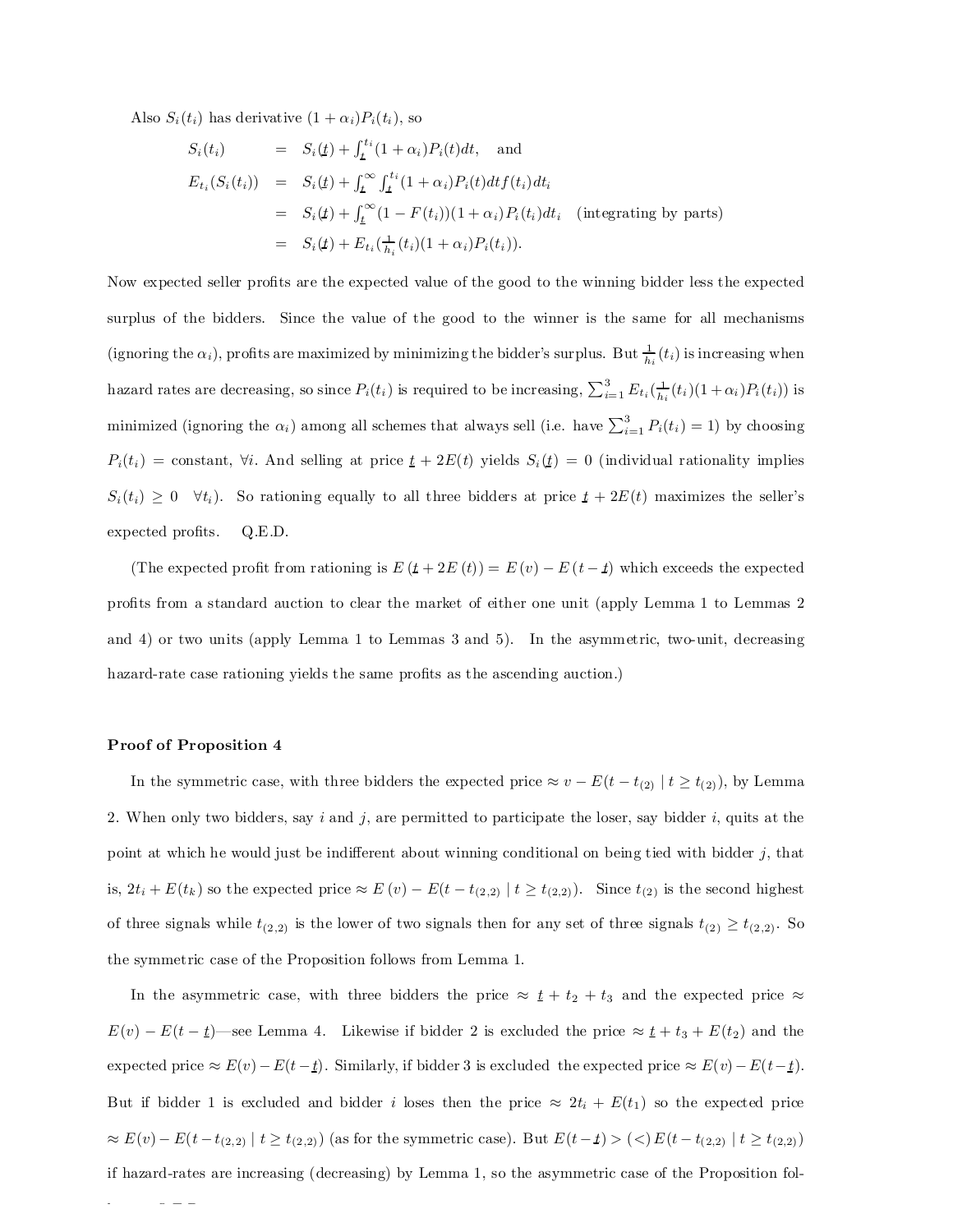#### Proof of Lemma 1

 $E(t - z \mid t \geq z) = \frac{1}{1 - F(z)} \int_z^{\infty} t f(t) dt - z = \int_z^{\infty} \frac{1 - F(t)}{1 - F(z)}$  $\frac{1-F(t)}{1-F(z)}dt$  (integrating by parts with  $u=t$ ,  $du = dt$ ,  $v = -(1 - F(t)), dv = f(t)dt$ . But  $1 - F(t) = e^{-\int_{-t}^{t} h(x)dx}$  (the probability that a signal exceeds t equals 1 discounted by all the hazard rates between  $t$  and  $t$ ). So  $E(t - z \mid t \geq z) = \int_{z}^{\infty} e^{-\int_{z}^{t} h(x) dx} dt$  $=\int_{\mathbf{\LARGEL}}^{\infty} e^{-\int_{\mathbf{\LARGEL}}^{\mathbf{\LARGEL}} h(x+z-\mathbf{\LARGEL})dx} dt$ . This final formula is clearly increasing (decreasing) in z if h is a decreasing (increasing) function. Q.E.D.

### Proof of Lemmas 2-5

At a given price  $p$  and for a given history (i.e. the first quitter's quit price if there has been a quit), we write  $t_i$  for the lowest (or infimum), i.e. marginal, type of bidder *i* remaining in equilibrium, or write  $t_i$  for bidder i's expected signal if he has already exited, and write  $w_i = (1 + \alpha_i)t_i + t_j + t_k$ . Write  $x_i = E(t_i - t_i \mid t_i \ge t_i)$ . (Thus  $t_i$ ,  $w_i$  and  $x_i$  are all functions of p and the history, but we will not usually write this dependence explicitly.) It will be convenient to write  $\underline{x} = E(t_i - \underline{t}).$ 

### Analysis of the 1 unit auction

We are looking for an equilibrium in which *i* stays in the bidding iff  $p < w_i$ . Now  $\alpha_i t_i \geq \alpha_j t_j \Rightarrow$  $w_i \geq w_j \Rightarrow$  type  $t_i$  of i cannot quit if type  $t_j$  of j remains in the bidding. So types  $t_i$  of i and  $t_j$  of j quit simultaneously iff  $\alpha_i t_i = \alpha_j t_j$ . So if  $\alpha_1 \ge \alpha_2 = \alpha_3 = \alpha$ , bidders  $i = 2, 3$  quit according to  $t_2 = t_3$ with  $t_i$  quitting at price  $p = \mathbf{t} + (1 + \alpha)t_i + t_i$  for  $p < (1 + \alpha_1)\mathbf{t} + \frac{\alpha_1}{\alpha}\mathbf{t} + \frac{\alpha_2}{\alpha}\mathbf{t}$ , and if bidder i quits in this range, then type  $t_j$  of the other of these two bidders quits at price  $p = t + t_i + (1 + \alpha)t_j$  for  $p < (1 + \alpha_1)t + t_i + \frac{\alpha_1}{\alpha}t$ , and beyond this price bidder j and bidder 1 both quit according to  $\alpha_1 t_1 = \alpha t_j$ and  $p = (1 + \alpha_1) \underline{t}_1 + \underline{t}_i + \frac{\alpha_1}{\alpha} \underline{t}_1 = \underline{t}_1 + \underline{t}_i + (1 + \alpha) \underline{t}_j \ (j = 2, 3; j \neq i)$ . (Bidders 1 and j infer i's actual signal  $t_i$  from the price at which he quit.)

No type of bidder 1 quits until  $p = (1 + \alpha_1)t_1 + t_2 + t_3$ . If neither of the other bidders quit before this price (so then  $p = (1 + \alpha_1)t + \frac{\alpha_1}{\alpha}t + \frac{\alpha_1}{\alpha}t$  and  $\alpha_1 t = \alpha t_2 = \alpha t_3$ ), then all three bidders quit according to  $t_2 = t_3 = \frac{\alpha_1}{\alpha} t_1$  (and  $p = w_1 = w_2 = w_3$ ) thereafter, and after one bidder has quit the remaining bidders l and m quit according to  $\alpha_l t_l = \alpha_m t_m$  and  $p = w_l = w_m$ . It is straightforward that this is a (Perfect Bayesian) equilibrium and is unique under our assumptions.

Thus if  $\alpha_1 = \alpha_2 = \alpha_3 = \alpha$  the final price is  $(1 + \alpha)t_{(2)} + t_{(3)} \approx 2t_{(2)} + t_{(3)}$  for small  $\alpha$ . If  $\alpha_1 > \alpha_2 = \alpha_3 = \alpha$ , then as  $\left(\frac{\alpha}{\alpha_1}\right)$  $\big) \rightarrow 0$  the probability of bidder 1 winning approaches 1 so the final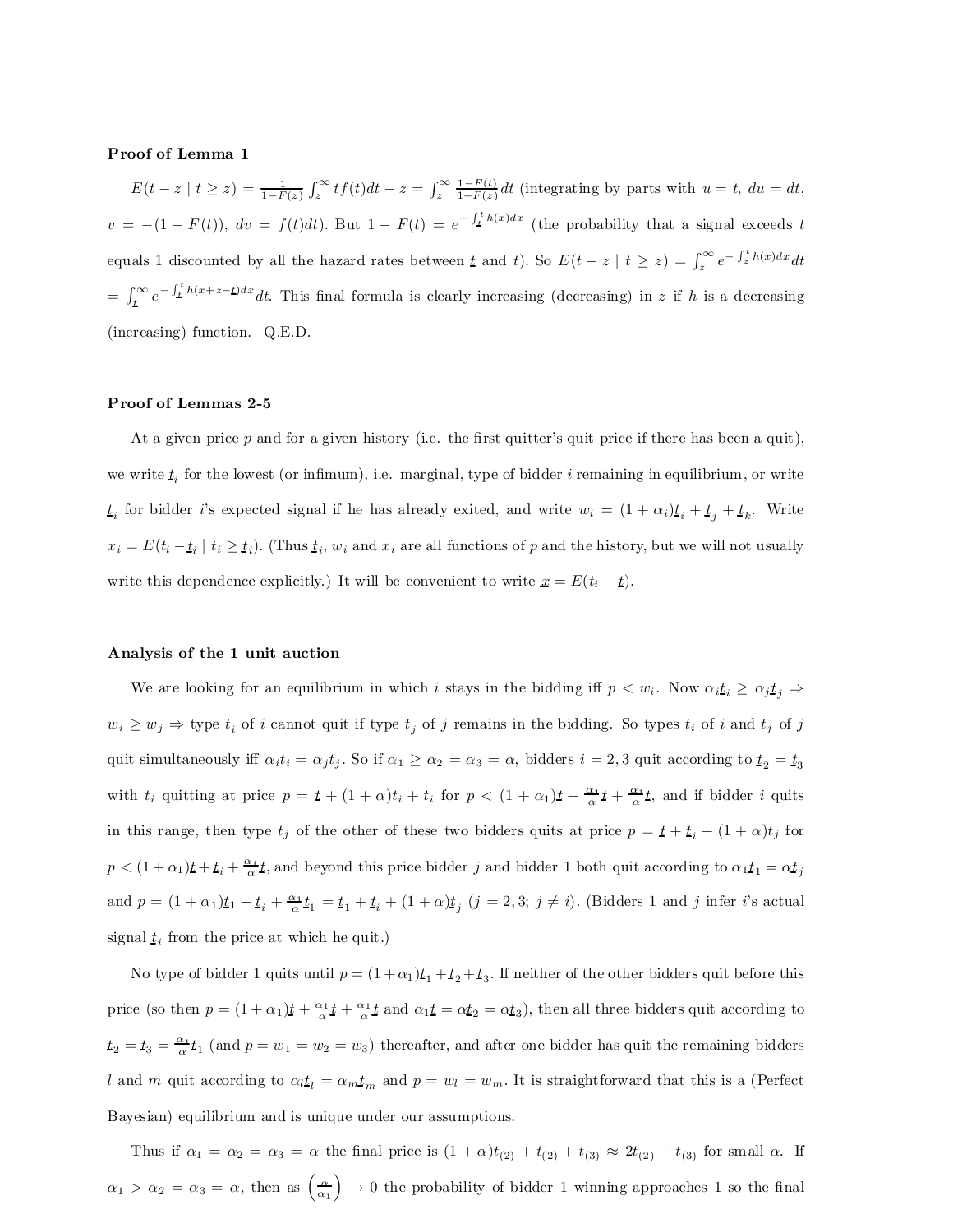price is (almost always)  $t + t_2 + t_3 + \alpha \max(t_2, t_3) \approx t + t_2 + t_3$ . This proves Lemmas 2 and 4.

### Analysis of the 2 unit auction

We look for an equilibrium in which a bidder quits when he would be just indifferent were he to find himself a winner. In such an equilibrium let  $H_i(p)$  be the hazard-rate with which i quits at price p, that is,

$$
H_i(p) = \frac{t'_i(p)f(t_i(p))}{1 - F(t_i(p))}.
$$

So type  $t_i$  of i quits when

$$
p = (1 + \alpha_i)t_i + t_j + t_k + x_j \left(\frac{H_k}{H_j + H_k}\right) + x_k \left(\frac{H_j}{H_j + H_k}\right)
$$

that is, the price equals  $i$ 's expected value conditional on winning since, in this case, with probability  $\left( \begin{array}{cc} H_i \end{array} \right)$  $H_j+H_k$ ) it is j who has quit so  $t_j = t_j$  and  $E(t_k) = t_k + x_k$ .

We begin with the asymmetric case. Let  $\alpha_1 > \alpha_2 = \alpha_3 = \alpha$ .

#### Increasing hazard rates

Begin with the standard case in which the hazard rate,  $\frac{f(t_i)}{1-F(t_i)}$  $\frac{I(t_i)}{1-F(t_i)}$  is increasing in  $t_i$ , so  $x_i$  is decreasing in  $t_i$ . No-one quits until  $p = (3 + \alpha)t + x$ , at which price the lowest types of bidders 2 and 3 quit. Since 2 and 3 behave symmetrically,  $t_2 = t_3$ , and  $p = t + (2+\alpha)t_2 + x$  until  $\alpha_1 t + x_2 = \alpha t_2 + x$  at which price, say  $p$ , bidder 1 is also just indifferent about finding himself a winner. For types of all three bidders to be quitting simultaneously, we require

$$
\alpha_1 t_1 + x_2 \left( \frac{H_3}{H_2 + H_3} \right) + x_3 \left( \frac{H_2}{H_2 + H_3} \right) = \alpha t_2 + x_1 \left( \frac{H_3}{H_1 + H_3} \right) + x_3 \left( \frac{H_1}{H_1 + H_3} \right)
$$
  
=  $\alpha t_3 + x_1 \left( \frac{H_2}{H_1 + H_2} \right) + x_2 \left( \frac{H_1}{H_1 + H_2} \right),$ 

so using the symmetry of bidders 2 and 3 yields

$$
\alpha_1 t_1 + x_2 = \alpha t_2 + x_1 \left(\frac{H_2}{H_1 + H_2}\right) + x_2 \left(\frac{H_1}{H_1 + H_2}\right)
$$

$$
\Rightarrow \frac{\alpha_1 t_1 - \alpha t_2}{x_1 - x_2} = \frac{H_2}{H_1 + H_2} = \frac{1}{\frac{d t_1}{d t_2} \frac{h_1}{h_2} + 1} \Rightarrow \frac{d t_1}{d t_2} = \frac{h_2}{h_1} \left[ \left(\frac{x_1 - x_2}{\alpha_1 t_1 - \alpha t_2}\right) - 1 \right]
$$

in which  $h_i(\underline{t}_i) \equiv \frac{f(\underline{t}_i)}{1-F(\underline{t}_i)}$  $\frac{f(z_i)}{1-F(z_i)}$  (i.e., as defined Section 2). Since  $h_i(t_i)$  is finite everywhere this yields  $t_1$ 

as a continuous upward-sloping function of  $t_2$ , that is,  $\infty > \frac{dt_1}{dt_2}$  $\frac{d\mathcal{L}_1}{dt_2} \geq 0$  everywhere, and  $t_2 > t_1, x_1 >$ <sup>1</sup>More precisely, the equilibrium functions  $t_i(p)$  are defined by the equilibrium hazard-rates  $H_i(p)$ , since otherwise  $t_i'(\cdot)$ 

might not be defined by  $t_i(\cdot)$ . The condition that a bidder quits when he is just indifferent about winning ensures that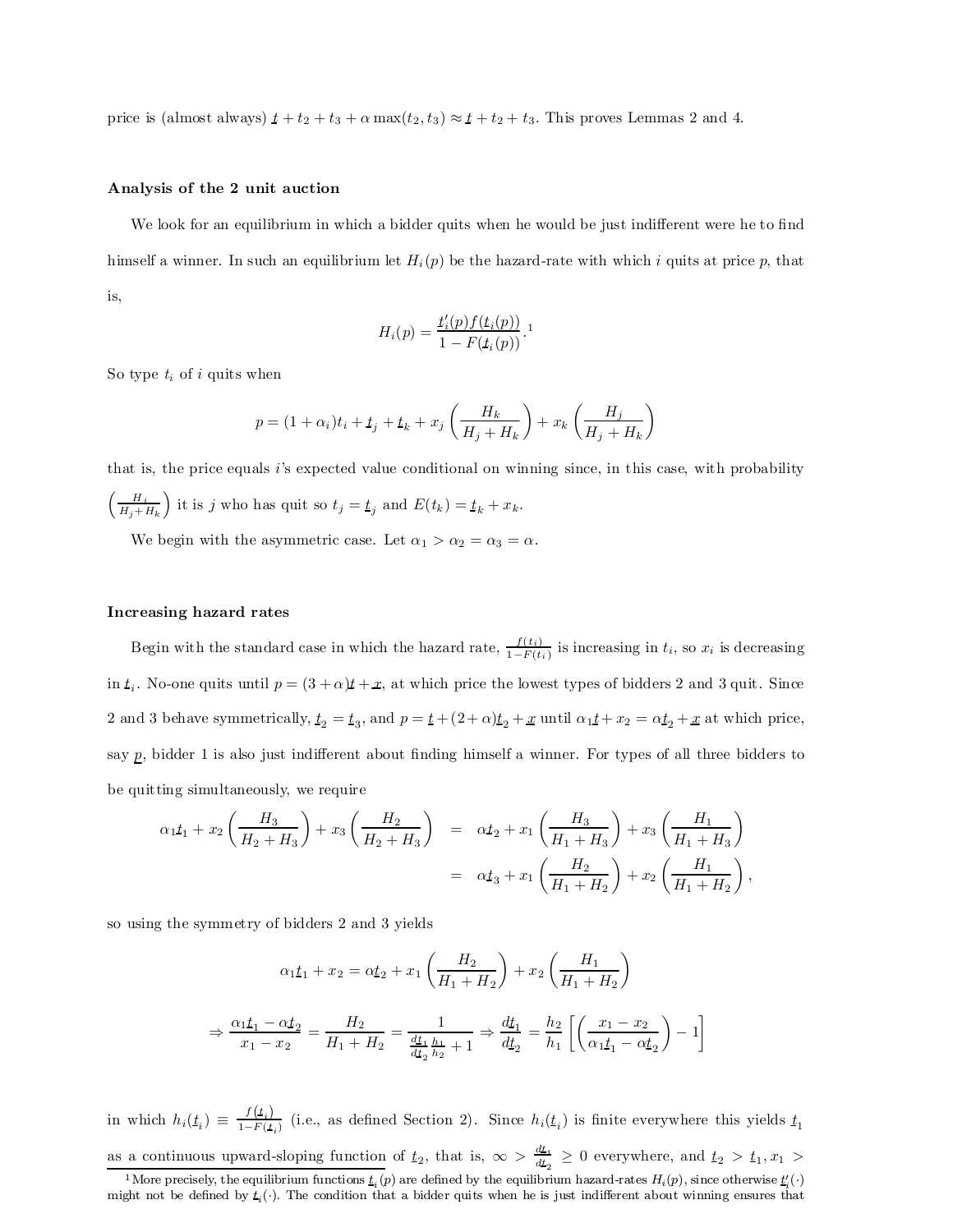$x_2$  and  $\alpha_1 t_1 > \alpha t_2$  everywhere. (As  $(\alpha_1 t_1 - \alpha t_2) \rightarrow 0, \frac{d t_1}{d t_2}$  $\frac{d\mathbf{z}_1}{dt_2} \rightarrow \infty \Rightarrow \alpha_1 t_1 > \alpha t_2$  everywhere. As  $(x_1-x_2) - (\alpha_1 \underline{t}_1 - \alpha \underline{t}_2) \rightarrow 0, \frac{d\underline{t}_1}{d\underline{t}_2}$  $\frac{d\mathbf{t}_1}{dt_2} \to 0$  so also  $\frac{dx_1}{dt_2} \to 0$  while  $\frac{dx_2}{dt_2} < 0, \Rightarrow (x_1 - x_2) - (\alpha_1 \mathbf{t}_1 - \alpha \mathbf{t}_2) > 0$ everywhere when  $t_1 > t$ . So also  $\infty > \frac{d t_1}{d t_2}$  $\frac{d\mathbf{L}_1}{dt_2} > 0$  when  $t_1 > t$ .)

Does the (unique) solution to this differential equation define a (Perfect Bayesian) Nash equilibrium? To see that it does, first note that having  $t_1$  as a function of  $t_2$  (uniquely) defines  $t_1(p)$  and  $t_2(p)$  using  $p = (1+\alpha_1)t_1 + 2t_2 + x_2$  (since  $t_1$  and  $t_2 + x_2$  and hence p are all continuous and upward-sloping functions of  $t_2$ ). Now assume bidders 2 and 3 bid according to  $t_2(p)$  (and  $t_3(p) = t_2(p)$ ). Then type  $t_1$  of bidder 1's profits from finding himself a winner at price p are  $p - ((1 + \alpha_1)t_1 + 2t_2 + x_2) = (1 + \alpha_1)(t_1 - t_1)$  and we have shown  $t_1$  is continuous and increasing in p for  $p \geq p$  (i.e. where  $t_1 > t$ ) so type  $t_1$ 's uniquely optimal strategy is to quit at  $t_1 = t_1$ . Similarly, assume bidders 1 and 3 bid according to  $t_1(p)$  and  $t_2(p)$ , respectively. Then type  $t_2$  of bidder 2's profits from finding himself a winner at price p are

$$
p - \left( (1 + \alpha)t_2 + t_1 + t_2 + x_1 \left( \frac{H_2}{H_1 + H_2} \right) + x_2 \left( \frac{H_1}{H_1 + H_2} \right) \right) = (1 + \alpha)(t_2 - t_2)
$$

and  $t_2$  is continuous and increasing in p (for  $p \geq p$  from our analysis of the differential equation, and for  $p \in ((3 + \alpha)t + x, p)$  from our earlier argument). So type  $t_2$  quits at  $t_2 = t_2$ . So our equations define a (Perfect Bayesian) Nash equilibrium. (If there is an upper bound,  $t$ , on  $t_i$ , then above the price where  $t_2 = t_3 = t$ , we can continue to define 1's strategy according to  $p = (1 + \alpha)t_1 + t + t + 0$ .)

Finally, it is easy to check that there are no other candidate equilibria in the increasing hazard-rate case. At any price after  $p$  (at which price

$$
p - (t_1 + t_2 + t_3) = \alpha_1 t_1 + x_2 = \alpha t_2 + x_1 \left(\frac{H_2}{H_1 + H_2}\right) + x_2 \left(\frac{H_1}{H_1 + H_2}\right)
$$

is first satisfied) it yields a straightforward contradiction for there to be no types of 1 quitting, or no types of 2 and 3 quitting, or no types of any of 1, 2 and 3 quitting, as the price rises. 2

So the equilibrium we have found is unique under our assumptions. Finally, note from the differential equation that  $x_1 - x_2$  is of order  $\alpha_1 t_1 - \alpha t_2$ .  $\left(\frac{h_2}{h_1}\right) > 1$ , so  $\frac{dt_1}{dt_2}$  $\frac{d\mathbf{t_1}}{dt_2} > (\frac{x_1 - x_2}{\alpha_1 \mathbf{t_1} - \alpha \mathbf{t_2}} - 1), \text{ so } x_1 - x_2 \text{ cannot become}$ much larger than  $\alpha_1 \underline{t}_1 - \alpha \underline{t}_2$  without  $\frac{d\underline{t}_1}{d\underline{t}_2}$  $\frac{dy_1}{dt_2}$  becoming large so reducing  $x_1 - x_2$ .) So as  $\alpha_1 \to 0$ ,  $x_1 \to x_2$ and so  $t_2 \rightarrow t_1$  along the equilibrium path.<sup>3</sup> So the winners are almost always the bidders with the higher signals, and the price is almost always set by the bidder with the lowest signal,  $t_{(3)}$ , who quits

<sup>&</sup>lt;sup>2</sup>If 2 and 3 alone stop quitting, their marginal types would earn  $(t_1 + t_2 + t_3) + \alpha_2 t_2 + x_2 - p$ , i.e. strictly lose money in expectation, if they found themselves winners; if 1 alone stops quitting the marginal types of 2 and 3 would earn  $(t_1 + t_2 + t_3)$  $(t_3) + \alpha_2 t_2 + x_1 - p$  by winning so would also stop quitting; if all stopped quitting 1 would earn  $(t_1 + t_2 + t_3) + \alpha_1 t_1 + x_2 - p$ so 1 would instead continue to quit.

 ${}^{3}$ More precisely,  $\forall \varepsilon, \forall K, \exists \delta \ s.t. \{\alpha_1 < \delta \Rightarrow |t_2 - t_1| < \varepsilon \ \forall \ t_2 < K\}$ . To see this let  $\min_{0 \le t_i \le K} \{-x_i'(t_i)\} = \phi > 0$ (this minimum exists since  $-x_i'(t_i) = 1 - x_i(t_i)(h_i(t_i))$  and  $f_i(t_i)$  and hence  $-x_i'(t_i)$  is continuous, and  $\phi > 0$  since  $x_i(t_i) < 1/h_i(t_i)$  follows from the increasing hazard-rate). So  $x_1 - x_2 > \phi(t_2 - t_1)$ . So if  $\delta < \phi \varepsilon/4K$  then  $(t_2 - t_1) >$  $\epsilon/9 \rightarrow \frac{dt_1}{t_1} \times \frac{\phi(\epsilon/2)}{t_1}$   $1 - 1 \rightarrow t$  t can never increase above  $\epsilon/9$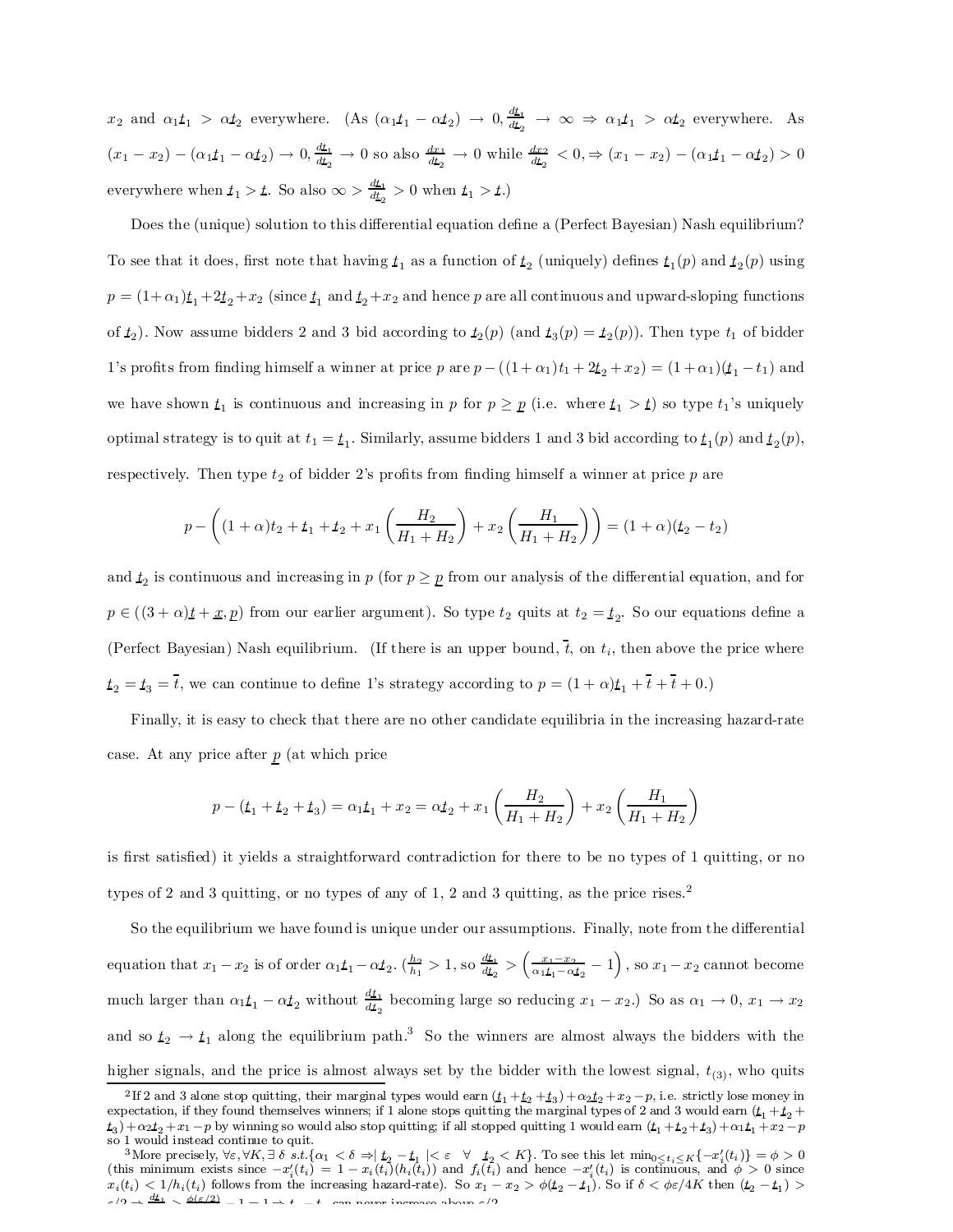at  $\approx (1+\alpha)t_{(3)} + t_{(3)} + E(t \mid t \geq t_{(3)}).$ 

#### Decreasing hazard rates

As for the increasing hazard-rate case, no-one quits until  $p = (3 + \alpha)t + x$  at which price the lowest types of bidders 2 and 3 start quitting symmetrically according to  $t_2 = t_3$  and  $p = t + (2 + \alpha)t_2 + x$ . Now with decreasing hazard rates as  $t_2$  increases so does  $x_2$  so if, as we assume,  $\alpha$  is small,  $(1+\alpha_1)t$  +  $2t_2 + x_2 > t + (2+\alpha)t_2 + x = p$  for all  $t_2$ . That is, for bidder 1 to never quit while bidders 2 and 3 quit symmetrically satisfies the first-order conditions for equilibrium everywhere. It is straightforward that this also defines a (Perfect Bayesian) Nash equilibrium: if bidders 2 and 3 bid according to  $t_2(p)$ no types of player 1 ever wish to quit. If no type of bidder 1 ever quits, while bidder 3 bids according to  $t_2(p)$ , then the expected profits of type  $t_2$  of bidder 2 if he finds himself a winner at price p are  $p - ((1 + \alpha)t_2 + t_1 + t_2 + x) = (1 + \alpha)(t_2 - t_2)$  which is continuous and increasing in p so  $t_2$  optimally quits at  $t_2 = \underline{t}_2$ .

Are there any other equilibria in the decreasing hazard-rate case? Clearly, as the price rises with  $p = t + (2 + \alpha)t_2 + x$  there is no point at which some types of 1 start quitting. (Their expected values from being a winner always exceed the price.) However we need to consider the possibility that at some price at or above  $(3 + \alpha)t + x$  no types of any players are quitting. This would require beliefs that conditional on the out-of-equilibrium event that player 2 does find himself a winner, he believes that player 3 quit with probability  $\leq \lambda$  where  $p = \underline{t} + (2 + \alpha)\underline{t}_2 + \lambda \underline{x} + (1 - \lambda)x_2$ .

Note that as p rises,  $\lambda$  falls since  $x_2 > x$ . So no types of players 2 and 3 can ever start quitting again unless types of player 1 also do, since if the marginal types of 2 and 3 (but not 1) quit their expected value conditional on being a winner is  $\underline{t} + (2 + \alpha)\underline{t}_2 + \underline{x} - \underline{p} = (1 - \lambda)(\underline{x} - x_2) < 0$ , so an atom of types of 2 and 3 wish to quit, so (almost) all of these types lose money conditional on winning, which is a contradiction.

Now one possibility is  $\alpha_1 t > \alpha t_2$ , so no types of player 1 would ever quit since their expected values from being a winner exceed  $(1 + \alpha_1)t + 2t_2 + x_2 > t + (2 + \alpha)t_2 + \lambda x + (1 - \lambda)x_2 = p, \forall \lambda \in [0, 1].$ In this case we have a contradiction at the price that yields  $\lambda = 0$  (this price is reached with positive probability—as are all prices—since the hazard rate is decreasing): The price cannot rise above this price without at least the marginal types of 2 wishing to quit, so an atom of types 2 and 3 wish to quit (as above), so (almost) all of these lose money conditional on winning which is a contradiction.

Another possibility is  $\alpha_1 t = \alpha t_2$ . In this case the marginal types of 1 also wish to quit at  $\lambda = 0$ .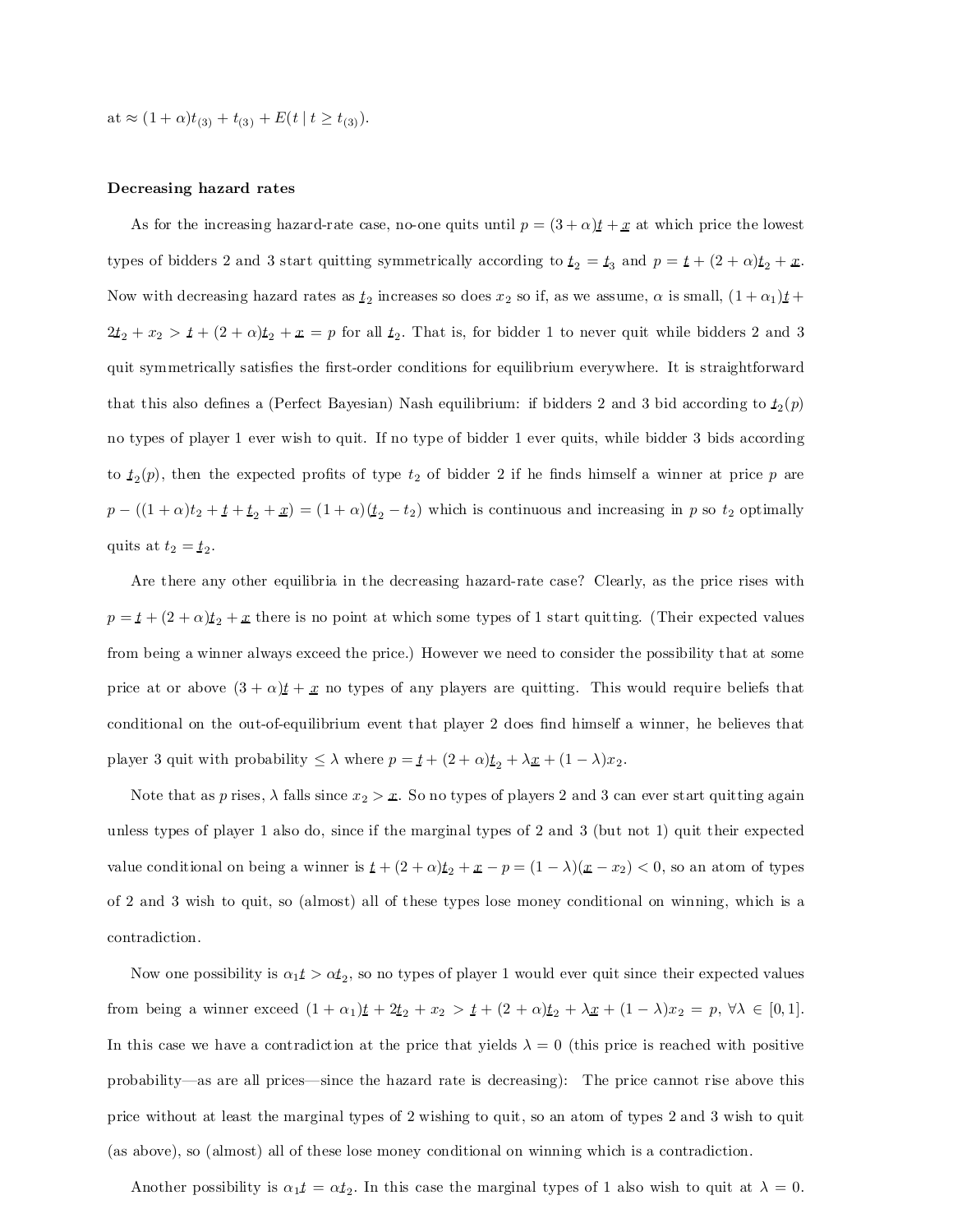But the price cannot then rise higher without any types of 2 and 3 quitting since 1's marginal condition would imply  $p = (1 + \alpha_1)t_1 + 2t_2 + x_2 \ge t_1 + (2 + \alpha)t_2 + x_2$  which implies types of 2 and 3 must quit, but for any (actual) relative probability  $\lambda = \left(\frac{H_3}{H_1 + H_3}\right)$ ) with which player 2 believes that another player who quits is player 3, player 2's expected value from winning is  $\underline{t}_1 + (2 + \alpha)\underline{t}_2 + \lambda x_1 + (1 - \lambda)x_2 < p$  so an atom of types of 2 and 3 must quit, which is a contradiction, as before.

Finally, we may have  $\alpha_1 t < \alpha t_2$  at the price at which types of 2 and 3 stop quitting. In this case types of player 1 start quitting at price  $p = (1 + \alpha_1)t + 2t_2 + x_2 = t + (2 + \alpha)t_2 + \lambda x + (1 - \lambda)x_2$ for some  $\lambda \in (0,1)$ . At this price the marginal types of players 2 and 3 must also start quitting at hazard rates such that  $\lambda = \left(\frac{H_2}{H_1 + H_2}\right)$  $\bigg) \bigg( = \bigg(\frac{H_3}{H_1+H_3}$  $\binom{1}{1}$ . (If not, the marginal types of players 2 and 3) would either be strictly losing or strictly making money (in expectation) conditional on winning. Both are contradictions; the latter because the types just below the current marginal types of 2 and 3 would not have been willing to quit earlier where their first-order conditions were satisfied.)

Now where types of 1 start quitting we have  $t_1 = t < \left(\frac{\alpha}{\alpha_1}\right)$  $\int t_2$  and  $x_2 > x_1$  so when  $\alpha_1$  is small we require  $\lambda$  small, that is,  $\frac{H_1}{H_2}$  large, hence  $\frac{d\underline{t}_1}{dt_2}$  $\frac{d\mathbf{L}_1}{d\mathbf{L}_2}$  is large. So  $\alpha_1 \mathbf{L}_1 - \alpha \mathbf{L}_2 \rightarrow 0$  and  $\alpha_1 \mathbf{L}_1 = \alpha \mathbf{L}_2$  is achieved for finite  $t_2$ . (Until this point  $t_1$  and  $t_2$  must just be following the differential equation determined by  $p = (1 + \alpha_1)t_1 + 2t_2 + x_2 = t_1 + (2 + \alpha)t_2 + \left(\frac{H_2}{H_1 + H_2}\right)$  $x_1 + \left(\frac{H_1}{H_1 + H_2}\right)$  $x_2$ , that is, the same differential equation as in the increasing hazard-rate case.) But at  $\alpha_1 t_1 = \alpha t_2$ , and hence  $\left(\frac{H_2}{H_1 + H_2}\right)$  $= 0$ , we have the same contradiction that we had with  $\alpha_1 t = \alpha t_2$  and  $\lambda = 0$ . (Any finite rate of quitting of player 2) would imply all types close to  $t_2$  strictly wished to quit which is a contradiction, but if no types of player 2 quit as the price, and hence  $t_1$ , rises, then we will have  $p = (1 + \alpha_1)t_1 + 2t_2 + x_2 > t_1 + (2 + \alpha)t_2 + x_2$ which is also a contradiction.)

So the equilibrium we found, in which player 1 never quits while players 2 and 3 quit symmetrically according to  $t_2 = t_3$  and  $p = t + (2 + \alpha)t_2 + x$ , is the unique (Perfect Bayesian) Nash equilibrium satisfying our assumptions, and the final price is  $t + x + (2+\alpha) \min(t_2, t_3) = E(t) + (2+\alpha) \min(t_2, t_3) \approx$  $E(t) + 2\min(t_2, t_3)$  in which  $t_2$  and  $t_3$  are the actual signals of bidders 2 and 3.

### The Symmetric Case

When  $\alpha_1 = \alpha_2 = \alpha_3 = \alpha$  it is straightforward that it is a (Perfect Bayesian) equilibrium for bidders to quit according to  $t_1 = t_2 = t_3$  and  $p = (3+\alpha)t_1+x_1$ , and that this is the unique equilibrium satisfying our assumptions. In this case the final price is  $(3 + \alpha)t_{(3)} + x_{(3)} \approx 2t_{(3)} + E(t \mid t \ge t_{(3)}).$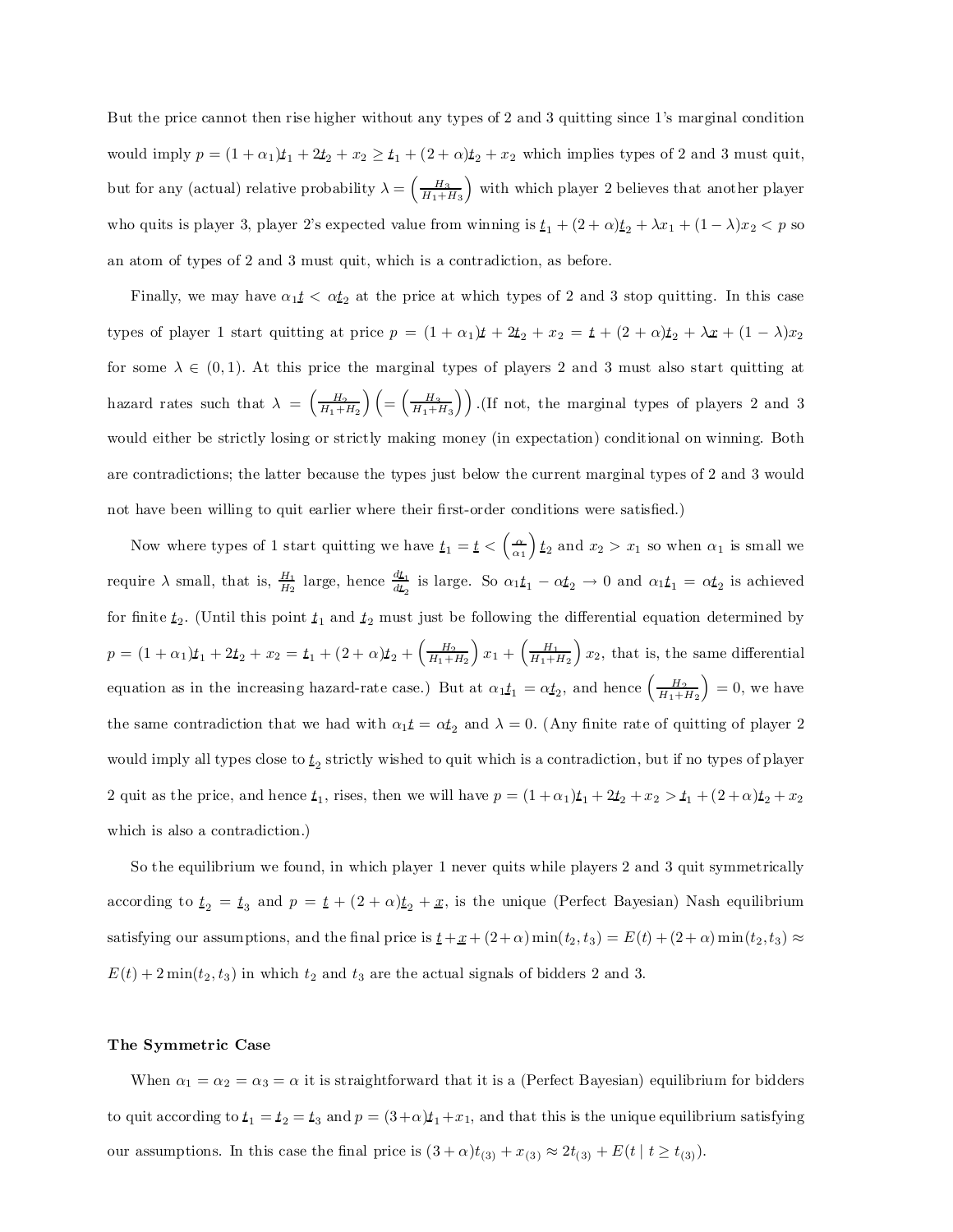Thus we have proved Lemmas 3 and 5.

### Other Equilibria

Note that there are other equilibria of the ascending auction that do not satisfy the additional assumptions we imposed in Section 2. In particular,

 $(i)$  when three bidders compete for a single unit, and player 2 or 3 receives a sufficiently low signal  $(\alpha_2 t_2 < \alpha_1 t$  or  $\alpha_3 t_3 < \alpha_1 t$ ) that he knows he will surely lose to player 1, different equilibria can be constructed by making different assumptions about how far he bids up the price in such a case (however different assumptions then ours would not importantly affect our results),

(ii) when three bidders compete for a single unit, the chance of both opponents quitting at any point is of second-order, so equilibria can be constructed in which a player may bid beyond the point where he would wish to win but then drop out immediately another player does (allowing equilibria of these kinds would not affect any of our results assuming symmetric players behave symmetrically; note also that these equilibria would not survive if bids increased in discrete jumps so that there was generally positive probability of both opponents quitting simultaneously),

(iii) even when just two players i and j compete for a single unit, it is an equilibrium for i to quite immediately while  $j$  never quits. (With unbounded supports of the signals, this is a Perfect Bayesian Nash equilibrium supported by j believing that if he were to observe the out-of-equilibrium behavior that i stays in to price  $p$  then i's signal is at least  $p$ ; such equilibria can be ruled out by having a largest possible signal, or by insisting each player bids up at least as far as his minimum possible value given his own information.) Obviously these kinds of equilibria also arise when three bidders compete for either one or two units,

(iv) when three bidders compete for two units, it seems possible to construct equilibria in which symmetric bidders behave asymmetrically; beyond a certain price just one bidder is quitting so that there is no restriction on this bidder's beliefs about who has quit conditional on the out-of-equilibrium event that he finds himself a winner, and the careful choice of beliefs may support an equilibrium,

(v) when three players compete for two units and hazard rates are decreasing, equilibria can be constructed in which the first-order conditions fail because a player initially expects to lose money conditional on winning, but he expects to make up these losses (in expectation) if the bidding continues for a while. These equilibria also seem particularly unnatural since they require symmetric players to behave asymmetrically.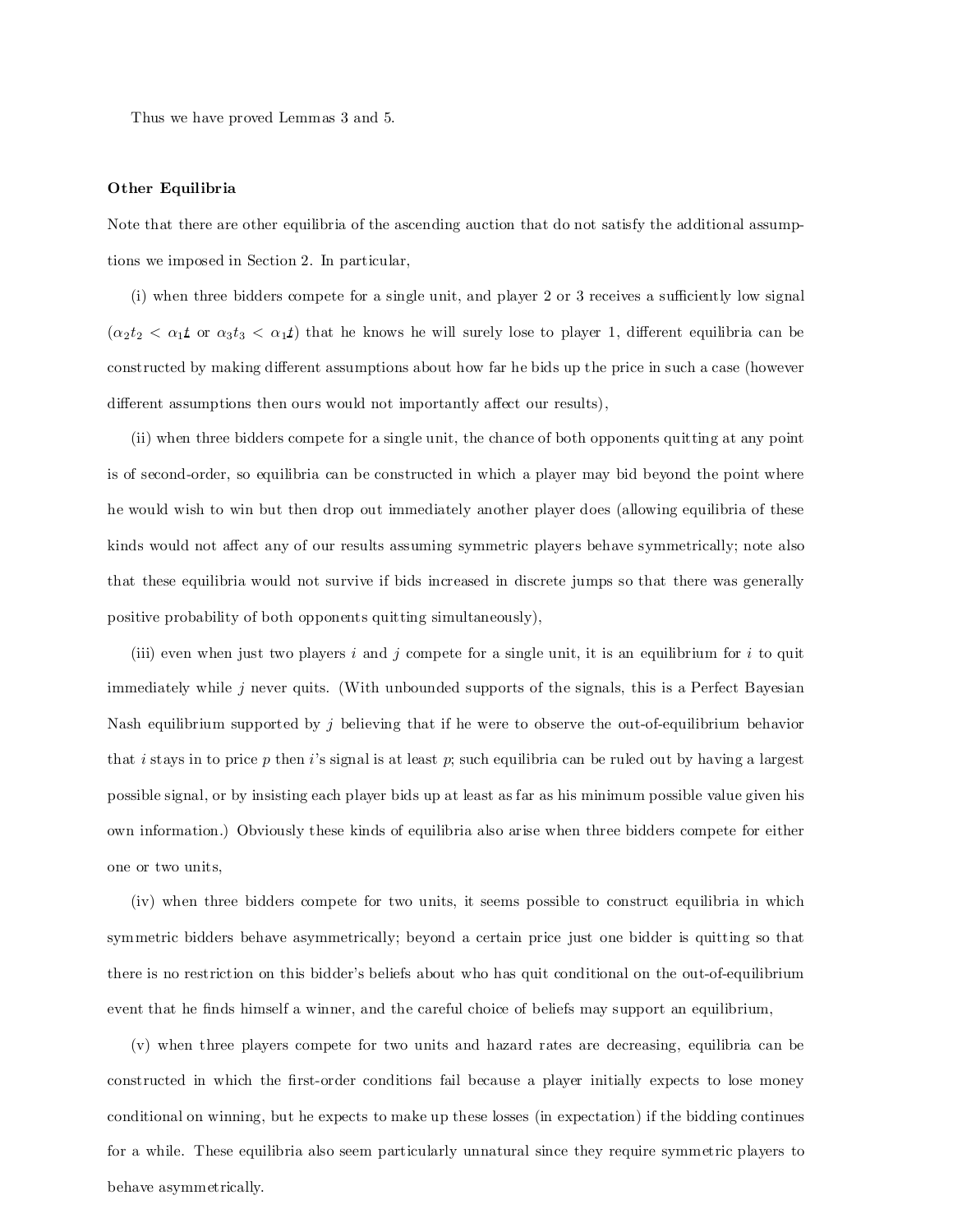## References

- AVERY, C. "Strategic Jump Bidding in English Auctions." Review of Economic Studies, Vol. 65 (1998), pp. 185-210.
- -------- AND KAGEL, J. "Second-Price Auctions with Asymmetric Payoffs: An Experimental Investigation." Journal of Economics and Management Strategy, Vol. 6 (1997), pp. 573-603.
- BECKER, G. "A Note on Restaurant Pricing and Other Examples of Social Influences on Price." Journal of Political Economy, Vol. 99 (1991), pp. 1109-1116.
- BIKCHANDANI, S. AND RILEY, J. "Equilibria in Open Common Value Auctions." Journal of Economic Theory, Vol. 53 (1991), pp. 101-30.
- $\text{L}$  AND  $\text{L}$   $\text{L}$   $\text{L}$   $\text{L}$   $\text{L}$   $\text{L}$   $\text{L}$   $\text{L}$   $\text{L}$   $\text{L}$   $\text{L}$   $\text{L}$   $\text{L}$   $\text{L}$   $\text{L}$   $\text{L}$   $\text{L}$   $\text{L}$   $\text{L}$   $\text{L}$   $\text{L}$   $\text{L}$   $\text{L}$   $\text{L}$   $\text{L}$   $\text{L}$   $\$ California at Los Angeles, 1993.
- BINMORE, K. AND KLEMPERER, P. "The Biggest Auction Ever." Economic Journal, Vol. 112 (2002), forthcoming.
- BULOW, J. AND KLEMPERER, P. "Auctions vs Negotiations." American Economic Review, Vol 86 (1996), pp. 180-194.

---------- AND ----------. "Prices and the Winner's Curse". Working Paper, Stanford Graduate School of Business and Nuffield College, Oxford, 1997.

- BULOW, J., GEANAKOPLOS, J., AND KLEMPERER, P. "Multimarket Oligopoly: Strategic Substitutes and Complements." Journal of Political Economy, Vol. 93 (1985a), pp. 488-511.
- 1. The Capacity to Deter Entry." Economic Journal, Vol. 95 (1985b), pp. 178-182.
- BULOW, J., HUANG, M., AND KLEMPERER, P. "Toeholds and Takeovers." Journal of Political Economy, Vol. 107 (1999), pp. 427-454 .
- BULOW, J. AND ROBERTS, D. J. "The Simple Economics of Optimal Auctions." Journal of Political Economy, Vol. 97 (1989), pp. 1060-90.
- CAILLAUD, B. AND JEHIEL, P. "Collusion in Auctions with Externalities." RAND Journal of Economics, Vol. 29 (1998), pp. 680-702.
- COMPTE, O. and JEHIEL, P. "On the Value of Competition in Procurement Auctions." Econometrica, forthcoming.
- CREMER, J. and MCLEAN, R. "Optimal Selling Strategies under Uncertainty for a Discriminatory Monopolist when Demands Are Interdependent." Econometrica, Vol. 53 (1985), pp. 345-61.
- DANIEL, K. AND HIRSHLEIFER, D. \A Theory of Costly Sequential Bidding." Mimeo, University of Chicago Business School and University of Michigan Business School, 1995.
- DeGRABA, P. "Buying Frenzies and Seller-Induced Excess Demand." RAND Journal of Economics, Vol. 26 (1995), pp. 331-42.
- **\_\_\_\_\_\_\_\_** AND MOHAMMED, R. "Intertemporal Mixed Bundles and Buying Frenzies." RAND Journal of Economics, Vol. 30 (1999), pp. 694-718.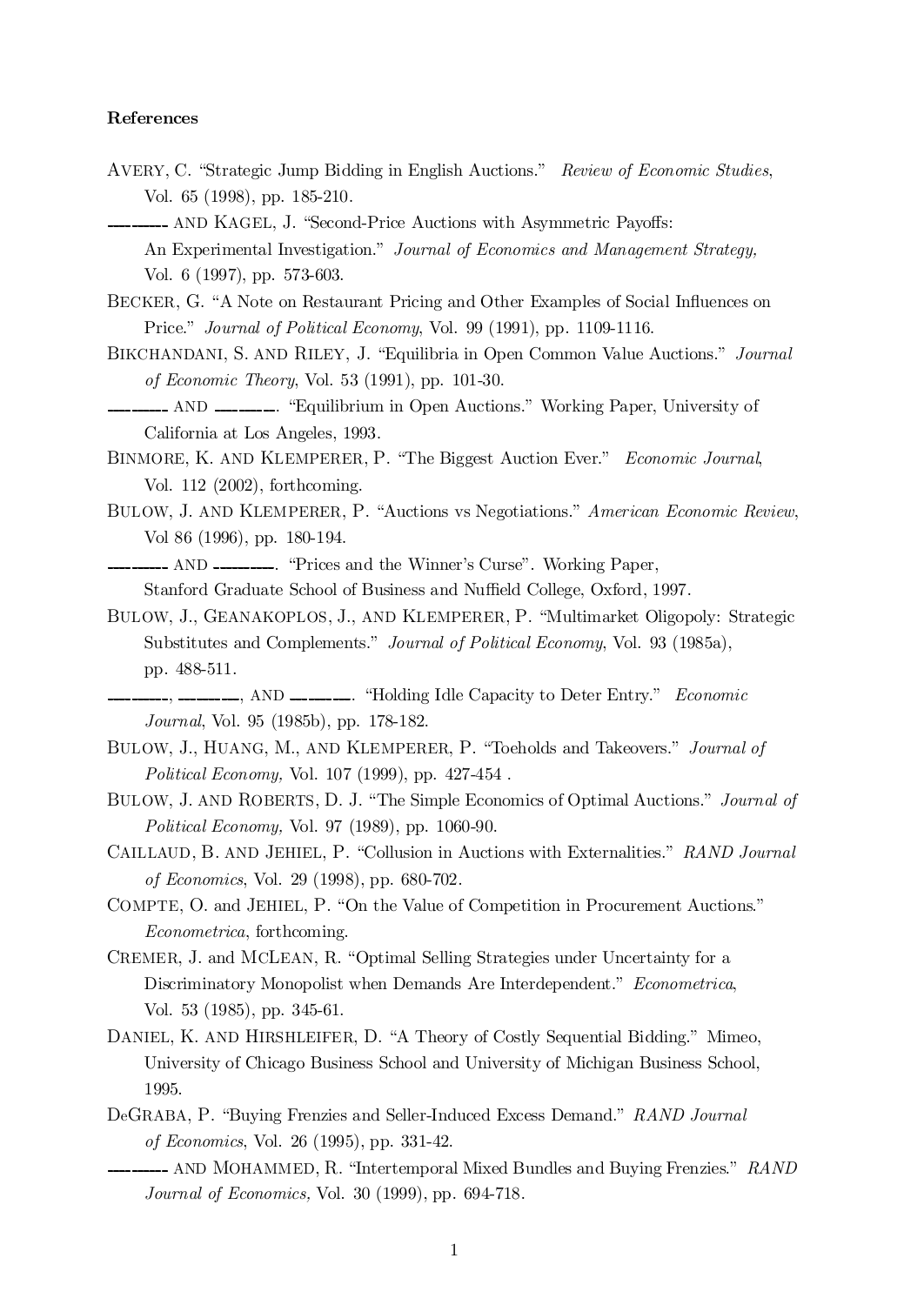- DENICOLO, V. AND GARELLA, P. "Rationing in a Durable Goods Monopoly." RAND Journal of Economics, Vol. 30 (1999), pp. 44-55.
- de FRUTOS, M. AND PECHLIVANOS, L. "Second-Price Common-Value Auctions under Multidimensional Uncertainty." Working Paper, Universidad Carlos III de Madrid, 2002.
- de FRUTOS, M. AND ROSENTHAL, R. "On Some Myths about Sequenced Common-value Auctions." Games and Economic Behavior, Vol. 23 (1998), pp. 201-21.
- GILBERT, R. AND KLEMPERER, P. "An Equilibrium Theory of Rationing." RAND Journal of Economics, Vol. 31 (2000), pp. 1-21.
- HARSTAD, R. AND BORDLEY, R. "Lottery Qualification Auctions." Advances in Applied Microeconomics, Vol. 6 (1996), pp. 157-183.
- HIRSHLEIFER, D. "Mergers and Acquisitions: Strategic and Informational Issues." Chapter 26 of R. A. Jarrow, V. Maksimovic, and W. T. Ziemba, eds., Finance. North-Holland: Handbooks in Operations Research and Management Science, Vol. 9, 1995.
- JEHIEL, P. AND MOLDOVANU, B. "Strategic Nonparticipation." RAND Journal of Economics, Vol. 27 (1996), pp. 84-98.
- AND **.** And the Salesman Structuream Interaction Among Buyers." RAND Journal of Economics, Vol. 31 (2000), pp. 768-791.
- KAGEL, J., LEVIN, D., AND HARSTAD, R. "Comparative Static Effects of Number of Bidders and Public Information on Behaviour in Second-Price Common Value Auctions." International Journal of Game Theory, Vol. 24 (1995), pp. 239-319.
- KLEMPERER, P. "Auctions with Almost Common Values: the Wallet Game and its Applications." European Economic Review Conference Volume, Vol. 42 (1998), pp. 757-69.
- **\_\_\_\_\_\_\_**. "Auction Theory: A Guide to the Literature." *Journal of Economic Surveys*, Vol. 13 (1999), pp. 227-86. (Also reprinted in S. Dahiya, ed., The Current State of Economic Science, Vol. 2 (1999), pp. 711-66.)
- ---------. ed. The Economic Theory of Auctions. Cheltenham, UK: Edward Elgar, 2000a. . \Why Every Economist Should Learn Some Auction Theory." Invited Lecture to 8th World Congress of the Econometric Society, 2000. Forthcoming in M. Dewatripont, L. Hansen and S. Turnovsky, eds., Advances in Economic Theory and Econometrics. Working Paper, Nuffield College, Oxford University, at www.paulklemperer.org, 2000b. **---------**. "What Really Matters in Auction Design." Journal of Economic Perspectives,

Vol. 16 (2002a), forthcoming.

- $\text{-}\text{-}\text{-}\text{-}\text{-}\text{-}$ . "How (Not) to Run Auctions: the European 2000-2001 Telecom Auctions." European Economic Review, Vol. 46 (2002b), forthcoming.
- **---------** AND PAGNOZZI, M. "Advantaged Bidders and Spectrum Prices: An Empirical Analysis", Working Paper, Nuffield College, Oxford University, at www.paulklemperer.org, 2002.
- KRISHNA, V. AND MORGAN, J. "(Anti-) Competitive Effects of Joint Bidding and Bidder Restrictions." Mimeo, Penn State and Princeton University, 2001.
- LEVIN, D. "Joint Bidding in Multiple-Units Uniform-Price Auctions: Adverse Selection Reduction Versus Demand Reduction." Working Paper, Ohio State University, 2001.